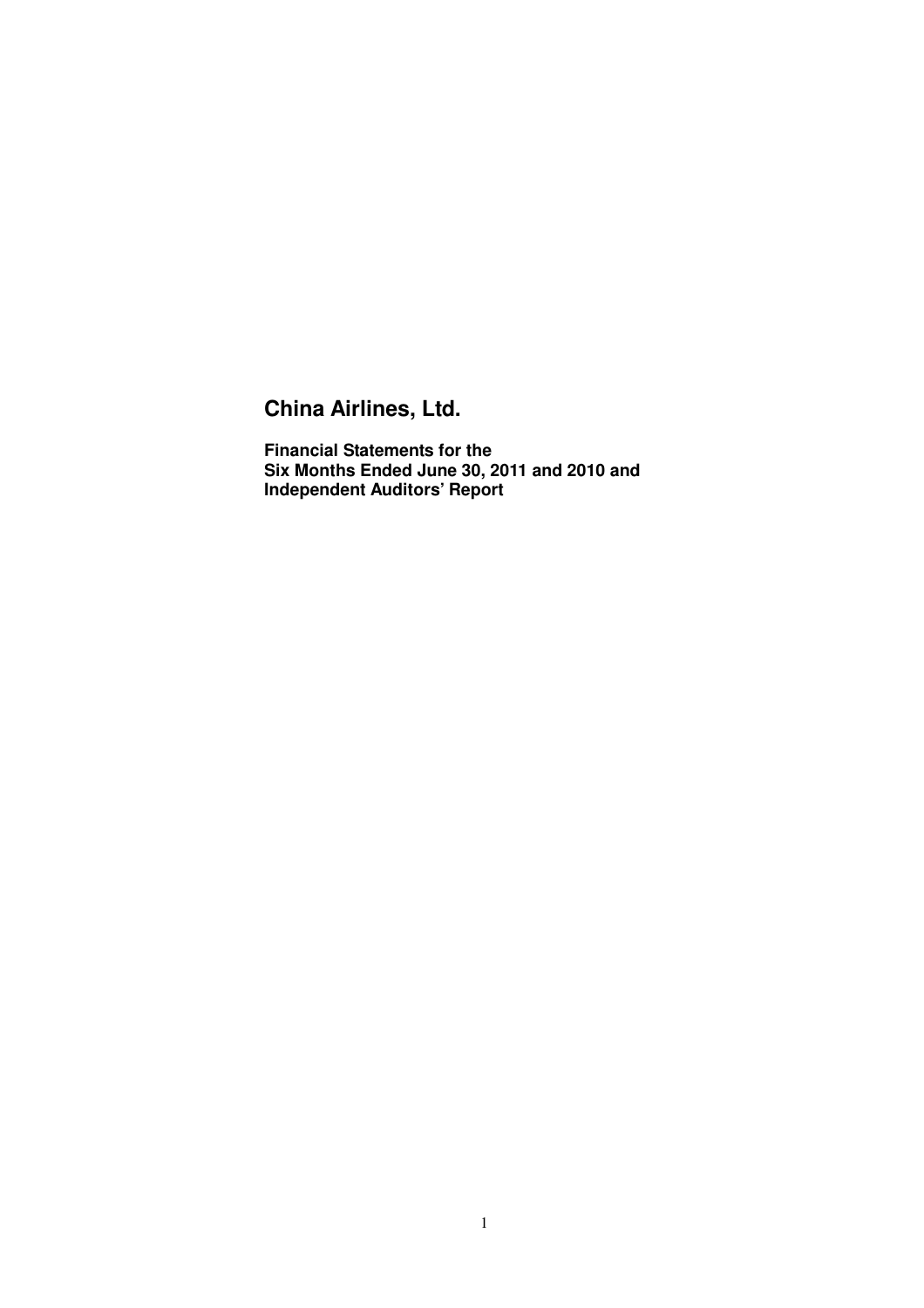### **INDEPENDENT AUDITORS' REPORT**

 The Board of Directors and the Stockholders China Airlines, Ltd.

 We have audited the accompanying balance sheets of China Airlines, Ltd. as of June 30, 2011 and 2010 and the related statements of income, changes in stockholders' equity and cash flows for the six months then ended. These financial statements are the responsibility of the Company's management. Our responsibility is to express an opinion on these financial statements based on our audits.

 We conducted our audits in accordance with the Rules Governing the Audit of Financial Statements by Certified Public Accountants and auditing standards generally accepted in the Republic of China. Those rules and standards require that we plan and perform the audit to obtain reasonable assurance about whether the financial statements are free of material misstatement. An audit includes examining, on a test basis, evidence supporting the amounts and disclosures in the financial statements. An audit also includes assessing the accounting principles used and significant estimates made by management, as well as evaluating the overall financial statement presentation. We believe that our audits provide a reasonable basis for our opinion.

 In our opinion, based on our audits, the financial statements referred to above present fairly, in all material respects, the financial position of China Airlines, Ltd. as of June 30, 2011 and 2010 and the results of its operations and its cash flows for the six months then ended, in conformity with the Guidelines Governing the Preparation of Financial Reports by Securities Issuers, requirements of the Business Accounting Law and Guidelines Governing Business Accounting relevant to financial accounting standards, and accounting principles generally accepted in the Republic of China.

 We have also audited the consolidated financial statements of China Airlines, Ltd. and its subsidiaries as of and for the six months ended June 30, 2011 and 2010 on which we have issued unqualified opinions in our reports dated August 9, 2011.

August 9, 2011

### *Notice to Readers*

 *The accompanying financial statements are intended only to present the financial position, results of operations*  and cash flows in accordance with accounting principles and practices generally accepted in the Republic of  *China and not those of any other jurisdictions. The standards, procedures and practices to audit such financial statements are those generally accepted and applied in the Republic of China.* 

For the convenience of readers, the auditors' report and the accompanying financial statements have been  *translated into English from the original Chinese version prepared and used in the Republic of China. If there is any conflict between the English version and the original Chinese version or any difference in the interpretation of the two versions, the Chinese-language auditors' report and financial statements shall prevail.*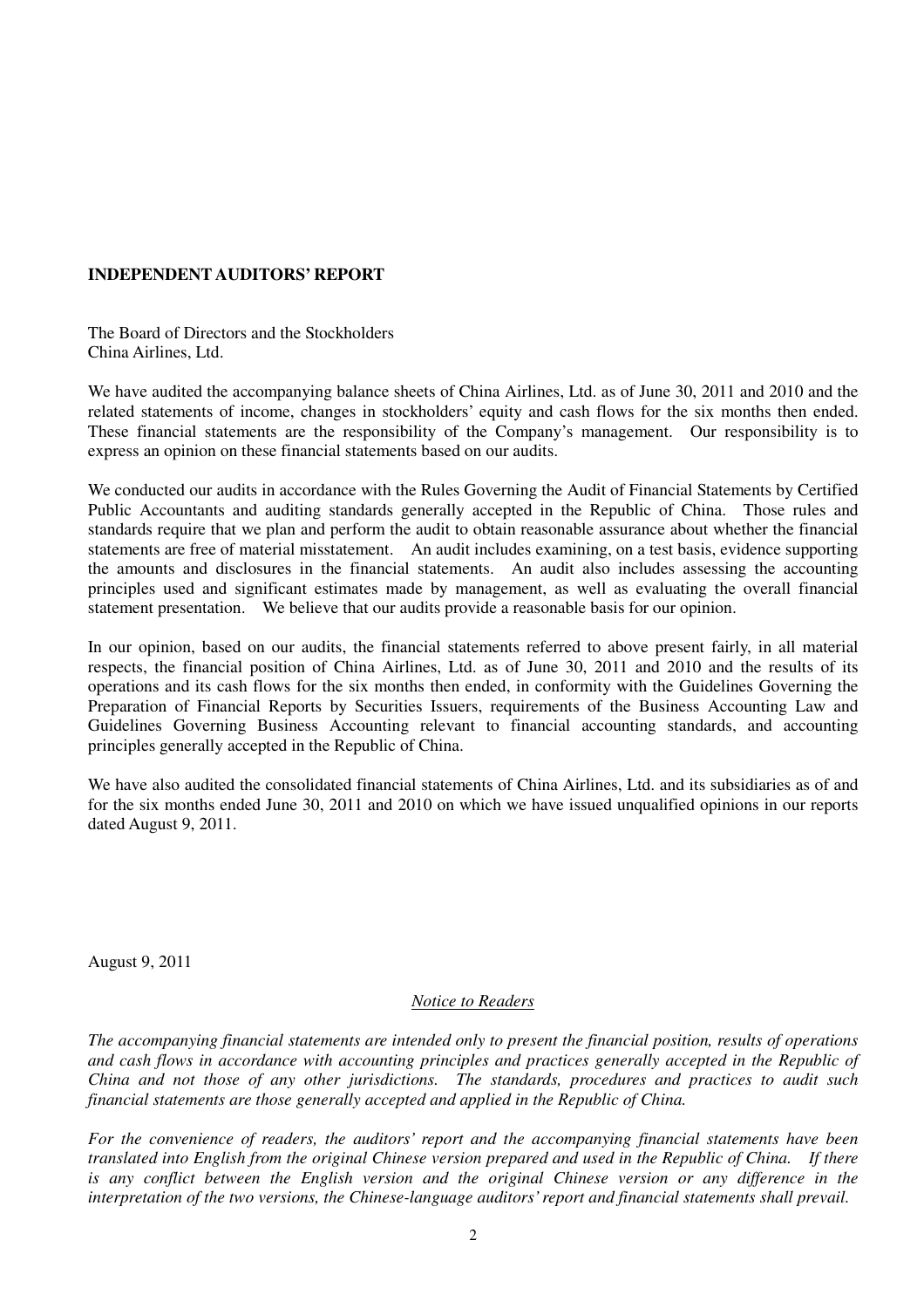CHINA AIRLINES, LTD.

| <b>CURRENT ASSETS</b><br><b>ASSETS</b>                                                                                                                               |                                                                                                                                                                                                                                                                                                                                                                                                                                                  |
|----------------------------------------------------------------------------------------------------------------------------------------------------------------------|--------------------------------------------------------------------------------------------------------------------------------------------------------------------------------------------------------------------------------------------------------------------------------------------------------------------------------------------------------------------------------------------------------------------------------------------------|
|                                                                                                                                                                      |                                                                                                                                                                                                                                                                                                                                                                                                                                                  |
| Inventories, net (Notes 2 and 9)<br>Other receivables (Note 8)<br>Other current assets<br>Receivables:<br>24)<br>and                                                 | S<br>Financial assets at fair value through profit or loss - current (Notes 2,<br>ົດ<br>$\alpha$<br>Derivative financial assets for hedging - current (Notes 2, 24 and<br>Available-for-sale financial assets - current (Notes 2, 6 and 24)<br>Deferred income tax assets - current (Notes 2 and 21)<br>Notes and accounts, net (Notes 2, 3 and 7)<br>Notes and accounts - related parties (Note 26)<br>ash and cash equivalents (Notes 2 and 4) |
| Total current assets                                                                                                                                                 |                                                                                                                                                                                                                                                                                                                                                                                                                                                  |
| Other financial assets - noncurrent<br>LONG-TERM INVESTMENTS<br>5 and $24$ )                                                                                         | Financial assets at fair value through profit or loss - noncurrent (Notes 2,<br>Investments accounted for using equity method (Notes 2 and 11)<br>Financial assets carried at cost - noncurrent (Notes 2, 10 and 24)                                                                                                                                                                                                                             |
| Total long-term investments                                                                                                                                          |                                                                                                                                                                                                                                                                                                                                                                                                                                                  |
| Leased flight and other equipment<br>PROPERTIES (Notes 2, 12 and 27)<br>Machinery and equipment<br>Flight equipment<br><b>Buildings</b><br>Furniture<br>Land<br>Cost |                                                                                                                                                                                                                                                                                                                                                                                                                                                  |
| easehold improvements<br>Accumulated depreciation<br>Revaluation increment                                                                                           | Total cost and revaluation increment                                                                                                                                                                                                                                                                                                                                                                                                             |
|                                                                                                                                                                      | Construction in progress and prepayments for equipment (Note 28)                                                                                                                                                                                                                                                                                                                                                                                 |
| Deferred pension cost (Note 2)<br>computer software, net (Note<br>INTANGIBLE ASSETS<br>Net properties                                                                | <u>ද</u>                                                                                                                                                                                                                                                                                                                                                                                                                                         |
| Total intangible assets                                                                                                                                              |                                                                                                                                                                                                                                                                                                                                                                                                                                                  |
| Refundable deposits (Note 28)<br>Other assets (Note 2)<br>OTHER ASSETS                                                                                               | Deferred income tax assets - noncurrent (Notes 2 and 21)<br>Restricted assets - noncurrent (Notes 26 and 27)                                                                                                                                                                                                                                                                                                                                     |
| Net other assets                                                                                                                                                     |                                                                                                                                                                                                                                                                                                                                                                                                                                                  |
| TOTAL                                                                                                                                                                |                                                                                                                                                                                                                                                                                                                                                                                                                                                  |

|                                                                                                                                                      | 2011                    |                  | 2010                    |                     |                                                                                                                                      | <b>2011</b>              |                 | 2010                      |                          |
|------------------------------------------------------------------------------------------------------------------------------------------------------|-------------------------|------------------|-------------------------|---------------------|--------------------------------------------------------------------------------------------------------------------------------------|--------------------------|-----------------|---------------------------|--------------------------|
| ASSETS                                                                                                                                               | Amount                  | o                | Amount                  | o                   | <b>LIABILITIES AND STOCKHOLDERS' EQUITY</b>                                                                                          | Amount                   | o               | Amount                    | o                        |
| 5<br>Financial assets at fair value through profit or loss - current (Notes 2,<br>Cash and cash equivalents (Notes 2 and 4)<br><b>CURRENT ASSETS</b> | 8,701,922<br>S          | 4                | 10,729,335<br>$\Theta$  | 5                   | Short-term loans (Notes 13 and 27)<br>Short-term bills payable (Note 14)<br><b>TTIES</b><br><b>CURRENT LIABIL</b>                    | 299,979<br>S             |                 | 200,000<br>2,549,056<br>↮ |                          |
| and $24$                                                                                                                                             | 2,901,938               | $\mathcal{L}$    | 1,100,370               |                     | Financial liabilities at fair value through profit or loss - current (Notes                                                          |                          |                 |                           |                          |
| 24 and 25)<br>Available-for-sale financial assets - current (Notes 2, 6 and 24)<br>Derivative financial assets for hedging - current (Notes 2,       | 119,017<br>93,117       | J.               | 110,432<br>14,686       |                     | Derivative financial liabilities for hedging - current (Notes 2, 24 and 25)<br>$2, 5$ and $24$ )                                     | 9,700                    |                 | 353,285<br>200,690        |                          |
| Notes and accounts, net (Notes 2, 3 and 7)<br>Receivables:                                                                                           | 10,123,716              | 5                | 13,376,253              | ৩                   | to related parties (Note 26)<br>Accounts payable<br>Accounts payable                                                                 | 462,200<br>1,359,249     |                 | 289,858<br>1,164,77       |                          |
| Notes and accounts - related parties (Note 26)                                                                                                       | 430,307                 |                  | 515,542                 |                     | (Notes 2 and 26)<br>Accrued expenses                                                                                                 | 10,623,552               |                 | 13,134,788                |                          |
| Other receivables (Note 8)                                                                                                                           | 832,193                 |                  | 970,602                 |                     | es (Note 2)<br>Advance ticket sal                                                                                                    | 9,160,400                | $-500$          | 9,320,551                 |                          |
| Deferred income tax assets - current (Notes 2 and 21)<br>Inventories, net (Notes 2 and 9)                                                            | 8,244,519<br>107,857    | 4                | 5,884,598<br>397,012    | $\epsilon$          | Loans and debts - current portion (Notes 16, 24 and 27)<br>Bonds issued - current portion (Notes 2, 15, 24 and 26)                   | 14,500,000<br>17,788,544 | $\circ$         | 3,865,600<br>17,717,132   | $-0$ 4 $\alpha$ $\infty$ |
| Other current assets                                                                                                                                 | 1,166,72                |                  | 485,695                 |                     | Capital lease obligations - current portion (Notes 2 and 17)                                                                         | 1,093,342                |                 | 1,127,291                 |                          |
| Total current assets                                                                                                                                 | 32,721,307              | $\overline{16}$  | 33,584,525              | $\overline{16}$     | Other current liabilities                                                                                                            | 3,738,937                | $\sim$          | 1,544,911                 |                          |
| LONG-TERM INVESTMENTS                                                                                                                                |                         |                  |                         |                     | Total current liabilities                                                                                                            | 59,035,903               | 29              | 51,467,939                | $\overline{c}$           |
| Financial assets at fair value through profit or loss - noncurrent (Notes 2,                                                                         |                         |                  |                         |                     | LONG-TERM LIABILITIES, NET OF CURRENT PORTION                                                                                        |                          |                 |                           |                          |
| Financial assets carried at cost - noncurrent (Notes 2, 10 and 24)<br>5 and 24)                                                                      | 373,970<br>371,367      |                  | 374,044<br>371,367      |                     | Derivative financial liabilities for hedging - noncurrent (Notes 2, 24 and 25)<br>Bonds issued - noncurrent (Notes 2, 15, 24 and 26) | 30,393<br>17,750,000     | $\circ$         | 26,250,000<br>75,447      |                          |
| and $11$ )<br>Investments accounted for using equity method (Notes 2                                                                                 | 8,879,579               | S                | 8,532,507               | 4                   | noncurrent (Notes 16, 24 and 27)<br>Loans and debts -                                                                                | 62,203,115               | $\overline{31}$ | 74,978,100                | 12 <sub>35</sub>         |
| Other financial assets - noncurrent                                                                                                                  | 13,031                  |                  | 12,868                  |                     | Capital lease obligations - noncurrent (Notes 2 and 17)                                                                              | 1,663,134                |                 | 3,057,827                 |                          |
| Total long-term investments                                                                                                                          | 9,637,947               | 5                | 9,290,786               | 4                   | Total long-term liabilities                                                                                                          | 81,646,642               | $\overline{4}$  | 104,361,374               | 48                       |
| PROPERTIES (Notes 2, 12 and 27)                                                                                                                      |                         |                  |                         |                     | <b>OTHER LIABILITIES</b>                                                                                                             |                          |                 |                           |                          |
| Land<br>Cost                                                                                                                                         | 1,688,283               |                  | 2,106,788               |                     | Deferred profits on sale-leaseback (Note 2)<br>Accrued pension costs (Notes 2 and 18)                                                | 5,807,219<br>6,704,664   | ო ო             | 5,734,787<br>6,461,151    | ოო                       |
| <b>Buildings</b>                                                                                                                                     | 7,218,970               |                  | 7,765,882               |                     | Others                                                                                                                               | 1,040,443                |                 | 399,906                   |                          |
| Machinery and equipment                                                                                                                              | 4,339,264               | 4 U              | 3,643,685               | 4 U                 |                                                                                                                                      |                          |                 |                           |                          |
| Flight equipment<br>Furniture                                                                                                                        | 191,157,326<br>673,633  | 95               | 194,687,922<br>691,121  | $\infty$            | Total other liabilities                                                                                                              | 13,552,326               |                 | 12,595,844                | ७                        |
| Leased flight and other equipment                                                                                                                    | 13,899,138              |                  | 14,720,344              |                     | Total liabilities                                                                                                                    | 154,234,871              | 77              | 168,425,157               | 78                       |
| Leasehold improvements                                                                                                                               | 979,401                 |                  | 1,022,456               |                     | EQUITY                                                                                                                               |                          |                 |                           |                          |
| Total cost and revaluation increment<br>Revaluation increment                                                                                        | 41,298<br>219,997,313   | $\overline{110}$ | 224,688,533<br>50,335   | 104                 | Capital stock, NT\$10.00 par value; authorized - 5,200,000 thousand shares;<br><b>STOCKHOLDERS</b>                                   |                          |                 |                           |                          |
| Accumulated depreciation                                                                                                                             | 87,172,218              | 4                | 78,675,242              | 36                  | issued and outstanding - 4,631,622 thousand shares in 2011 and 4,572,249                                                             |                          |                 |                           |                          |
|                                                                                                                                                      | 132,825,095             | $\delta$         | 146,013,291             | $\frac{8}{3}$       | in 2010<br>thousand shares                                                                                                           | 46,316,224               | 23              | 45.722.490                | $\overline{21}$          |
| Construction in progress and prepayments for equipment (Note 28)                                                                                     | 5,206,367               |                  | 5,071,615               |                     | Retained earnings<br>Capital surplus                                                                                                 | 392,822                  |                 | ,062                      |                          |
| Net properties                                                                                                                                       | 138.031.462             | $^{\circ}$       | 151,084,906             | $\sqrt{2}$          | Legal reserve                                                                                                                        | 799,630                  |                 |                           |                          |
|                                                                                                                                                      |                         |                  |                         |                     | Special reserve                                                                                                                      | 5,162,071                | $\omega$        |                           |                          |
| Computer software, net (Note 2)<br>INTANGIBLE ASSETS                                                                                                 | 364,072                 |                  | 330,366                 |                     | earnings (Deficit)<br>Total retained earnings<br>Unappropriated                                                                      | (479.545)<br>5,482,156   | 3               | 2.867.350<br>2,867,350    |                          |
| Deferred pension cost (Note 2)                                                                                                                       | 177,407                 |                  | 544,049                 |                     | Other equity                                                                                                                         |                          |                 |                           |                          |
|                                                                                                                                                      |                         |                  |                         |                     | Cumulative translation adjustments                                                                                                   | (3,330,510)              | $\odot$         | (157,251)                 |                          |
| Total intangible assets                                                                                                                              | 541,479                 |                  | 874,415                 |                     | Unrealized valuation gain or loss on financial instruments<br>Net loss not recognized as pension cost                                | (2,621,974)<br>74,072    | $\widehat{\Xi}$ | (1,570,023)<br>(143,279)  | $\widehat{\Xi}$<br>1     |
| <b>OTHER ASSETS</b>                                                                                                                                  |                         |                  |                         |                     | Unrealized revaluation increment                                                                                                     | 41,298                   |                 | 830,471                   | $\overline{ }$           |
| Deferred income tax assets - noncurrent (Notes 2 and 21)<br>Refundable deposits (Note 28)                                                            | 11,354,005<br>6,776,012 | $\circ$<br>3     | 12,695,893<br>6,289,445 | ७<br>$\mathfrak{c}$ | Company shares held by subsidiaries reclassified into treasury stock<br>Total other equity                                           | (36, 554)<br>(5,873,668) | ලු              | (36,554)<br>(1,076,636)   |                          |
| Restricted assets - noncurrent (Notes 26 and 27)                                                                                                     | 657,925                 |                  | 1,128,319               |                     |                                                                                                                                      |                          |                 |                           |                          |
| Other assets (Note 2)                                                                                                                                | 832,268                 |                  | 991,134                 |                     | Total stockholders' equity                                                                                                           | 46,317,534               | 23              | 47,514,266                | 22                       |
| Net other assets                                                                                                                                     | 19,620,210              | $\overline{10}$  | 21,104,79               | $\overline{10}$     |                                                                                                                                      |                          |                 |                           |                          |
| <b>TOTAL</b>                                                                                                                                         | \$200,552,405           | 100              | \$215,939,423           | 100                 | TOTAL                                                                                                                                | \$200,552,405            | $100\,$         | \$215,939,423             | 100                      |

 $\tilde{3}$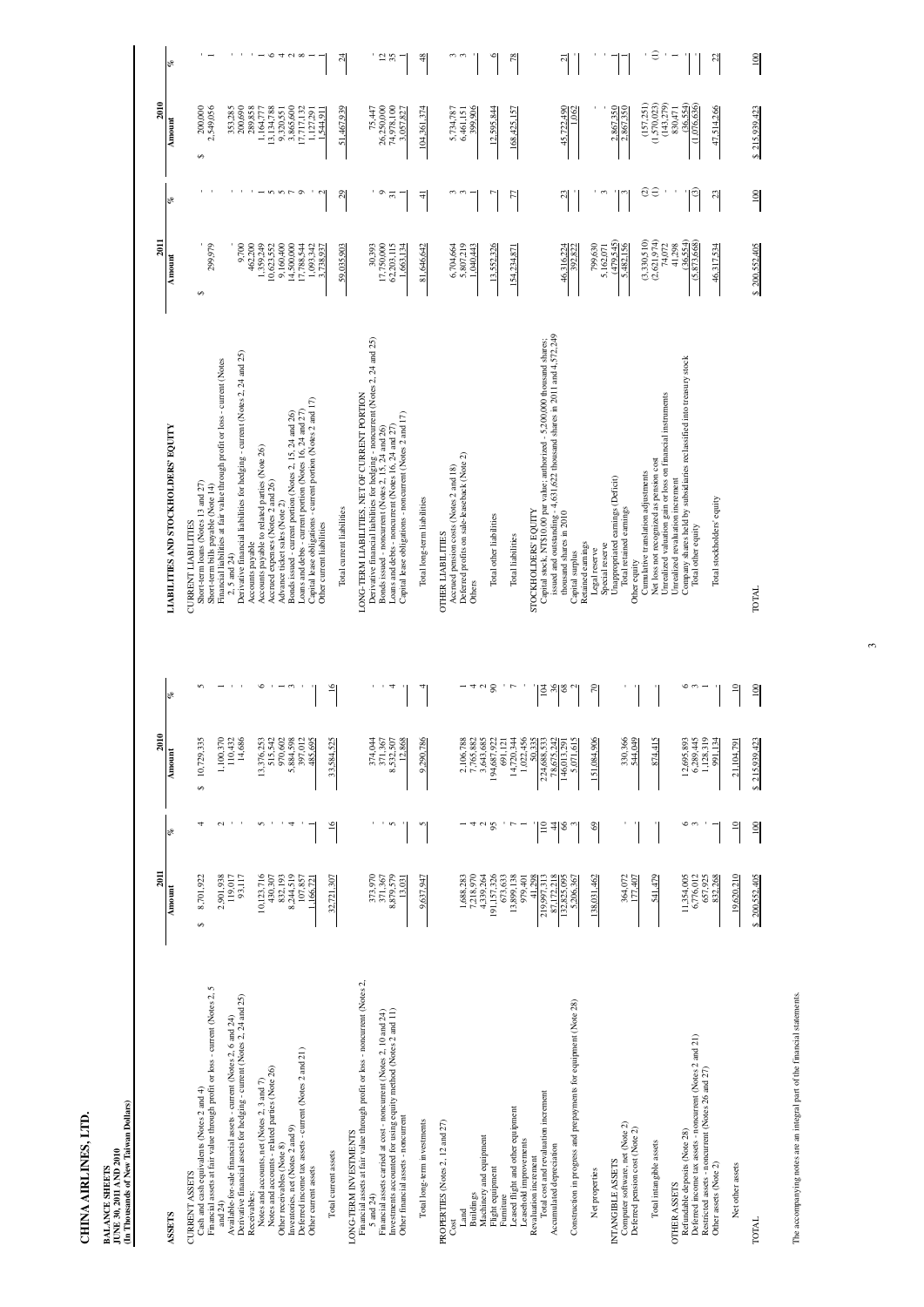### **STATEMENTS OF INCOME (In Thousands of New Taiwan Dollars, Except Earnings (Loss) Per Share) SIX MONTHS ENDED JUNE 30, 2011 AND 2010**

|                                                       | 2011             |                | 2010          |                |
|-------------------------------------------------------|------------------|----------------|---------------|----------------|
|                                                       | <b>Amount</b>    | $\%$           | <b>Amount</b> | $\%$           |
| REVENUES (Notes 2 and 26)                             |                  |                |               |                |
| Passenger                                             | \$<br>38,302,933 | 60             | \$35,541,148  | 53             |
| Cargo                                                 | 23,290,851       | 36             | 28,402,936    | 43             |
| Others                                                | 2,429,989        | $\overline{4}$ | 2,774,059     | $\overline{4}$ |
| <b>Total revenues</b>                                 | 64,023,773       | 100            | 66,718,143    | 100            |
| COSTS (Notes 22 and 26)                               |                  |                |               |                |
| Flight operations                                     | 39,870,509       | 62             | 35,075,752    | 52             |
| Terminal and landing fees                             | 9,111,298        | 14             | 9,236,466     | 14             |
| Passenger services                                    | 3,851,702        | 6              | 3,978,210     | 6              |
| Aircraft maintenance                                  | 6,123,326        | 10             | 4,702,203     | 7              |
| Others                                                | 1,167,620        | $\overline{2}$ | 1,783,792     | $\overline{3}$ |
| <b>Total costs</b>                                    | 60,124,455       | 94             | 54,776,423    | 82             |
| <b>GROSS PROFIT</b>                                   | 3,899,318        | 6              | 11,941,720    | 18             |
| <b>OPERATING EXPENSES</b> (Note 22)                   |                  |                |               |                |
| Marketing and selling                                 | 2,990,005        | 5              | 3,332,840     | 5              |
| General and administrative                            | 1,210,887        | $\overline{2}$ | 1,771,682     | $\overline{3}$ |
| Total operating expenses                              | 4,200,892        | $\overline{7}$ | 5,104,522     | 8              |
| <b>OPERATING PROFIT (LOSS)</b>                        | (301, 574)       | (1)            | 6,837,198     | -10            |
| NONOPERATING INCOME AND GAINS                         |                  |                |               |                |
| Interest income                                       | 77,882           |                | 43,955        |                |
| Investment income recognized under the equity         |                  |                |               |                |
| method (Notes 2 and 11)                               | 308,263          | 1              | 487,679       | 1              |
| Dividend income (Note 2)                              | 91,772           |                | 171,460       |                |
| Gain on disposal of properties (Note 2)               | 198,207          |                | 955           |                |
| Gain on sale of available-for-sale financial assets   |                  |                |               |                |
| (Notes 2, 6, and 24)                                  |                  |                | 118,139       |                |
| Valuation gain on financial instruments, net (Notes 2 |                  |                |               |                |
| and $5)$                                              | 3,909            |                | 289,714       |                |
| Foreign exchange gain, net                            | 39,912           |                |               |                |
| Others                                                | 284,313          | 1              | 294,779       | 1              |
| Total nonoperating income and gains                   | 1,004,258        | $\overline{2}$ | 1,406,681     | $\overline{2}$ |
| NONOPERATING EXPENSES AND LOSSES                      |                  |                |               |                |
| Interest expense (Note 26)                            | 1,118,449        | $\overline{2}$ | 1,415,290     | 2              |
|                                                       |                  |                |               | (Continued)    |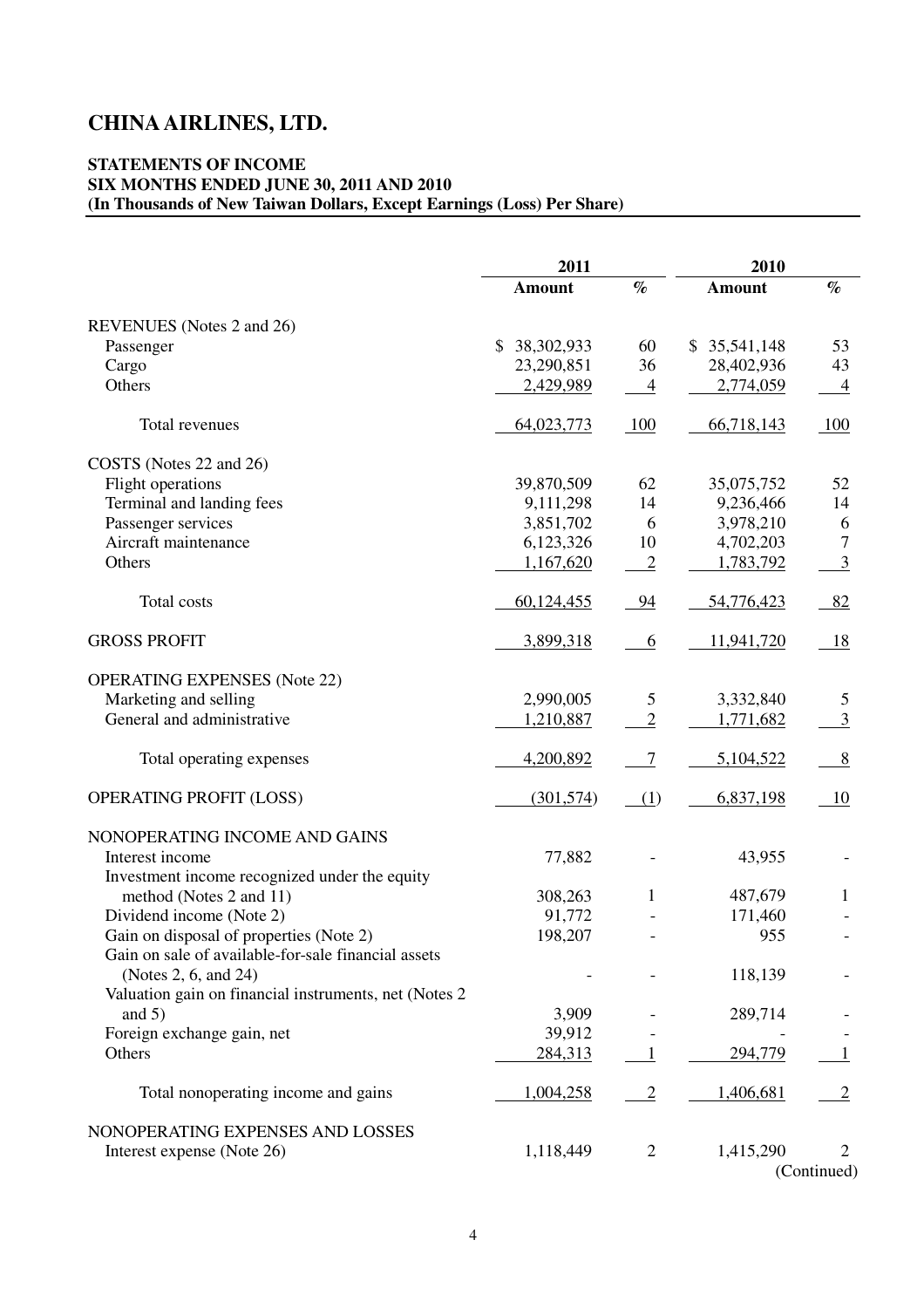### **STATEMENTS OF INCOME (In Thousands of New Taiwan Dollars, Except Earnings (Loss) Per Share) SIX MONTHS ENDED JUNE 30, 2011 AND 2010**

|                                                                                       | 2011              |                  | 2010               |                  |
|---------------------------------------------------------------------------------------|-------------------|------------------|--------------------|------------------|
|                                                                                       | <b>Amount</b>     | $\%$             | <b>Amount</b>      | $\%$             |
| Foreign exchange loss, net (Note 2)<br>Others                                         | 358,628           |                  | 47,330<br>92,639   |                  |
| Total nonoperating expenses and losses                                                | 1,477,077         | 2                | 1,555,259          | 2                |
| PRETAX INCOME (LOSS)                                                                  | (774, 393)        | (1)              | 6,688,620          | 10               |
| <b>INCOME TAX EXPENSE (BENEFIT)</b><br>(Notes 2 and<br>21)                            | (112,898)         |                  | 415,340            |                  |
| <b>NET INCOME (LOSS)</b>                                                              | (661, 495)        |                  | 6,273,280          | 9                |
|                                                                                       | 2011              |                  | 2010               |                  |
|                                                                                       | <b>Before Tax</b> | <b>After Tax</b> | <b>Before Tax</b>  | <b>After Tax</b> |
| EARNINGS (LOSS) PER SHARE (New Taiwan<br>dollars; Note 23)<br><b>Basic</b><br>Diluted | (0.17)<br>(0.17)  | (0.14)<br>(0.14) | <u>1.46</u><br>.44 | .37<br>35        |

The accompanying notes are an integral part of the financial statements. (Concluded)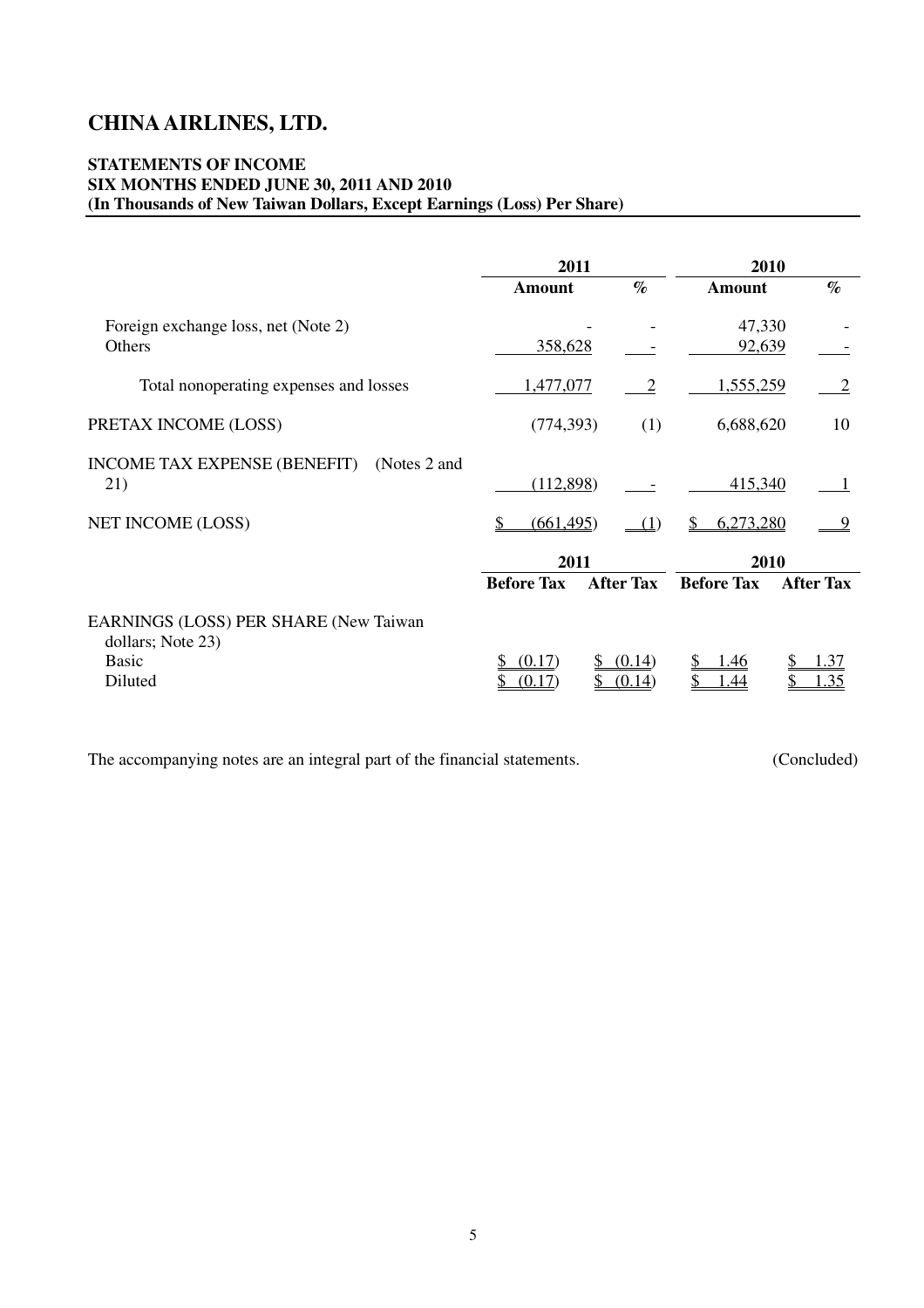|                                                                        | Capital Stock Issued and                       |                        |                                            |                      | Retained Earnings (Notes 2 and 18) | Unappropriated                                     |                             | Cunnulative                            | Net Loss Not                                     | Valuation Gain<br>or Loss on<br>Unrealized | Unrealized                                   | <b>Company Shares</b><br><b>Subsidiaries</b><br>Held by            |                                  |
|------------------------------------------------------------------------|------------------------------------------------|------------------------|--------------------------------------------|----------------------|------------------------------------|----------------------------------------------------|-----------------------------|----------------------------------------|--------------------------------------------------|--------------------------------------------|----------------------------------------------|--------------------------------------------------------------------|----------------------------------|
|                                                                        | Outstanding<br>(In Thousands)<br><b>Shares</b> | <b>Amount</b>          | (Notes 2 and 19)<br><b>Capital Surplus</b> | <b>Legal Reserve</b> | <b>Special Reserve</b>             | Earnings<br>(Deficit)                              | <b>btal</b>                 | Adjustments<br>Translation<br>(Note 2) | Recognized as<br><b>Pension Cost</b><br>(Note 2) | Instruments<br>Financial<br>(Note 2)       | (Notes 2 and 12)<br>Revaluation<br>Increment | (Notes 2, 19 and 20)<br>Reclassified into<br><b>Treasury Stock</b> | Stockholders'<br>Equity<br>Total |
| BALANCE, JANUARY 1, 2011                                               | 4,631,622                                      | \$46,316,224           | 392,822<br>↮                               | ı<br>↮               | ı<br>$\Theta$                      | 7,996,300<br>$\Theta$                              | 7,996,300<br>$\Theta$       | (3,370,031)<br>$\bullet$               | (2,621,974)<br>$\Theta$                          | (64, 422)<br>$\Theta$                      | 50,335<br>$\Theta$                           | (36,554)<br>$\Theta$                                               | 48,662,700<br>Ø                  |
| Appropriations of 2010 earnings                                        |                                                |                        |                                            |                      |                                    |                                                    |                             |                                        |                                                  |                                            |                                              |                                                                    |                                  |
| Legal reserve                                                          |                                                |                        |                                            | 799,630              |                                    |                                                    |                             |                                        |                                                  |                                            |                                              |                                                                    |                                  |
| Cash dividends - \$0.4 per share<br>Special reserve                    |                                                |                        |                                            |                      | 5,162,071                          | $(799, 630)$<br>$(5, 162, 071)$<br>$(1, 852, 649)$ | ,852,649)<br>J,             | $\blacksquare$                         |                                                  |                                            |                                              |                                                                    | (1,852,649)                      |
|                                                                        |                                                |                        |                                            |                      |                                    |                                                    |                             |                                        |                                                  |                                            |                                              |                                                                    |                                  |
| Translation adjustments on investments in shares of stocks             |                                                |                        |                                            |                      |                                    |                                                    |                             | (776)                                  |                                                  |                                            |                                              |                                                                    | (776)                            |
| Translation adjustments on a foreign operating entity                  |                                                |                        |                                            |                      |                                    |                                                    |                             | 40,297                                 |                                                  |                                            |                                              |                                                                    | 40,297                           |
| Net loss in the six months ended June 30, 2011                         |                                                |                        |                                            |                      |                                    | (661, 495)                                         | (661, 495)                  |                                        |                                                  | ı                                          |                                              |                                                                    | (661, 495)                       |
| Unrealized valuation gain on available-for-sale financial assets       |                                                |                        |                                            |                      |                                    |                                                    |                             |                                        |                                                  | 1,412                                      |                                              |                                                                    | 1,412                            |
| Unrealized gain on cash flow hedge                                     |                                                |                        |                                            |                      |                                    |                                                    |                             |                                        |                                                  | 137,242                                    |                                              |                                                                    | 137,242                          |
| Revaluation increment reclassified as other revenue                    |                                                |                        |                                            |                      |                                    |                                                    |                             |                                        |                                                  | $\blacksquare$                             | (9,037)                                      |                                                                    | (9,037)                          |
| Unrealized loss on financial instruments of equity-method<br>investees |                                                |                        |                                            |                      |                                    |                                                    |                             |                                        |                                                  | (160)                                      |                                              |                                                                    | (160)                            |
| BALANCE, JUNE 30, 2011                                                 | 4,631,622                                      | 46,316,224<br>$\Theta$ | 392,822<br>$\Theta$                        | 799,630<br>$\Theta$  | 5,162,071<br>$\Theta$              | (479,545)<br>S                                     | 5,482,156<br>$\bullet$      | (3,330,510)<br>$\Theta$                | (2,621,974)<br>$\Theta$                          | 74,072<br>$\Theta$                         | 41,298<br>$\bullet$                          | (36,554)<br>$\Theta$                                               | 46,317,534<br>မာ                 |
| BALANCE, JANUARY 1, 2010                                               | 4,572,249                                      | \$45,722,490           | 629,150<br>$\Theta$                        | $\Theta$             | $\bullet$                          | (4,034,018)<br>$\leftrightarrow$                   | \$(4,034,018)               | (130, 206)<br>$\Theta$                 | (1,550,808)<br>$\leftrightarrow$                 | (162, 526)<br>$\Theta$                     | 830,471<br>$\Theta$                          | (36,554)<br>$\leftrightarrow$                                      | \$41,267,999                     |
| Deficit offset against capital surplus<br>Capital surplus              |                                                |                        | (628,088)                                  |                      |                                    | 628,088                                            | 628,088                     |                                        |                                                  |                                            |                                              |                                                                    |                                  |
| Translation adjustments on investments in shares of stocks             |                                                |                        |                                            |                      |                                    |                                                    |                             | (110, 527)                             |                                                  |                                            |                                              |                                                                    | (110, 527)                       |
| Translation adjustments on a foreign operating entity                  |                                                |                        |                                            |                      |                                    |                                                    |                             | 83,482                                 |                                                  |                                            |                                              |                                                                    | 83,482                           |
| Net income in the six months ended June 30, 2010                       |                                                |                        |                                            |                      |                                    | 6,273,280                                          | 6,273,280                   |                                        |                                                  |                                            |                                              |                                                                    | 6,273,280                        |
| Unrealized valuation loss on available-for-sale financial assets       |                                                |                        |                                            |                      |                                    |                                                    |                             |                                        |                                                  | (152, 925)                                 |                                              |                                                                    | (152,925)                        |
| Unrealized gain on cash flow hedge                                     |                                                |                        |                                            |                      |                                    |                                                    |                             |                                        |                                                  | 173,976                                    |                                              |                                                                    | 173,976                          |
| Unrealized loss on financial instruments of equity-method<br>investees |                                                |                        |                                            |                      |                                    |                                                    |                             |                                        |                                                  | (1,804)                                    |                                              |                                                                    | (1,804)                          |
| Net loss not recognized as pension cost of equity-method<br>investees  |                                                |                        |                                            |                      |                                    |                                                    |                             |                                        | (19,215)                                         |                                            |                                              |                                                                    | (19,215)                         |
| BALANCE, JUNE 30, 2010                                                 | 4,572,249                                      | 45,722,490<br>₩        | 1,062<br>$\mathbf{\Theta}$                 | $\mathbf{\Theta}$    | $\Theta$                           | 2,867,350<br>⊷                                     | 867,350<br>$\mathbf 2$<br>↮ | (157,251)<br>S                         | (1,570,023)<br>⊷                                 | (143,279)<br>⊷                             | 830,471<br>⊷                                 | (36,554)<br>$\bullet$                                              | 47,514,266<br>S                  |

| LTD.<br>$\bullet$<br><b>AIRLINES</b><br><b>CHINA</b>                                                                                                 |
|------------------------------------------------------------------------------------------------------------------------------------------------------|
| <b>STOCKHOLDERS' EQUITY</b><br>STATEMENTS OF CHANGES IN STOCKHOLD<br>SIX MONTHS ENDED JUNE 30, 2011 AND 2010<br>(In Thousands of New Taiwan Dollars) |
|                                                                                                                                                      |
| $\overline{a}$                                                                                                                                       |
| BALANCE, JANUARY 1, 2011                                                                                                                             |
| share<br>Appropriations of 2010 earnings<br>\$0.4 per :<br>- 11<br>Cash dividends<br>Special reserve<br>Legal reserve                                |
| Translation adjustments on investments in shares of stocks                                                                                           |
| Translation adjustments on a foreign operating entity                                                                                                |
| Net loss in the six months ended June 30, 2011                                                                                                       |
| Unrealized valuation gain on available-for-sale financial assets                                                                                     |
| Unrealized gain on cash flow hedge                                                                                                                   |
| Revaluation increment reclassified as other revenue                                                                                                  |
| Unrealized loss on financial instruments of equity-method<br>investees                                                                               |
| JUNE 30, 2011<br>BALANCE,                                                                                                                            |
| BALANCE, JANUARY 1, 2010                                                                                                                             |
| Deficit offset against capital surplus<br>Capital surplus                                                                                            |
| Translation adjustments on investments in shares of stocks                                                                                           |
| Translation adjustments on a foreign operating entity                                                                                                |
| Net income in the six months ended June 30, 2010                                                                                                     |
| Unrealized valuation loss on available-for-sale financial assets                                                                                     |
| Unrealized gain on cash flow hedge                                                                                                                   |
| Unrealized loss on financial instruments of equity-method<br>investees                                                                               |
| Net loss not recognized as pension cost of equity-method<br>nvestees                                                                                 |
| BALANCE, JUNE 30, 2010                                                                                                                               |
|                                                                                                                                                      |
| The accompanying notes are an integral part of the financial statements.                                                                             |
|                                                                                                                                                      |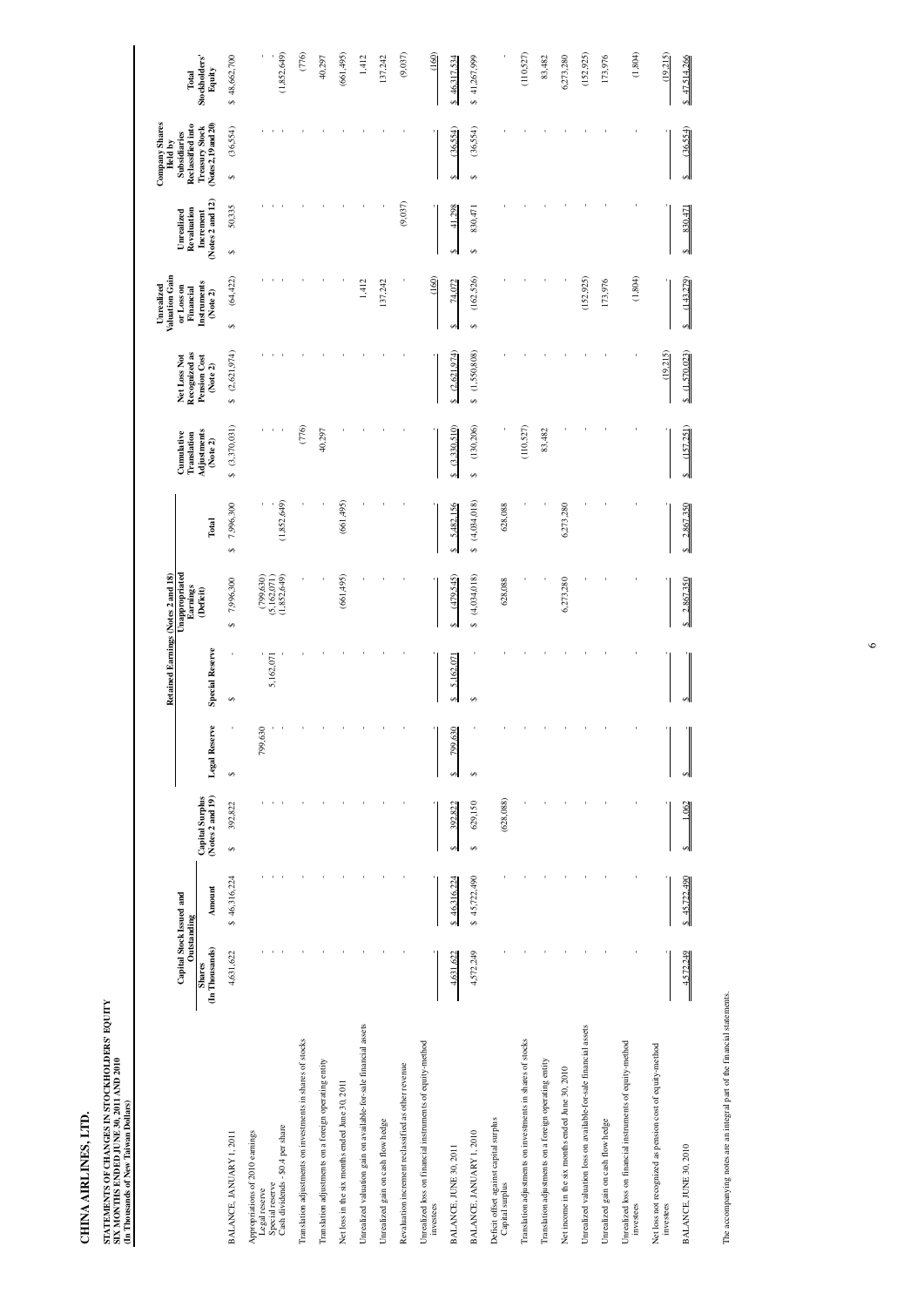### **STATEMENTS OF CASH FLOWS SIX MONTHS ENDED JUNE 30, 2011 AND 2010 (In Thousands of New Taiwan Dollars)**

|                                                                       | 2011             | 2010            |
|-----------------------------------------------------------------------|------------------|-----------------|
| CASH FLOWS FROM OPERATING ACTIVITIES                                  |                  |                 |
| Net income (loss)                                                     | \$<br>(661, 495) | \$<br>6,273,280 |
| Adjustments to reconcile net income to net cash provided by (used in) |                  |                 |
| operating activities:                                                 |                  |                 |
| Deferred income taxes                                                 | (145, 848)       | 435,491         |
| Depreciation and amortization                                         | 5,122,872        | 5,009,201       |
| Allowance for doubtful accounts                                       | (9,757)          | 1,000           |
| Gain on sale of available-for-sale financial assets                   |                  | (118, 139)      |
| Valuation gain on financial instruments                               | (3,909)          | (289,714)       |
| Investment gain recognized under the equity method                    | (308, 263)       | (487, 679)      |
| Cash dividends received from equity-method investees                  | 267,118          | 147,920         |
| Loss on inventories, properties and idle properties                   | 217,418          | 190,449         |
| Gain on disposal of properties                                        | (198, 207)       | (955)           |
| Gain on disposal of idle properties, net                              | (31, 445)        | (9,577)         |
| Amortization of deferred profit on sale-leaseback                     | (322, 338)       | (327, 587)      |
| Amortization of deferred credits                                      | (33,207)         | (33,207)        |
| Net changes in operating assets and liabilities:                      |                  |                 |
| Financial assets and liabilities held for trading                     | (2,597,977)      | (2,894,987)     |
| Notes and accounts receivable                                         | 1,322,499        | (1,378,248)     |
| Notes and accounts receivable - related parties                       | 67,905           | (34,652)        |
| Other receivables                                                     | (73,960)         | (179, 899)      |
| Inventories                                                           | (1,583,416)      | (483, 552)      |
| Other current assets                                                  | (806, 890)       | (253,800)       |
| Accounts payable                                                      | 154,113          | (439, 881)      |
| Accounts payable to related parties                                   | 289,392          | 76,404          |
| Accrued expenses                                                      | (1,479,499)      | 1,821,665       |
| Advance ticket sales                                                  | 510,581          | 1,010,661       |
| Other current liabilities                                             | (112,713)        | 160,425         |
| Accrued pension cost                                                  | 57,753           | 218,139         |
| Net cash provided by (used in) operating activities                   | (359, 273)       | 8,412,758       |
|                                                                       |                  |                 |
| CASH FLOWS FROM INVESTING ACTIVITIES                                  |                  |                 |
| Proceeds from disposal of available-for-sale financial assets         |                  | 181,914         |
| Increase in investments accounted for by the equity method            | (200,000)        |                 |
| Return of capital on equity - method investments                      |                  | 10,000          |
| Additions to properties                                               | (1,372,037)      | (1,146,768)     |
| Proceeds of disposal of properties                                    | 214,306          | 1,093           |
| Increase in computer software                                         | (17,084)         | (1,892)         |
| Proceeds of disposal of idle properties                               | 44,359           | 14,065          |
| Increase in refundable deposits                                       | (68,007)         | (209,617)       |
| Increase in deferred charges                                          | (23,791)         | (34,776)        |
| Decrease (increase) in restricted assets - noncurrent                 | 348,019          | (335,088)       |
| Net cash used in investing activities                                 | (1,074,235)      | (1,521,069)     |
|                                                                       |                  | (Continued)     |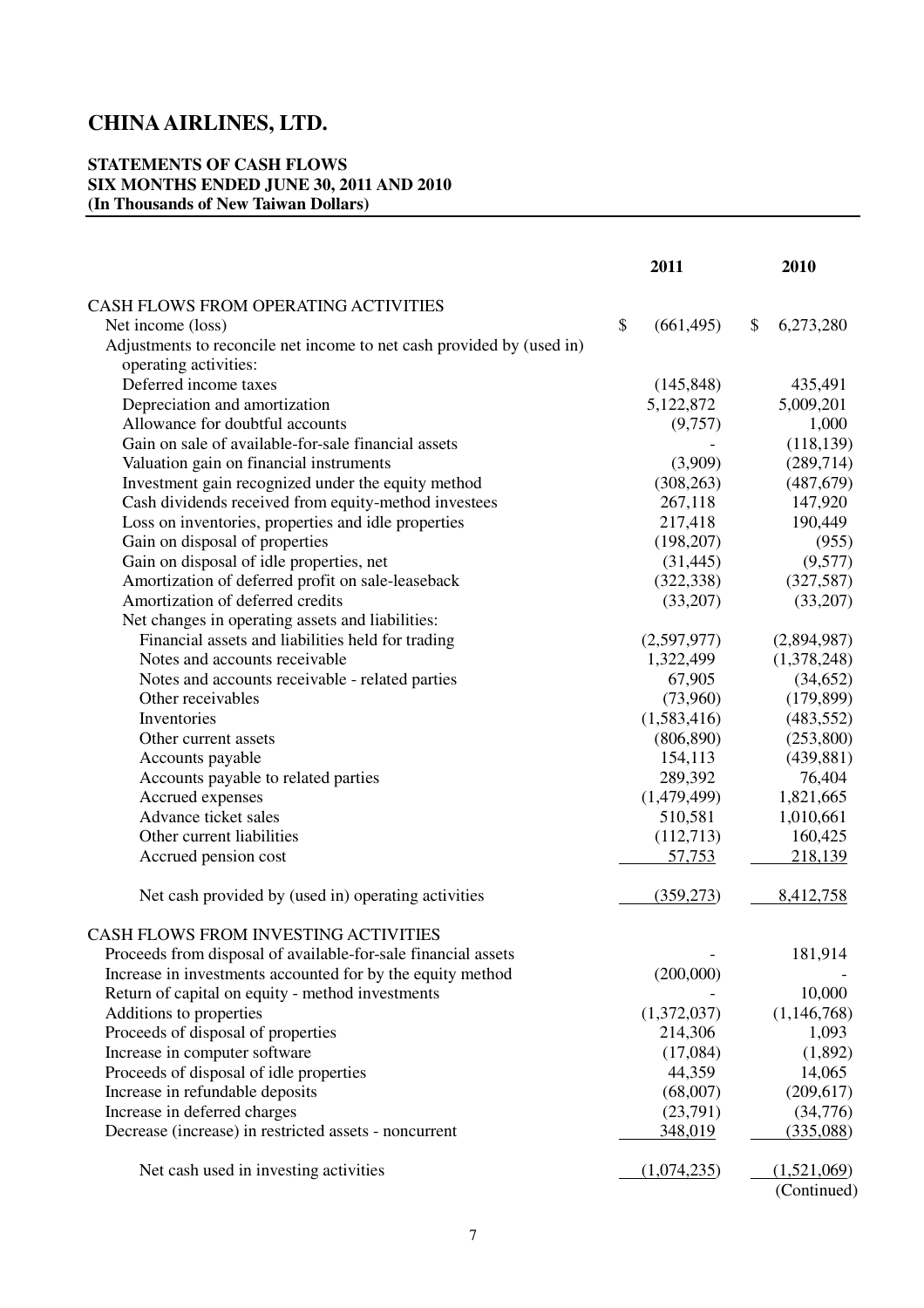### **STATEMENTS OF CASH FLOWS SIX MONTHS ENDED JUNE 30, 2011 AND 2010 (In Thousands of New Taiwan Dollars)**

|                                                             | 2011                       | 2010            |
|-------------------------------------------------------------|----------------------------|-----------------|
| CASH FLOWS FROM FINANCING ACTIVITIES                        |                            |                 |
| Decrease in short-term loans                                | (1,100,000)                | (3,900,000)     |
| Decrease in short-term bills payable                        | (949, 646)                 | (99,704)        |
| Proceeds of long-term debts                                 | 3,584,948                  | 3,216,262       |
| Repayments of long-term debts and capital lease obligations | (8,230,996)                | (9,532,909)     |
| Issuance of bonds                                           | 6,000,000                  | 8,650,000       |
| Increase (decrease) in deposits-in                          | 2,595                      | (16,011)        |
| Net cash used in financing activities                       | (693,099)                  | (1,682,362)     |
| EFFECTS OF EXCHANGE RATE CHANGES                            | 31,549                     | (7, 345)        |
| NET INCREASE (DECREASE) IN CASH                             | (2,095,058)                | 5,201,982       |
| CASH, BEGINNING OF PERIOD                                   | 10,796,980                 | 5,527,353       |
| <b>CASH, END OF PERIOD</b>                                  | 8,701,922                  | 10,729,335      |
| SUPPLEMENTAL CASH FLOW INFORMATION                          |                            |                 |
| Interest paid                                               | $\mathcal{S}$<br>1,162,570 | S.<br>1,365,556 |
| Less: Capitalized interest                                  | 36,649                     | 38,665          |
| Interest paid (excluding capitalized interest)              | \$<br>1,125,921            | \$<br>1,326,891 |
| Income tax paid                                             | \$<br>33,969               | 36,865          |
| NONCASH FINANCING ACTIVITIES                                |                            |                 |
| Current portion of long-term loans and debts                | 17,788,544                 | 17,717,132      |
| Current portion of capital lease obligations                | 1,093,342                  | 1,127,291       |
| Current portion of bonds issued                             | 14,500,000                 | \$<br>3,865,600 |

The accompanying notes are an integral part of the financial statements. (Concluded) (Concluded)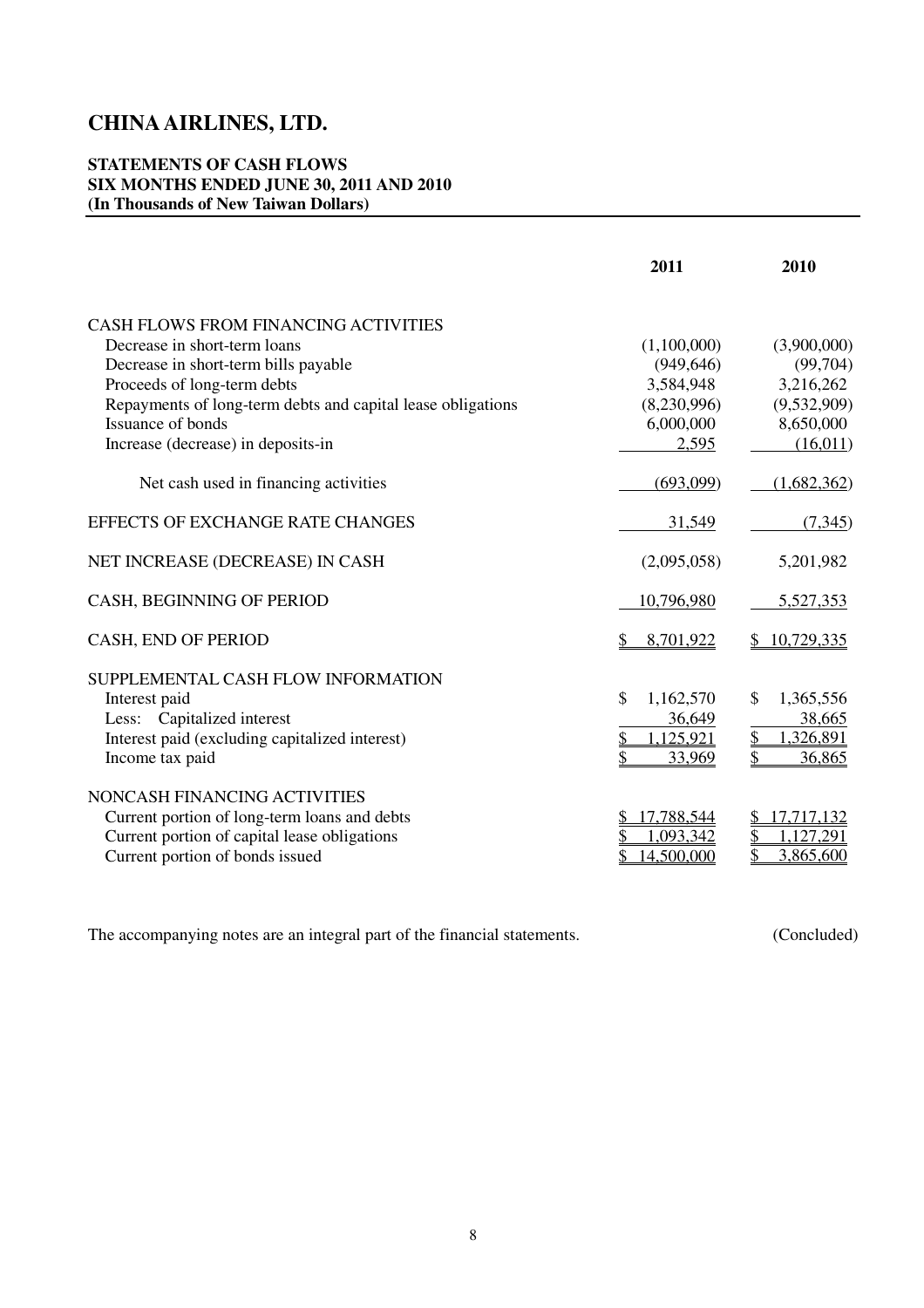### **SIX MONTHS ENDED JUNE 30, 2011 AND 2010 (In New Taiwan Dollars, Unless Stated Otherwise) NOTES TO FINANCIAL STATEMENTS**

### **1. ORGANIZATION AND OPERATIONS**

 China Airlines, Ltd. ("the Company") was founded in 1959 and its stocks are listed on the Taiwan Stock Exchange. The Company primarily provides air transport services for passengers and cargo. Its other operations include (a) mail services; (b) ground services and routine aircraft maintenance; (c) major maintenance of flight equipment; (d) communications and data processing services to other airlines; (e) sale of aircraft parts, equipment and entire aircraft; and (f) lease of aircraft.

 The major stockholders of the Company are China Aviation Development Foundation and National Development Fund, Executive Yuan. As of June 30, 2011 and 2010, China Aviation Development Foundation held 39.10% and 39.61% of the Company's shares, respectively. As of June 30, 2011 and 2010, National Development Fund, Executive Yuan held 11.22% and 11.37% of the Company's shares. The Company had 10,474 and 10,074 employees as of June 30, 2011 and 2010, respectively.

### **2. SIGNIFICANT ACCOUNTING POLICIES**

 The accompanying financial statements have been prepared in conformity with the Guidelines Governing the Preparation of Financial Reports by Securities Issuers, the Business Accounting Law, Guidelines Governing Business Accounting and accounting principles generally accepted in the Republic of China.

 Governing Business Accounting and accounting principles generally accepted in the Republic of China. For the convenience of readers, the accompanying financial statements have been translated into English from the original Chinese version prepared and used in the Republic of China. If there is any conflict between the English version and the original Chinese version or any difference in the interpretation of the two versions, the Chinese-language financial statements shall prevail.

Significant accounting policies are summarized as follows:

### **Foreign-currency Transactions and Transactions of Foreign Subsidiaries or Foreign Operating Entity**

 The Company maintains its accounts and expresses its financial statements in New Taiwan dollars. Foreign-currency transactions (except derivative transactions) are recorded in New Taiwan dollars at the rates of exchange in effect when the transactions occur. Gains or losses resulting from the application of different foreign exchange rates when foreign-currency assets and liabilities are settled, are credited or charged to income in the settlement period.

 The year-end balances of foreign-currency assets and liabilities are restated at the prevailing exchange rates, and the resulting differences are recorded as credits or charges to income.

 At the balance sheet date, nonmonetary assets and liabilities denominated in foreign currency (ex., investments in equity instruments), which are measured at fair value, are reported using the closing exchange rate. For a nonmonetary financial asset with the changes in fair value recognized as an adjustment to stockholders' equity, exchange differences are recognized as an adjustment to stockholders' equity. For a nonmonetary financial asset at fair value through profit or loss, exchange differences are recognized in the income statement. Nonmonetary financial assets and liabilities denominated in foreign currency and measured at cost are reported using the historical exchange rate on the date of transaction.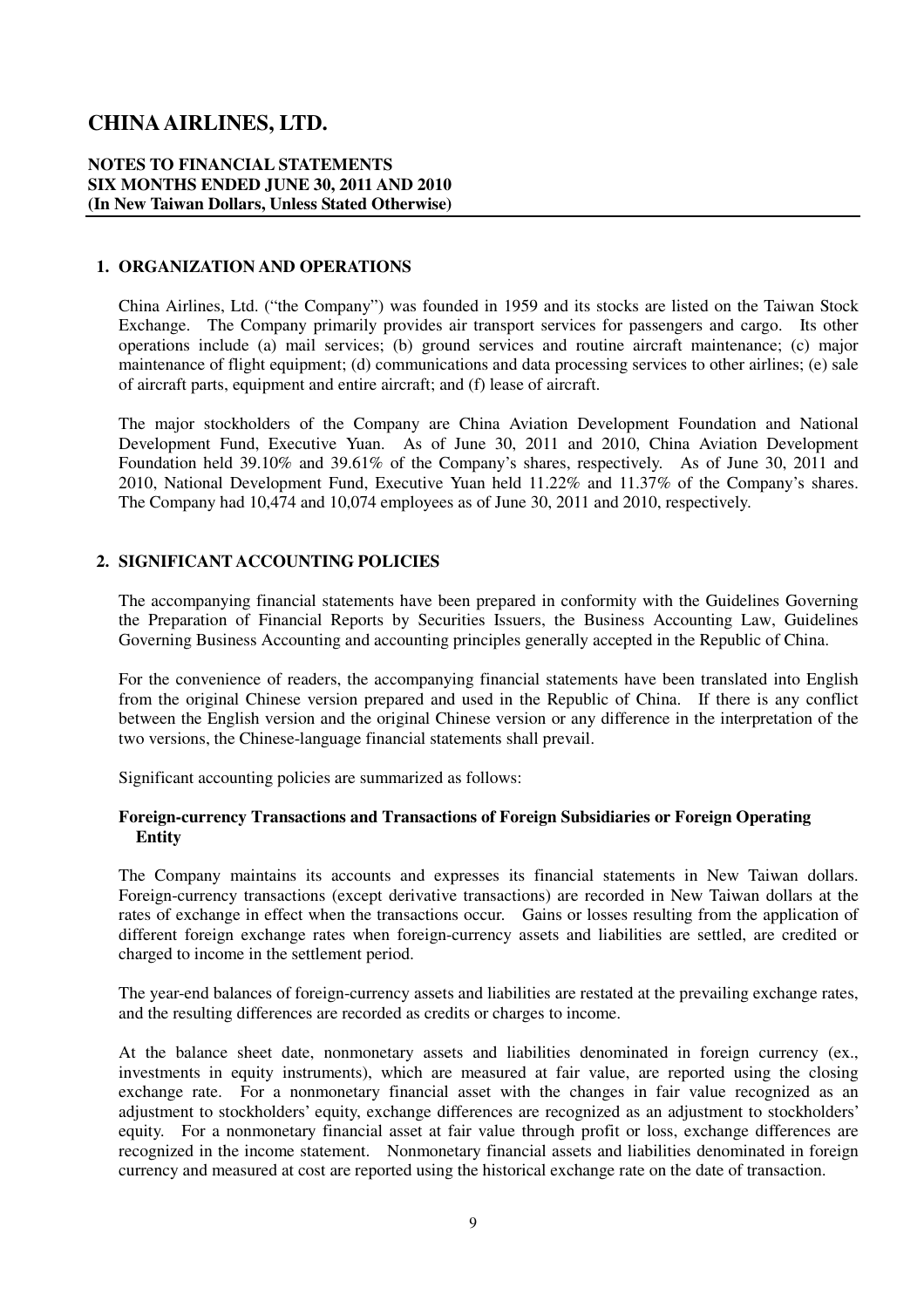Equity-method investments in foreign subsidiaries/affiliates are recorded in New Taiwan dollars using the rates of exchange in effect on acquisition dates. On the balance sheet date, the investments and the related equity in net income or net loss are restated at the prevailing exchange rates and weighted-average rates, respectively, and resulting differences are recorded as translation adjustments under stockholders' equity.

 Under a regulation by the Securities and Futures Bureau, the carrying amount of an aircraft acquired and in a foreign operating entity if the Company's use of the aircraft results in generating revenues and incurring expenses mainly in U.S. dollars. On balance sheet date, the carrying amount of the aircraft and the related liability are restated at balance sheet date rates. The difference is recognized in stockholders' the related U.S. dollar-denominated obligation incurred for the acquisition is accounted for as an investment equity as translation adjustment.

### **Accounting Estimates**

 Under the above guidelines, law and principles, certain estimates and assumptions have been used for the allowance for doubtful accounts, allowance for loss on inventories, depreciation of property, impairment of assets, accrued expenses - frequent flyer program, pension cost, income tax, loss on pending litigations and bonuses of employees, etc. Actual results could differ from these estimates.

### **Current or Noncurrent Assets and Liabilities**

 Current assets include cash, cash equivalents and those assets held primarily for trading purposes or to be realized, sold or consumed within one year from the balance sheet date. All other assets such as properties and intangible assets are classified as noncurrent. Current liabilities are obligations incurred for trading purposes or to be settled within one year from the balance sheet date. All other liabilities are classified as noncurrent.

### **Cash Equivalents**

 Commercial paper acquired with maturities of less than three months from the date of purchase are classified as cash equivalents. The carrying amount approximates fair value because of the short-term nature of these intruments.

### **Financial Instruments at Fair Value Through Profit or Loss**

 Financial instruments classified as financial assets or financial liabilities at fair value through profit or loss (FVTPL) include financial assets or financial liabilities held for trading and those designated as at FVTPL on initial recognition.

on initial recognition.<br>Financial instruments at FVTPL are initially measured at fair value. Transaction costs directly attributable to the acquisition of financial assets or financial liabilities at FVTPL are recognized immediately in profit or loss. At each balance sheet date subsequent to initial recognition, financial assets or financial liabilities at FVTPL are remeasured at fair value, with changes in fair value recognized directly in profit or loss in the year in which they arise. Cash dividends received subsequently (including those received in the year of investment) are recognized as income for the year. All regular way purchases or sales of financial assets are recognized and derecognized on a trade date basis.

 Derivative instruments that do not meet the criteria for hedge accounting are classified as financial assets or liabilities held for trading.

 Fair values are determined as follows: (a) listed stocks - closing prices as of the balance sheet date; (b) beneficial certificates (open-end funds) - net asset value as of the balance sheet date; and (c) convertible bonds - at values determined using valuation techniques.

 Hybrid instruments are financial assets designated as at fair value through profit or loss, and these are measured at fair value on initial recognition.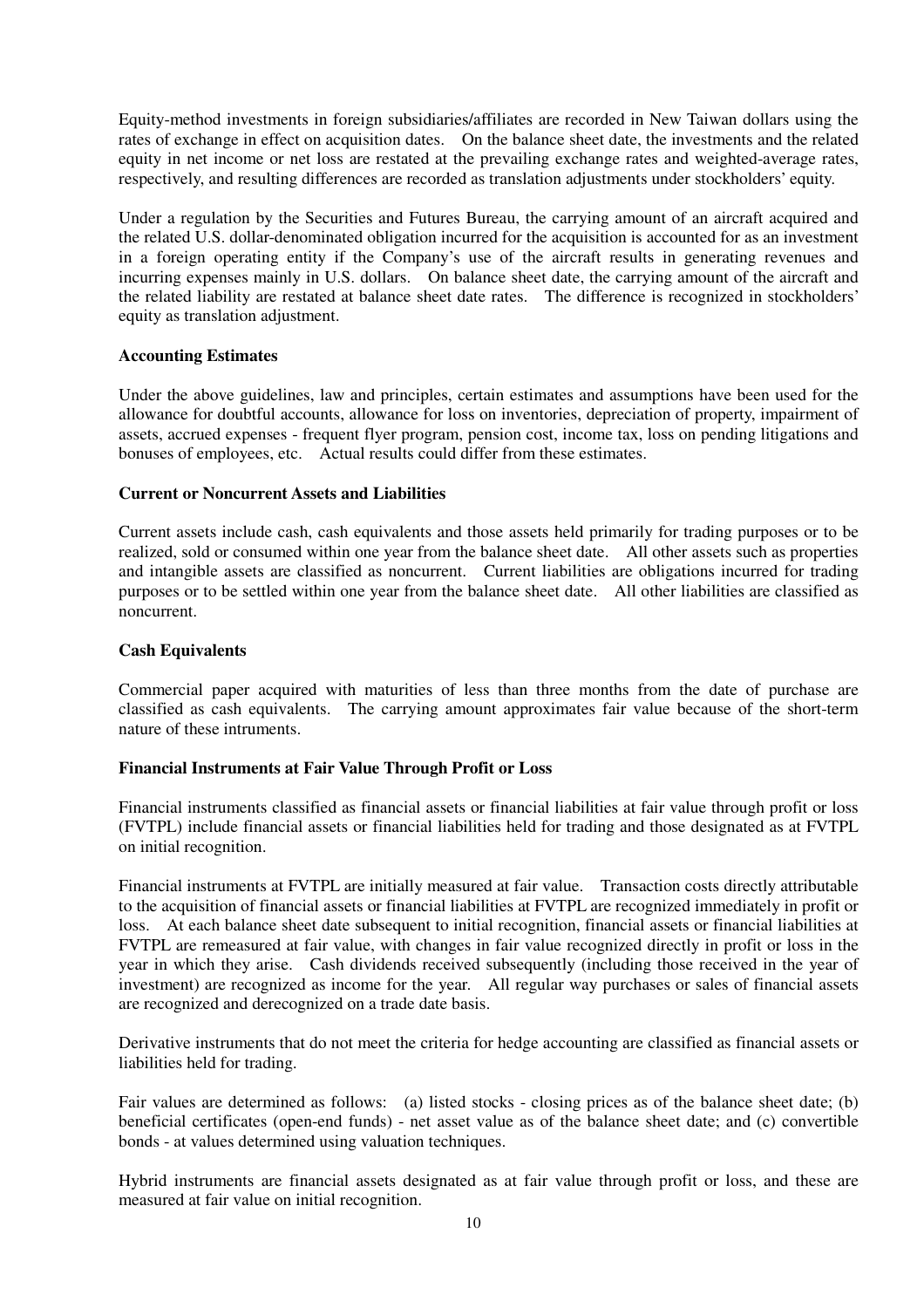Fair value of hybrid instruments is estimated using valuation techniques incorporating estimates and assumptions that are consistent with prevailing market conditions.

### **Available-for-sale Financial Assets**

 Available-for-sale financial assets are initially recognized at fair value plus transaction costs that are directly attributable to the acquisition or issuance. When fair value is remeasured, the changes in fair value are excluded from earnings and reported as a separate component of stockholders' equity. The accumulated gains or losses are recognized as earnings when the financial asset is derecognized from the balance sheet. A regular way purchase or sale of financial assets is recognized and derecognized using transaction date accounting.

 Cash dividends are recognized as investment income on ex-dividend dates but are accounted for as reductions of the original cost of investment if these dividends are declared on the investees' earnings attributable to periods before the purchase of the investments. Stock dividends are recorded as an increase in the number of shares held and do not affect investment income. The cost per share is recalculated on the basis of the new number of shares.

 An impairment loss is recognized when there is objective evidence that the financial asset is impaired. Any subsequent decrease in impairment loss on an equity instrument classified as available-for-sale is recognized directly in equity. If the fair value of a debt instrument classified as available-for-sale subsequently increases as a result of an event which occurred after the impairment loss was recognized, the decrease in impairment loss is reversed to profit.

### **Hedge Accounting**

 The Company enters into some derivative transactions that aim to manage interest rate, exchange rate, fuel price, and other factors affecting gains or losses on assets and liabilities. The hedging transactions are defined as cash flow hedge. When entering into hedging transactions, the Company has prepared official documents that describe the hedging relationship between hedging instruments and items been hedged, objective of risk management, hedging strategy, and the way to evaluate the effectiveness of the hedging instrument.

 Under cash flow hedge accounting, the profit or loss on the hedging instrument is recognized as profit or loss in the same period when the profit or loss on the hedged item is affected. The profit or loss on the hedging instrument is recognized as an adjustment to stockholders' equity and reclassified into current profit or loss when forecast transactions that are being hedged affect profit or loss. If a hedge of a forecast transaction subsequently results in the recognition of a financial asset or a financial liabilities, the associated gains or losses that were recognized directly in equity shall be reclassified into profit or loss in the same period or periods during which the asset acquired or liability assumed affects profit or loss. If a hedge of a forecast transaction subsequently results in the recognition of a nonfinancial asset or a nonfinancial liability, it removes the associated gains and losses that were recognized directly in equity and includes them in the initial cost or other carrying amount of the asset or liability. However, if an entity expects that all or a portion of a loss recognized directly in equity will not be recovered in one or more future periods, it shall reclassify the amount that is not expected to be recovered into profit or loss.

 cumulative profit or loss on the hedging instrument that is effective and directly recognized as adjustments to stockholders' equity is still recognized as adjustments to stockholders' equity before forecast transactions occur and then reclassified into current profit or loss when forecast transactions occur. If the hedging instrument expires, is sold or terminated or no longer meets the hedge accounting criteria, the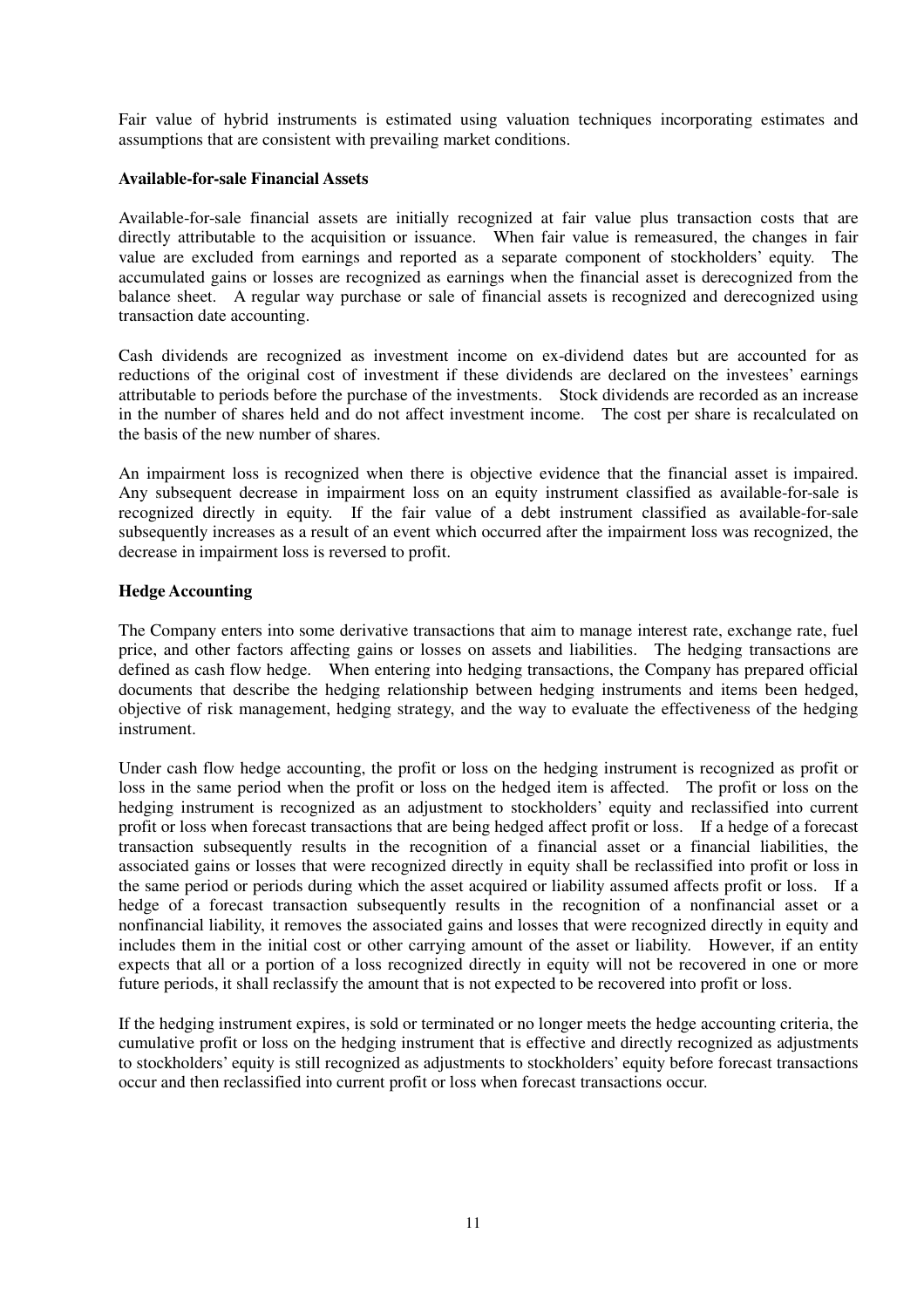### **Financial Assets Carried at Cost**

 Equity investments, such as non-publicly traded stocks, with fair value that cannot be reliably measured, are carried at original cost. Cash dividends are recognized as investment income on ex-dividend dates but are accounted for as reductions of the original investment costs if these dividends are declared on the investees' earnings attributable to periods before the purchase of the investments. Stock dividends are recorded as an increase in the number of shares held and do not affect investment income. The cost per share is recalculated on the basis of the new number of shares. If there is objective evidence that a financial asset is impaired, a loss is recognized. However, the recording of a subsequent recovery of fair value is not allowed.

### **Impairment of Accounts Receivable**

 An allowance for doubtful accounts is provided on the basis of a review of the collectibility of accounts receivable before January 1, 2011. The Company assesses the probability of collections of accounts receivable by an aging analysis of the outstanding receivables and by examining the economic environment as well as the collaterals provided by customers.

 As discussed in Note 3 to the financial statements, on January 1, 2011, the Company adopted the third time revised of Statement of Financial Accounting Standards (SFAS) No. 34 - "Financial Instruments: Recognition and Measurement." One of the main revisions is that the impairment of receivables originated by the Company is subject to the provisions of SFAS No. 34. The Company should evaluate accounts receivable for individual and collective impairment at the end of each reporting period. When there is objective evidence of a decrease in the estimated future cash flow of accounts receivable decreases as a result of one or more events that occurred after the initial recognition of the accounts receivable, the accounts receivable are deemed to be impaired.

accounts receivable are deemed to be impaired.<br>The Company has a short average collection period; thus, the impairment loss recognized is the difference between the carrying amount of accounts receivable and estimated future cash flows, without considering the discounting effect. Changes in the carrying amount of the allowance account are recognized as bad debt loss, which is recorded in operating expenses - general and administrative. When accounts receivable are considered uncollectable, the amount is written off against the allowance account.

### **Impairment of Assets**

 Statement of Financial Accounting Standards No. 35 - "Impairment of Assets" requires the Company to determine on each balance sheet date if properties, intangible assets and other assets (including a cash-generating unit) have been impaired. If there is impairment, then the Company must calculate the recoverable amount of the asset or the cash-generating unit. An impairment loss should be recognized whenever the recoverable amount of the asset or the cash-generating unit is below the carrying amount, and this impairment loss is either charged to accumulated impairment or used to reduce the carrying amount of the asset directly. If the Company revalues properties as required by law, an impairment loss on revalued properties should be charged to unrealized revaluation increment on properties, and if the capital surplus revaluation increment on properties is not enough, the portion that exceeds the balance will be recognized as loss in the statement of income. After the recognition of an impairment loss, the depreciation (amortization) charged to the asset should be adjusted in future periods for the revised asset carrying amount (net of accumulated impairment), less its salvage value, and calculated on a systematic basis over its remaining service life. If asset impairment loss (excluding goodwill) is reversed, the increase in the carrying amount resulting from reversal is credited to current income. However, loss reversal should not be more than the carrying amount (net of depreciation) had the impairment not been recognized.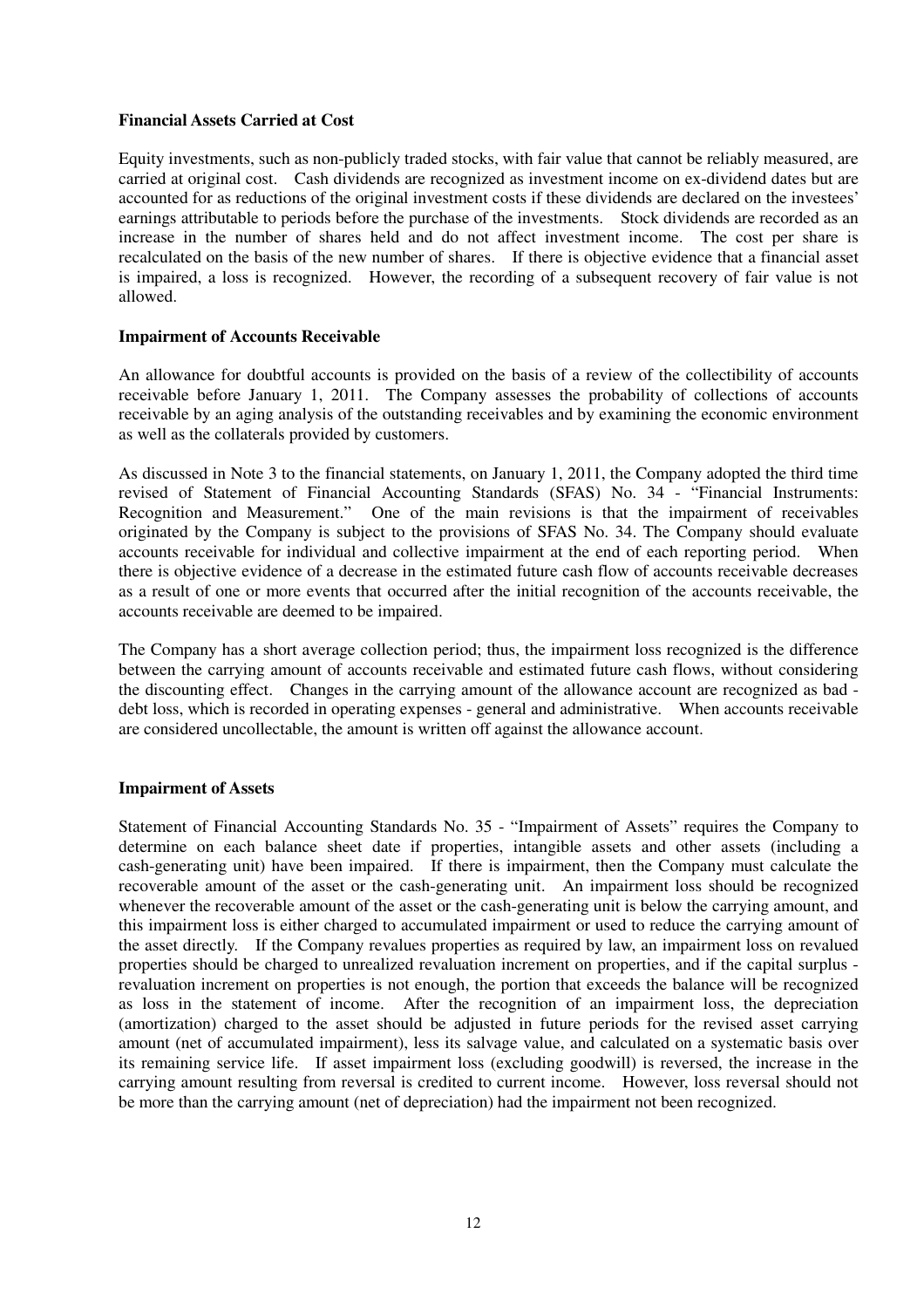### **Inventories**

 Inventories are primarily expendable and nonexpendable parts and materials, supplies used in operations and items for in-flight sale. These parts, materials and supplies are valued at the weighted-average cost less allowance for obsolescence. Items for in-flight sale are stated at the lower cost or net realizable value. Inventory write-downs are made item by item, except where it may be appropriate to group similar or related items. The costs of inventories sold or consumed are determined using the weighted-average method.

### **Investments Accounted for Using the Equity Method**

 Investments in companies in which the Company exercises significant influence on the investees' operating and financial policy decisions are accounted for using equity method. Under this method, investments are stated at cost on the acquisition date and subsequently adjusted for the Company's proportionate share or equity in the investees' net income or net loss. Cash dividends received are accounted for as a reduction of the carrying values of the investments. On investment acquisition, the investment premiums for the cost of investment is greater than the Company share of the investee's identified net assets, representing goodwill, are no longer amortized but tested annually for impairment or if there is objective evidence that the goodwill is impaired.

 When the Company subscribes for its investee's newly issued shares at a percentage different from its percentage of ownership in the investee, the Company records the change in its equity in the investee's net assets as an adjustment to investments, with a corresponding amount credited or charged to capital surplus. When the adjustment should be debited to capital surplus, but the capital surplus arising from long-term investments is insufficient, the shortage is debited to retained earnings.

 Gain or loss from transactions involving depreciable assets between the Company and its equity-method investees is deferred and recognized over the estimated useful lives of the assets.

 For equity-method investments, stock dividends received are recorded only as an increase in the number of shares held and not as investment income. The cost per share is recalculated on the basis of the new number of shares.

Costs of investments sold are determined using the weighted-average method.

 Under Statement of Financial Accounting Standards No. 30 - "Accounting for Treasury Stocks," the Company reclassified its shares held by its subsidiaries into treasury stock at the carrying value as shown in the subsidiaries' books on January 1, 2002. Furthermore, when the Company recognized its investment income, the cash dividend income recognized by the subsidiaries from the Company's earnings appropriation was subtracted from investment income and credited to paid-in capital.

### **Properties**

 Properties are stated at cost plus revaluation increment (if any) less accumulated depreciation and accumulated impairment. Major betterments or renewals are capitalized, while maintenance and repairs are expensed when incurred. Interests on funds used to acquire flight equipment or to construct facilities before the date the equipment is used in operations are capitalized and included in the cost of the related assets.

 Depreciation is calculated using the straight-line method over service lives estimated as follows (plus one year to represent estimated salvage value): buildings, 45 to 55 years; machinery and equipment, 5 to 6 years; flight equipment, 5 to 25 years; furniture, 5 years; leased assets, 6 to 25 years; and leasehold improvements, 5 years. Properties that have reached their residual value but are still in use are further depreciated over their newly estimated service lives.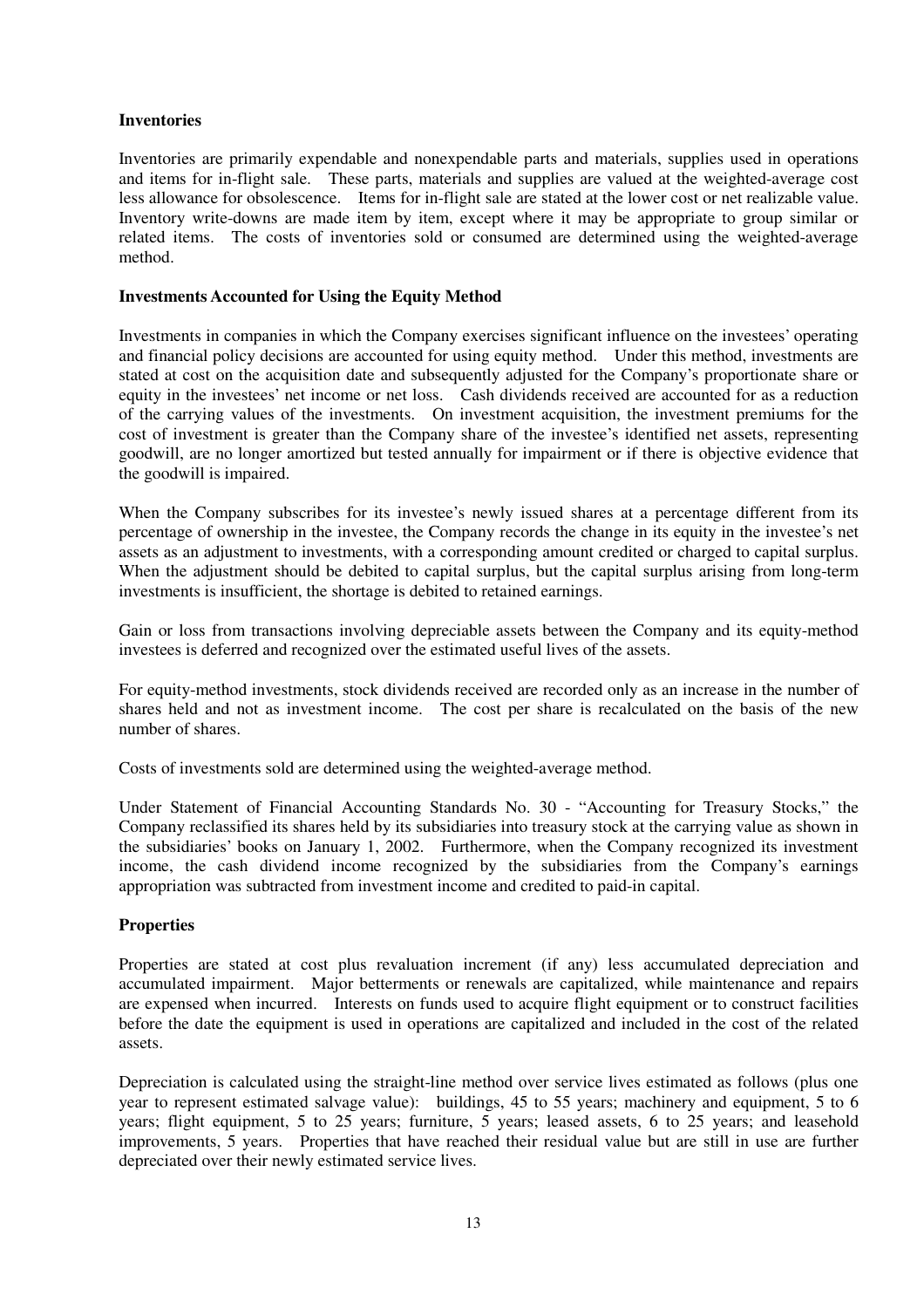Upon property sale or other disposal, the cost, revaluation increment (if any) and the related accumulated depreciation are removed from the accounts, and gain or loss is credited or charged to nonoperating gains or losses in the year of disposal.

### **Intangible Assets**

 Intangible assets acquired are initially recorded at cost and are amortized on a straight-line basis over their estimated useful lives. Computer software is amortized through its average economic useful life.

### **Deferred Charges**

 Deferred charges mainly consist of (a) expenses for training pilots in operating new types of aircraft, (b) issue costs of corporate bonds and (c) costs incurred for syndicated loans. They are amortized using the straight-line method over the estimated useful lives or the terms of the bonds or loans.

### **Accrued Expenses - Frequent-flyer Program**

 Passengers who are members of the Dynasty Club may accumulate mileage points to reach a certain award level, which entitles them to choose from among various awards (including an upgrade to a higher class or free tickets). A liability is accrued and charged to operating expense. The amount accrued is based on the estimated incremental cost that will be incurred upon the provision of transport services.

### **Convertible Bonds**

 The net carrying amount of the bonds which was issued before June 30, 2005 (the face amount plus redemption premium accrued to the date of conversion but will not be paid) is credited to the appropriate capital accounts (capital stock equal to par value, with the balance credited to capital surplus) upon conversion of the bonds. No gain or loss is recognized on such conversions.

### **Pension Costs**

The Company has two types of pension plans: defined benefit and defined contribution.

 Pension costs under the defined benefit pension plan are recognized on the basis of actuarial calculations. Unrecognized net transition obligation is amortized over 15 years, while pension gain or loss is amortized using the straight-line method based on the average remaining service years of employees.

 If additional accrued pension cost based on actuarial calculations is not in excess of the sum of the unamortized balance of prior service costs and unrecognized net transition obligation, "deferred pension cost" will be debited. Otherwise, the excess amount should be debited to "net loss not recognized as pension cost" in stockholders' equity.

 Based on the defined contribution pension plan, the Company's required monthly contributions to the employees' individual pension accounts are recognized as expenses throughout the employees' service periods.

### **Deferred Profits on Sale-leaseback**

 A gain on the sale by the Company of assets that it leases back is deferred and amortized over the term of the lease agreements.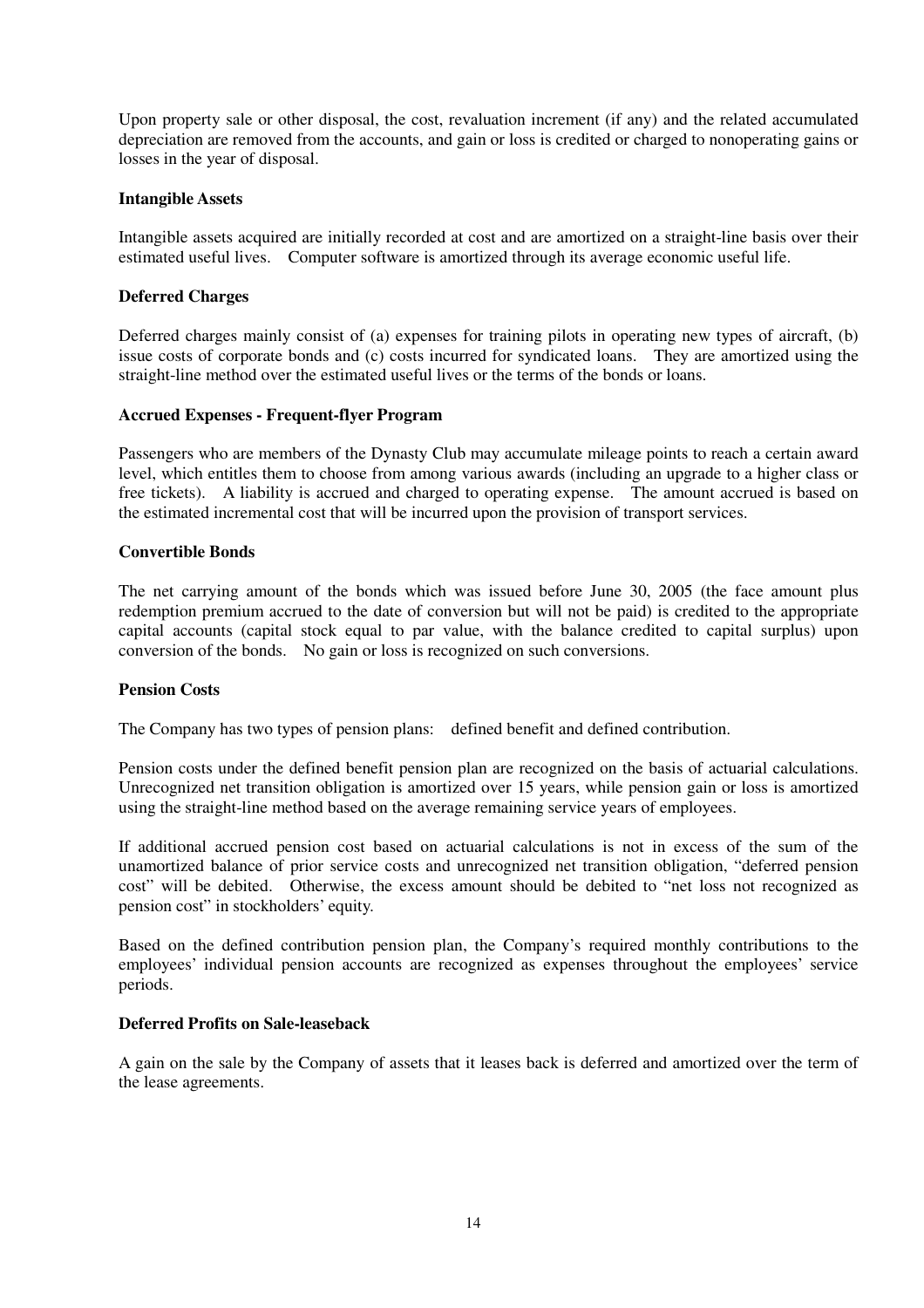### **Income Tax**

 The Company applies the intra-period allocation method to its income tax. Deferred tax assets are recognized for the tax effects of deductible temporary differences, debit in equity and unused investment credits, loss carryforwards, and deferred tax liabilities are recognized for the tax effects of taxable temporary differences and credit in equity. Deferred tax liabilities and assets are classified as current or noncurrent on the basis of the classification of the related asset or liability for financial reporting. A deferred tax asset or liability that cannot be related to an asset or liability for financial reporting, is classified according to the expected reversal or realization date of the temporary difference. Valuation allowance is recognized on deferred tax assets that are not expected to be realized.

 Income tax credits for certain acquisitions of eligible equipment or technology, research and development expenses and personnel training expenses are recognized in the period those acquisitions or expenses are incurred.

 Adjustments to prior year's tax liabilities are added to or deducted from the current year's income tax expense.

 Income taxes (10%) on undistributed earnings are recorded as expense in the year when the stockholders resolve to retain the earnings.

### **Revenue Recognition**

 Passenger fares and cargo revenues are recognized when transport service is provided. The value of unused passenger tickets is recognized as "advance ticket sales."

### **3. EFFECTS OF CHANGES IN ACCOUNTING PRINCIPLES**

### **Financial Instruments**

 On January 1, 2011, the Company adopted the newly revised Statement of Financial Accounting Standards (SFAS) No. 34 - "Financial Instruments: Recognition and Measurement." Among the main revision is that loans and receivables originated by the Company are now covered by SFAS No. 34. This accounting change did not have a significant effect on the Company's financial statements as of and for the six monthes ended June 30, 2011.

### **Operating Segments**

 On January 1, 2011, the Company adopted the newly issued SFAS No. 41 - "Operating Segments." The statement requires that segment information disclosed should be based on the information on the components of the Company that management uses to make operating decisions. SFAS No. 41 requires the identification of operating segments based on internal reports that are regularly reviewed by the Company's chief operating decision maker in order to allocate resources to the segments and assess their performance. This statement supersedes SFAS No. 20 - "Segment Reporting." This accounting change had no significant effect on the manner of the Company's disclosure of segment information.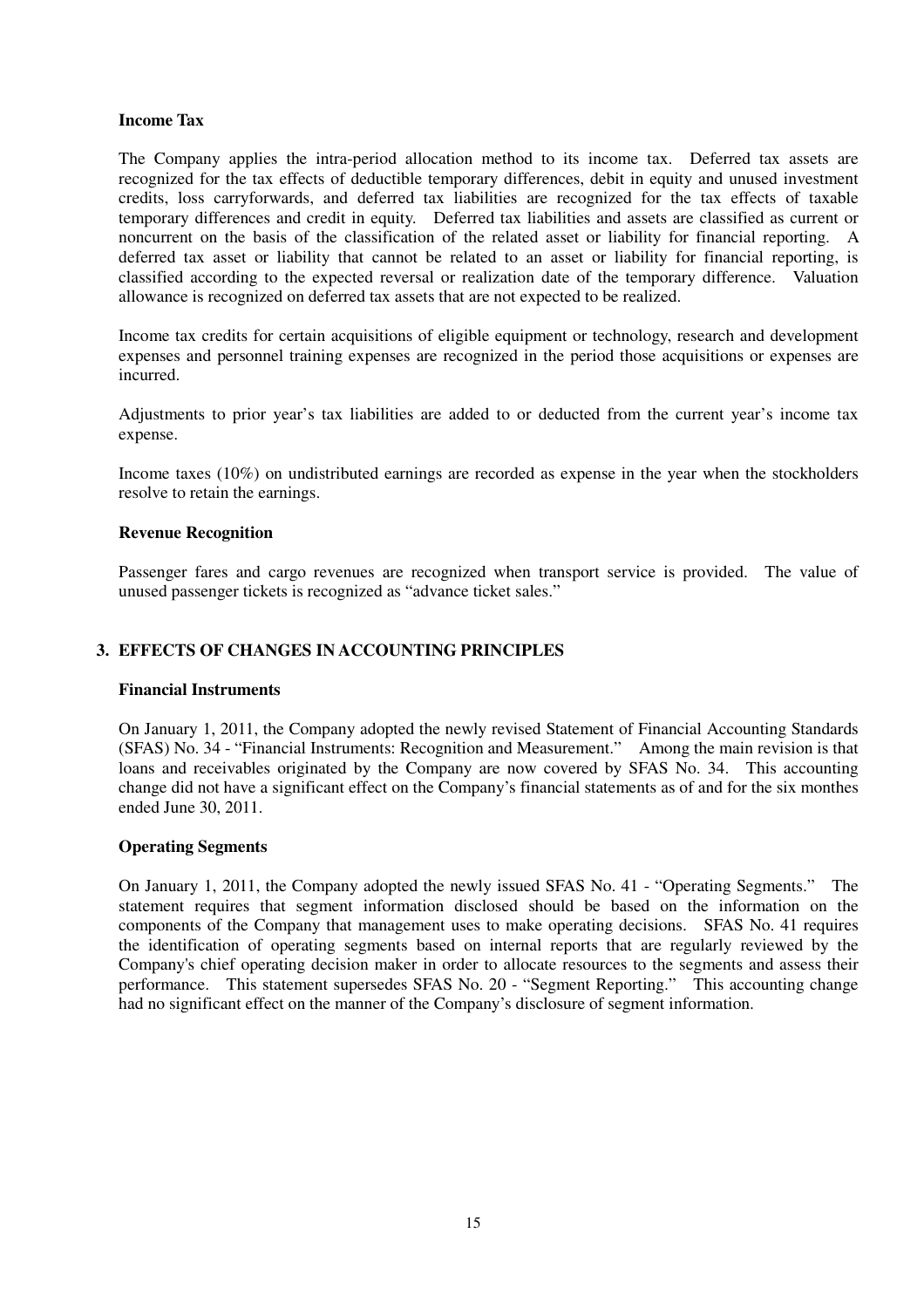### **4. CASH AND CASH EQUIVALENTS**

|                         |               | June 30 |                |
|-------------------------|---------------|---------|----------------|
|                         | 2011          |         | <b>2010</b>    |
| Cash on hand            | \$<br>768,661 | \$      | 1,835,833      |
| Revolving fund          | 196,840,252   |         | 120,021,753    |
| Cash in banks           | 3,285,359,236 |         | 5,412,604,117  |
| Certificates of deposit | 3,716,898,252 |         | 4,505,580,518  |
| Cash equivalents        | 1,502,055,856 |         | 689,292,931    |
|                         | 8,701,922,257 |         | 10,729,335,152 |

### **5. FINANCIAL INSTRUMENTS AT FAIR VALUE THROUGH PROFIT OR LOSS (FVTPL)**

Financial instruments classified as held for trading were as follows:

|                                        |                 | June 30         |  |  |  |
|----------------------------------------|-----------------|-----------------|--|--|--|
|                                        | 2011            | 2010            |  |  |  |
| Financial assets held for trading      |                 |                 |  |  |  |
| Current<br>Beneficiary certificates    | \$2,901,938,167 | \$1,100,370,035 |  |  |  |
| Financial liabilities held for trading |                 |                 |  |  |  |
| Current<br>Fuel option contracts       | ¢               | 353,284,687     |  |  |  |

 The gains on beneficial certificates in the six months ended June 30, 2011 and 2010 were \$3,929,000 and \$2,454,000, respectively. There was no gain or loss on derivative instruments held for trading in the six months ended June 30, 2011. The gain on derivative instruments held for trading in the six months ended June 30, 2010 was \$287,260,000.

Financial instruments designated as at FVTPL were as follows:

|                                                                   | June 30       |               |
|-------------------------------------------------------------------|---------------|---------------|
|                                                                   | 2011          | <b>2010</b>   |
| Financial assets designated as at FVTPL                           |               |               |
| Noncurrent<br>Convertible bonds<br>China Life Insurance Co., Ltd. | \$373,970,000 | \$374,044,385 |

 On financial assets designated as at FVTPL for the six months ended June 30, 2011 and 2010, there were losses of \$20,000 and \$1,000, respectively.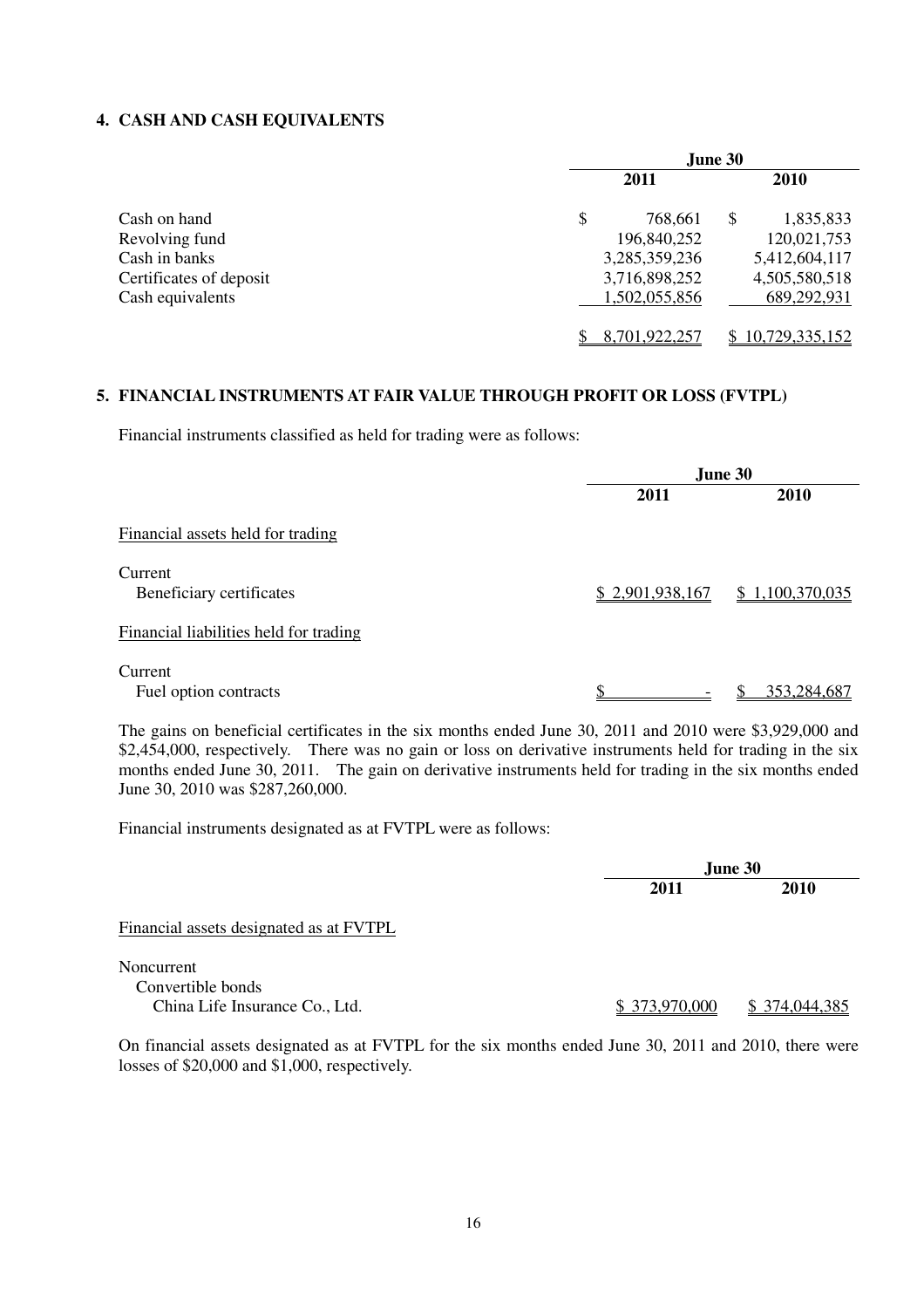### **6. AVAILABLE-FOR-SALE FINANCIAL ASSETS**

|                                                               |                       | June 30              |                       |                      |
|---------------------------------------------------------------|-----------------------|----------------------|-----------------------|----------------------|
|                                                               | 2011                  |                      | 2010                  |                      |
|                                                               | <b>Carrying Value</b> | $\%$ of<br>Ownership | <b>Carrying Value</b> | $\%$ of<br>Ownership |
| Current                                                       |                       |                      |                       |                      |
| Foreign marketable equity securities<br><b>France Telecom</b> | \$119,016,645         | -                    | \$110,432,332         |                      |

 In April 2010, the Company disposed of its entire holding in Trade-Van Information Service. The gain on the disposal of available-for-sale financial assets was \$118,139,000.

### **7. NOTES AND ACCOUNTS RECEIVABLE, NET**

|                                       | June 30          |                             |  |
|---------------------------------------|------------------|-----------------------------|--|
|                                       | 2011             | <b>2010</b>                 |  |
| Notes receivable                      | 371, 177, 744    | 384,215,387<br><sup>S</sup> |  |
| Accounts receivable                   | 9,807,442,016    | 13,039,323,894              |  |
|                                       | 10,178,619,760   | 13,423,539,281              |  |
| Less: Allowance for doubtful accounts | 54,903,519       | 47,286,103                  |  |
|                                       |                  |                             |  |
|                                       | \$10,123,716,241 | \$13,376,253,178            |  |

### **8. OTHER RECEIVABLES**

|                 | June 30       |               |  |
|-----------------|---------------|---------------|--|
|                 | 2011          | <b>2010</b>   |  |
| Accrued revenue | \$606,222,695 | \$597,598,578 |  |
| Tax refunds     | 223,005,789   | 369,595,003   |  |
| Others          | 2,964,348     | 3,408,425     |  |
|                 | \$832,192,832 | \$970,602,006 |  |

### **9. INVENTORIES, NET**

|                                        | June 30          |                 |  |
|----------------------------------------|------------------|-----------------|--|
|                                        | 2011             | 2010            |  |
| Aircraft spare parts                   | \$7,266,783,364  | \$5,368,330,249 |  |
| Items for in-flight sale               | 347, 429, 587    | 319,914,832     |  |
| Work-in-process - maintenance services | 630, 306, 470    | 196, 353, 217   |  |
|                                        | \$ 8,244,519,421 | \$5,884,598,298 |  |

 As of June 30, 2011 and 2010, the allowances for inventory devaluation were \$66,081,000 and \$54,231,000, respectively.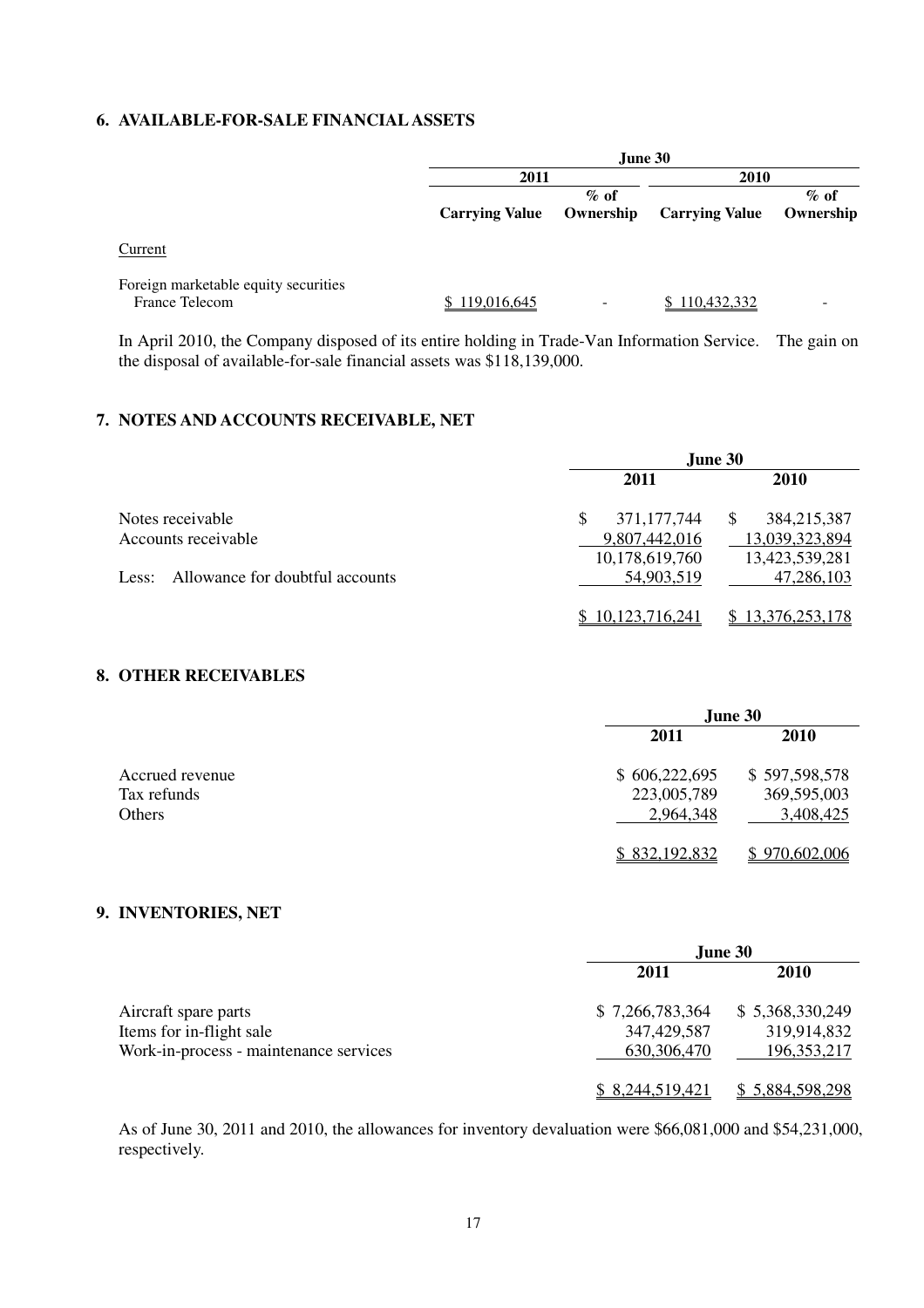### **10. FINANCIAL ASSETS CARRIED AT COST**

|                                    | June 30               |           |                       |           |  |  |
|------------------------------------|-----------------------|-----------|-----------------------|-----------|--|--|
|                                    | 2011                  |           | 2010                  |           |  |  |
|                                    |                       | $\%$ of   |                       | $\%$ of   |  |  |
|                                    | <b>Carrying Value</b> | Ownership | <b>Carrying Value</b> | Ownership |  |  |
| Unlisted common stocks             |                       |           |                       |           |  |  |
| Abacus International Holdings Ltd. | \$297,946,451         | 13.59     | \$297,946,451         | 13.59     |  |  |
| Jardine Air Terminal Services      | 56,022,929            | 15.00     | 56,022,929            | 15.00     |  |  |
| Chung Hwa Express Co.              | 11,000,000            | 11.00     | 11,000,000            | 11.00     |  |  |
| Regal International Advertising    | 5.925,000             | 6.58      | 5.925,000             | 6.58      |  |  |
| Far Eastern Air Transport          |                       | 5.73      |                       | 5.73      |  |  |
|                                    | 370,894,380           |           | 370,894,380           |           |  |  |
| Unlisted preferred stocks          |                       |           |                       |           |  |  |
| Abacus International Holdings Ltd. | 472,522               |           | 472,522               |           |  |  |
|                                    | 371,366,902           |           | 371,366,902           |           |  |  |

### **11. INVESTMENTS ACCOUNTED FOR BY THE EQUITY METHOD**

|                                                                   | June 30               |           |                       |           |  |  |
|-------------------------------------------------------------------|-----------------------|-----------|-----------------------|-----------|--|--|
|                                                                   | 2011                  |           | 2010                  |           |  |  |
|                                                                   |                       | $%$ of    |                       | $%$ of    |  |  |
|                                                                   | <b>Carrying Value</b> | Ownership | <b>Carrying Value</b> | Ownership |  |  |
| Investees on which the Company exercises<br>significant influence |                       |           |                       |           |  |  |
| Taiwan Air Cargo Terminal                                         | \$1,641,333,336       | 54.00     | \$1,658,599,569       | 54.00     |  |  |
| Cal Park                                                          | 1,460,643,347         | 100.00    | 1,464,007,227         | 100.00    |  |  |
| <b>Mandarin Airlines</b>                                          | 1,054,383,268         | 93.99     | 759,065,569           | 93.99     |  |  |
| Cal-Dynasty International                                         | 1,004,888,696         | 100.00    | 1,112,292,990         | 100.00    |  |  |
| Taoyuan International Airport Services                            | 677, 627, 027         | 49.00     | 667, 561, 351         | 49.00     |  |  |
| China Pacific Catering Services                                   | 585,343,892           | 51.00     | 613,930,900           | 51.03     |  |  |
| Cal-Asia Investment                                               | 369,693,014           | 100.00    | 369,016,206           | 100.00    |  |  |
| China Aircraft Services                                           | 364, 675, 642         | 20.00     | 389,510,702           | 20.00     |  |  |
| Abacus Distribution Systems (Taiwan)                              | 344,250,807           | 93.93     | 333,200,687           | 93.93     |  |  |
| <b>Taiwan Airport Services</b>                                    | 305,706,575           | 47.35     | 294,658,419           | 47.35     |  |  |
| Cal Hotel                                                         | 223,946,791           | 100.00    | 89,740,528            | 100.00    |  |  |
| <b>Kaohsiung Catering Services</b>                                | 206,856,674           | 35.78     | 179,823,466           | 31.76     |  |  |
| <b>Science Park Logistics</b>                                     | 172,070,950           | 28.48     | 165,920,828           | 28.48     |  |  |
| <b>Asian Compressor Technology Services</b>                       | 170,262,230           | 24.50     | 148,881,571           | 24.50     |  |  |
| China Pacific Laundry Services                                    | 135,775,401           | 55.00     | 119,343,523           | 55.00     |  |  |
| Hwa Hsia                                                          | 94,696,499            | 100.00    | 95,297,791            | 100.00    |  |  |
| <b>Dynasty Holidays</b>                                           | 36,615,340            | 51.00     | 40,907,303            | 51.00     |  |  |
| Yestrip                                                           | 24,219,121            | 100.00    | 24,059,162            | 100.00    |  |  |
| Global Sky Express                                                | 6,488,012             | 25.00     | 6,587,044             | 25.00     |  |  |
| Freighter Princess Ltd.                                           | 35,088                | 100.00    | 35,088                | 100.00    |  |  |
| Freighter Prince Ltd.                                             | 34,602                | 100.00    | 34,602                | 100.00    |  |  |
| Freighter Queen Ltd.                                              | 32,895                | 100.00    | 32,895                | 100.00    |  |  |
|                                                                   | \$8,879,579,207       |           | \$8,532,507,421       |           |  |  |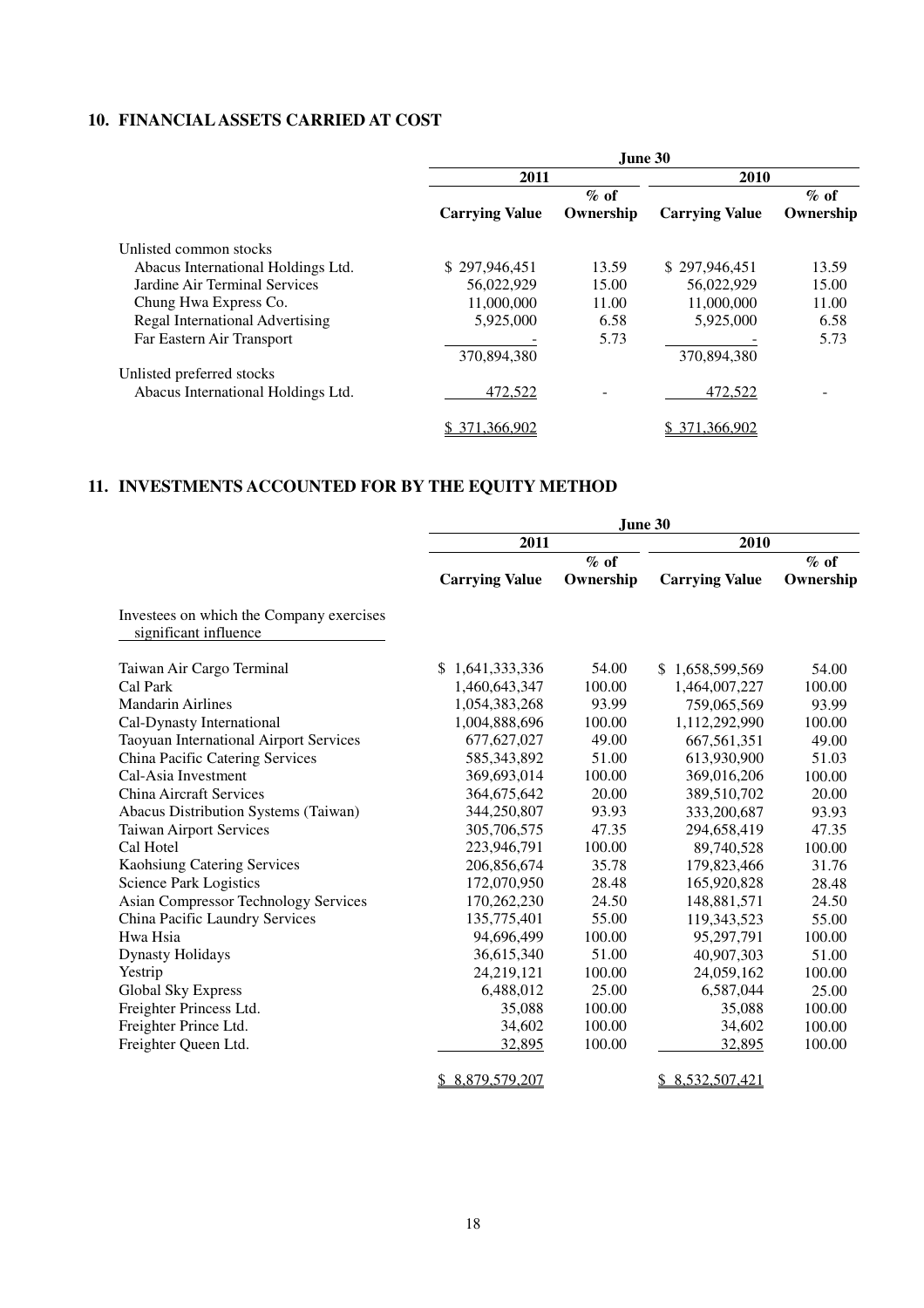Investment income (loss) recognized under the equity method was as follows:

|                                               | <b>Six Months Ended June 30</b> |                  |  |
|-----------------------------------------------|---------------------------------|------------------|--|
|                                               | 2011                            | 2010             |  |
| Taiwan Air Cargo Terminal                     | \$<br>(7,964,940)               | 35,036,490<br>\$ |  |
| Cal Park                                      | 3,229,587                       | (11,988,797)     |  |
| <b>Mandarin Airlines</b>                      | 49,616,467                      | 262, 372, 453    |  |
| Cal-Dynasty International                     | 1,381,825                       | (11, 181, 917)   |  |
| <b>Taoyuan International Airport Services</b> | 23,401,611                      | 25,289,082       |  |
| China Pacific Catering Services               | 46,901,088                      | 66,997,532       |  |
| Cal-Asia Investment                           | 14,416,941                      | 16,876,422       |  |
| <b>China Aircraft Services</b>                | 7,117,001                       | 6,902,182        |  |
| Abacus Distribution Systems (Taiwan)          | 66,403,423                      | 68,281,040       |  |
| <b>Taiwan Airport Services</b>                | 19,522,470                      | 150,738          |  |
| Cal Hotel                                     | (24, 358, 270)                  | (60, 746, 624)   |  |
| <b>Kaohsiung Catering Services</b>            | 26,503,191                      | 23, 263, 791     |  |
| <b>Science Park Logistics</b>                 | 10,492,242                      | 6,559,888        |  |
| <b>Asian Compressor Technology Services</b>   | 47,227,430                      | 32,633,160       |  |
| China Pacific Laundry Services                | 9,316,278                       | 5,208,312        |  |
| Hwa Hsia                                      | 15,276,392                      | 16,369,774       |  |
| <b>Dynasty Holidays</b>                       | (3,878,981)                     | 1,221,039        |  |
| Yestrip                                       | 2,923,949                       | 3,434,900        |  |
| Global Sky Express                            | <u>735,502</u>                  | 999,160          |  |
|                                               | \$ 308,263,206                  | \$487,678,625    |  |

 The equity-method investees' financial statements, which had been used to determine the carrying amount of the Company's investments, had been audited, except those of China Aircraft Services Ltd. The Company believes that had this investee's financial statements been audited, any resulting adjustment would have had no material effect on the Company's financial statements. The subsidiaries, Freighter Queen Ltd., Freighter Prince Ltd. and Freighter Princess Ltd., were established in March 2001, September 2001 and January 2002, respectively, for the Leasing of the Company's aircraft. In its balance sheets, the Company recognized the fixed assets and liabilities related to the leased aircraft as a leasing transaction.

 The difference between the cost of the investment and the investee's net assets is from goodwill and related-party transaction of depreciable assets between the Company and its subsidiary. The information on goodwill for the six months ended June 30, 2011 and 2010 is as follows:

| Goodwill         | <b>Transaction</b><br><b>Between</b><br><b>Company</b> and<br><b>Subsidiary</b> |
|------------------|---------------------------------------------------------------------------------|
| \$<br>52,423,365 | \$(150, 646, 025)<br>16,434,112                                                 |
| 52,423,365<br>\$ | \$(134,211,913)                                                                 |
|                  |                                                                                 |
| 53,843,702<br>\$ | \$(183,514,249)<br>16,434,112                                                   |
| 53,843,702<br>S  | \$(167,080,137)                                                                 |
|                  |                                                                                 |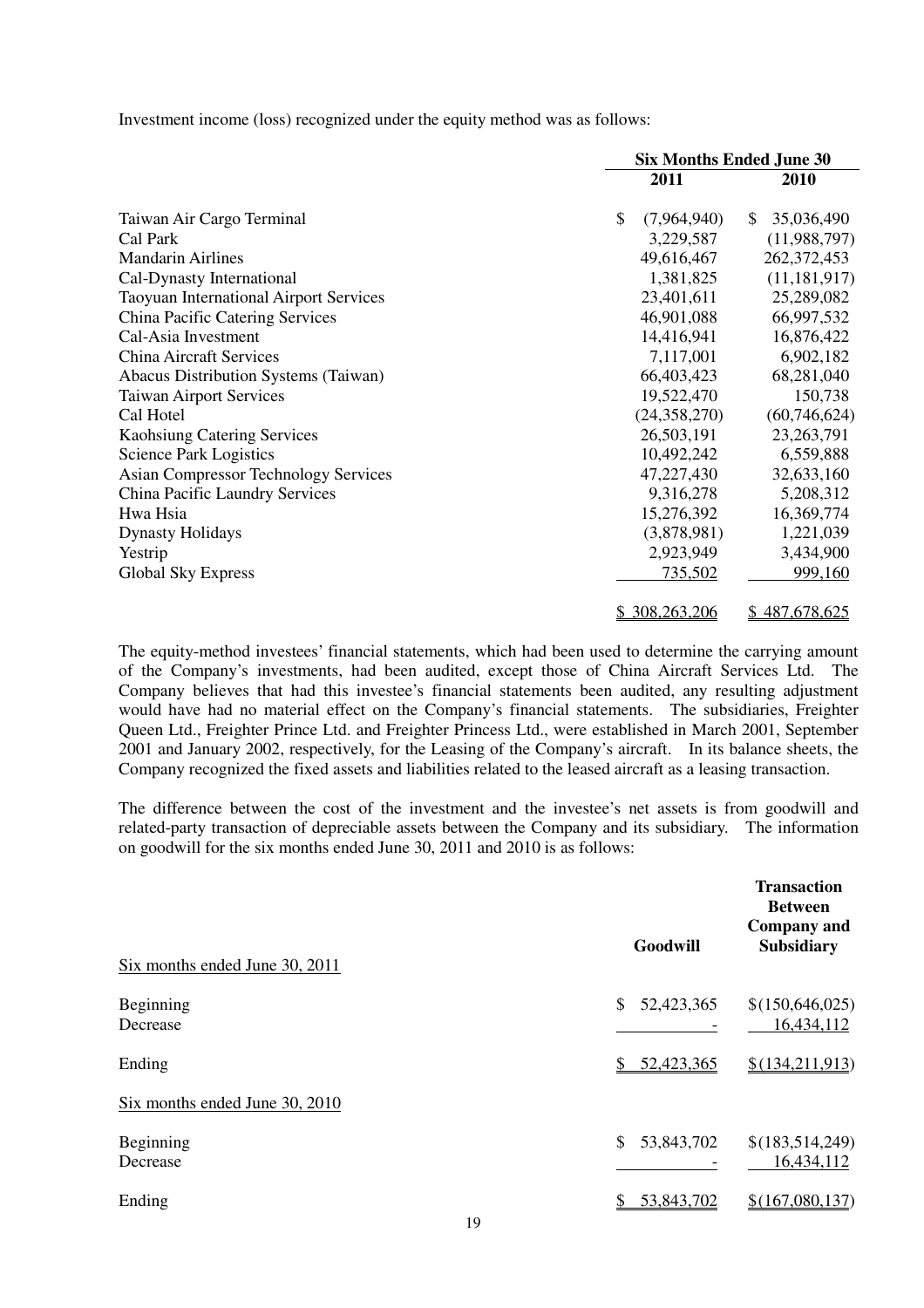In April 2011, the Company invested \$200,000,000 in Cal Hotel to meet this investee's operating needs.

 On December 28, 2010, the Company acquired 4.02% equity in Kaohsiung Catering Services for \$24,597,000 for aviation business development.

### **12. PROPERTIES**

|                                   | June 30          |                      |  |
|-----------------------------------|------------------|----------------------|--|
|                                   | 2011             | 2010                 |  |
| Revaluation increment - cost      |                  |                      |  |
| <b>Building</b>                   | 41,297,645       | 50,335,009<br>S      |  |
| Accumulated depreciation          |                  |                      |  |
| <b>Building</b>                   | 2,645,499,497    | 3,380,943,247<br>\$  |  |
| Machinery and equipment           | 3,171,647,655    | 3,060,239,481        |  |
| Flight equipment                  | 74,273,297,542   | 65,578,436,022       |  |
| Furniture                         | 386,359,643      | 390,682,640          |  |
| Leased flight and other equipment | 5,900,121,696    | 5,445,710,799        |  |
| Leasehold improvements            | 795,291,642      | 819,230,303          |  |
|                                   | \$87,172,217,675 | 78,675,242,492<br>S. |  |

 Interests capitalized in the six months ended June 30, 2011 and 2010 amounted to \$36,649,000 and \$38,665,000, respectively. These interests were calculated at rates ranging from 1.91%-1.95% and from 1.60%-2.22% in the six months ended June 30, 2011 and 2010, respectively.

 In 1976 and 1982, the Company revalued its properties in accordance with government regulations. Revaluation increments were recorded as increases in the carrying amounts of the assets and as credits to unrealized revaluation increments.

 The Company had planned to use the land in Nan Kan in Taoyuan as the site for a headquarters building. However, after the headquarters finally moved to Cal Park in Nan Kan in March 2011, the Company decided to change the purpose for the land, depending on future operations. Thus, the land was regarded as an individual cash-generating unit and subjected to an impairment test. Using a land appraisal report, the Company recognized the difference between the net fair value of \$1,468,433,000 and the book value of \$2,047,448,000 as an impairment loss of \$579,015,000.

### **13. SHORT-TERM LOANS**

|                                                                     | <b>June 30</b> |      |                          |               |
|---------------------------------------------------------------------|----------------|------|--------------------------|---------------|
|                                                                     |                | 2011 |                          | 2010          |
| Bank loans, interest of 0.79% in the six months ended June 30, 2010 |                |      | $\overline{\phantom{0}}$ | \$200,000,000 |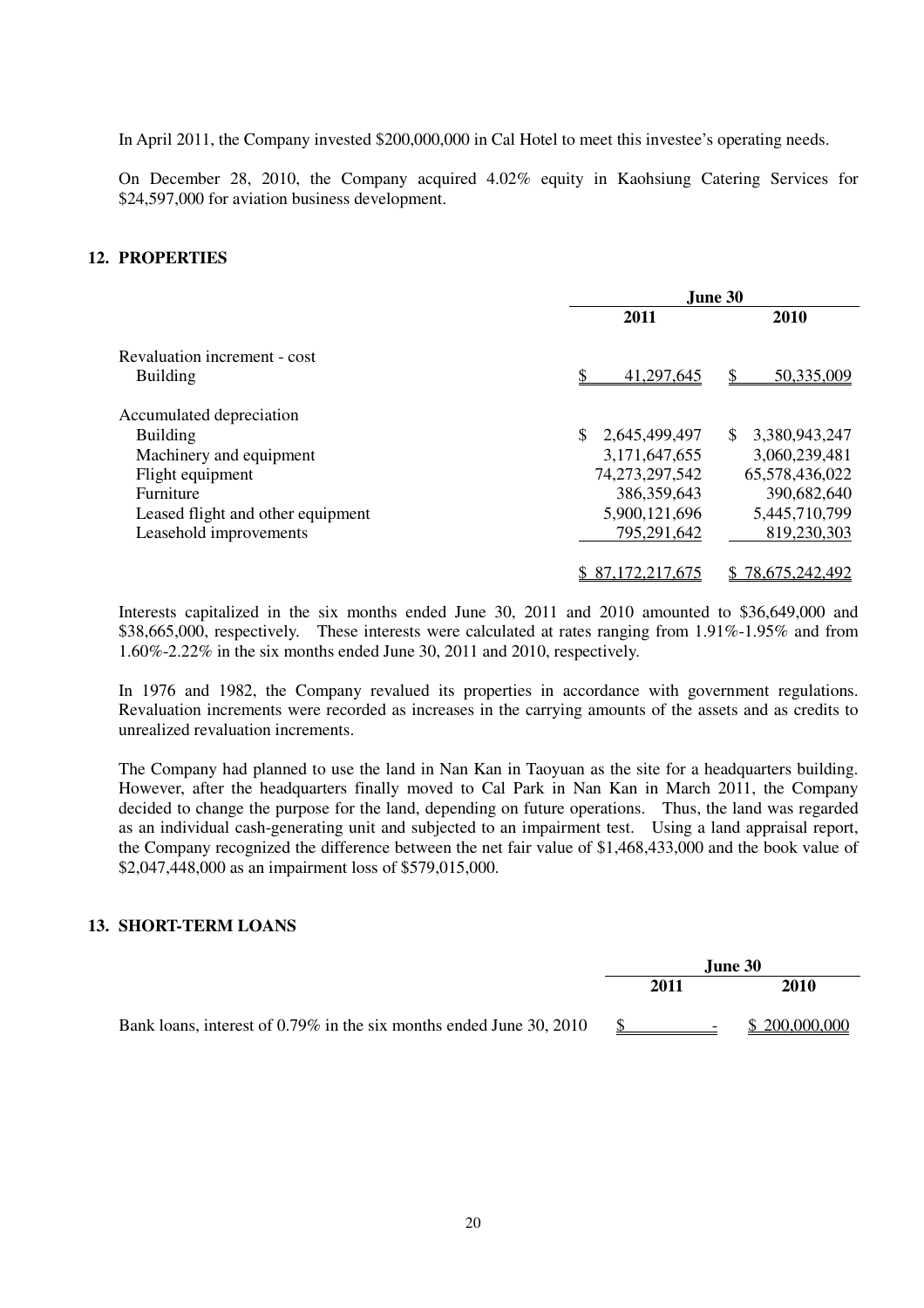### **14. SHORT-TERM BILLS PAYABLE**

|                                                                                                                                                                        |                       | <b>June 30</b>             |
|------------------------------------------------------------------------------------------------------------------------------------------------------------------------|-----------------------|----------------------------|
|                                                                                                                                                                        | 2011                  | 2010                       |
| Aggregate face value - discounted interest of $0.858\%$ and $0.638\%$<br>in the six months ended June 30, 2011 and 2010, respectively<br>Unamortized discount<br>Less: | 300,000,000<br>20.690 | \$2,550,000,000<br>943,720 |
|                                                                                                                                                                        | 299 979 310           | \$2,549,056,280            |

Commercial paper in the six months ended June 30, 2011 had matured on various dates before July 2011.

### **15. BONDS ISSUED**

|                                                                                                                                                            | June 30 |                                    |    |                                   |
|------------------------------------------------------------------------------------------------------------------------------------------------------------|---------|------------------------------------|----|-----------------------------------|
|                                                                                                                                                            |         | 2011                               |    | 2010                              |
| Five-year secured domestic bonds - issued at par in<br>July 2006; repayable in July 2009, July 2010 and July 2011;                                         |         |                                    |    |                                   |
| 2.21% interest p.a., payable annually.<br>November 2007; repayable in November 2010, November<br>2011 and November 2012; indicator rate plus 0.4% interest | \$      | 2,600,000,000                      | \$ | 4,550,000,000                     |
| p.a., payable quarterly.<br>January 2010; repayable in January 2013, January 2014 and<br>January 2015; indicator rate plus 1.5% interest p.a.,             |         | 2,100,000,000                      |    | 3,000,000,000                     |
| payable quarterly.<br>February 2010; repayable in February 2013, February 2014<br>and February 2015; indicator rate plus 1.5% interest p.a.,               |         | 1,300,000,000                      |    | 1,300,000,000                     |
| payable quarterly.<br>May 2011; repayable in May 2014, May 2015 and May 2016;                                                                              |         | 2,300,000,000                      |    | 2,300,000,000                     |
| 1.35% interest p.a., payable annually.<br>Three-year private unsecured bonds-issued at par in<br>April 2009; repayable in April 2012; 3.4% interest p.a.,  |         | 6,000,000,000                      |    |                                   |
| payable semiannually.<br>June 2009; repayable in June 2012; 3.4% interest p.a.,                                                                            |         | 8,800,000,000                      |    | 8,800,000,000                     |
| payable semiannually.<br>May 2010; repayable in May 2010; 2.8% interest p.a.,                                                                              |         | 2,200,000,000                      |    | 2,200,000,000                     |
| payable semiannually.<br>Five-year private unsecured bonds-issued at par in<br>April 2009; repayable in April 2014; 3.6% interest p.a.,                    |         | 5,050,000,000                      |    | 5,050,000,000                     |
| payable semiannually.<br>June 2009; repayable in June 2014; 3.6% interest p.a.,                                                                            |         | 1,100,000,000                      |    | 1,100,000,000                     |
| payable semiannually.<br>Unsecured domestic convertible bonds                                                                                              |         | 800,000,000                        |    | 800,000,000                       |
| Third issue                                                                                                                                                |         |                                    |    | 1,015,600,000                     |
|                                                                                                                                                            |         | 32,250,000,000                     |    | 30,115,600,000                    |
| Current portion<br>Less:                                                                                                                                   |         | 14,500,000,000<br>\$17,750,000,000 |    | 3,865,600,000<br>\$26,250,000,000 |
|                                                                                                                                                            |         |                                    |    |                                   |

 On May 5, 12 and 19 of 2010, the Company made a first issue of 2010 private unsecured bonds with aggregate face value of \$5,050,000,000. The investors included these affiliates: Taoyuan International Airport Services, Mandarin Airlines, Abacus Distribution Systems (Taiwan), China Pacific Catering Services and Hwa Hsia.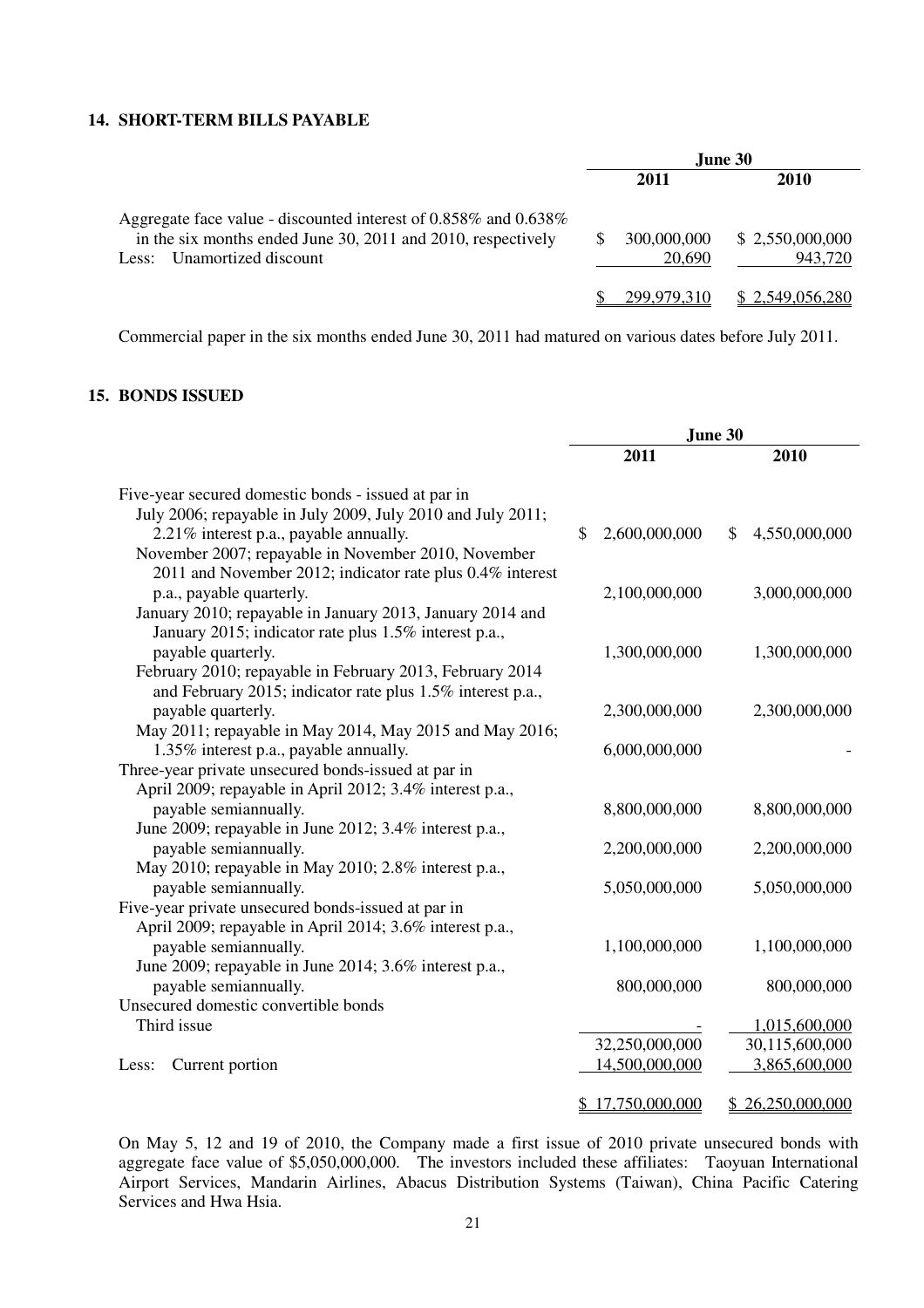The third issue of unsecured domestic convertible bonds with an aggregate face value of \$10,000,000,000 was on August 8, 2005. These bonds matured on August 7, 2010 at an annual zero interest rate. The bond repayment terms, conversion features and other conditions are summarized as follows:

- a. The holders may demand a lump-sum payment for the bonds upon maturity.
- b. Between September 8, 2005 and August 7, 2008, the holders can require the Company to redeem their bonds at 99.7% of face value.
- c. The Company may redeem the bonds piecemeal between September 8, 2005 and June 28, 2010 under certain conditions.
- d. Between September 8, 2005 and July 28, 2010 (except for the period between the ex-dividend date and the date of dividend declaration on record), holders may convert the bonds to the Company's common shares. The initial conversion price was set at NT\$18.25, subject to adjustment if there is capital injection by cash, stock dividend distribution, or capital reduction to offset accumulated deficit.
- e. As of August 7, 2010, bonds with aggregate face value of \$7,203,000,000 had been converted into 502,778,000 common shares of the Company. The Company repurchased and wrote off bonds with aggregate face value of \$2,767,000,000, and also redeemed in August 2010 the remaining bonds with an aggregate face value of \$30,000,000.

### **16. LONG-TERM LOANS**

|                                                      | June 30          |                  |  |
|------------------------------------------------------|------------------|------------------|--|
|                                                      | 2011             | <b>2010</b>      |  |
| Bank loans                                           | \$74,576,710,637 | \$88,324,776,840 |  |
| Commercial paper, net of unamortized discounts of    |                  |                  |  |
| \$15,052,012 and \$9,544,744 in the six months ended |                  |                  |  |
| June 30, 2011 and 2010, respectively                 | 5,414,947,988    | 4,370,455,256    |  |
|                                                      | 79,991,658,625   | 92,695,232,096   |  |
| Current portion<br>Less:                             | 17,788,543,821   | 17,717,132,128   |  |
|                                                      |                  |                  |  |
|                                                      | \$62,203,114,804 | \$74,978,099,968 |  |

 Bank loans (New Taiwan dollars, U.S. dollars and Japanese yen) are repayable quarterly, semiannually or through a lump sum payment upon maturity in February 2020. The related information is summarized as follows:

|                          | <b>Currency</b>           |                     |                     |  |  |
|--------------------------|---------------------------|---------------------|---------------------|--|--|
| <b>Amounts</b>           | <b>New Taiwan Dollars</b> | <b>U.S. Dollars</b> | <b>Japanese Yen</b> |  |  |
|                          |                           |                     |                     |  |  |
| Original currency        |                           |                     |                     |  |  |
| 2011                     | \$44,964,128,109          | \$<br>998,459,665   | \$<br>1,860,000,000 |  |  |
| 2010                     | 47,460,410,873            | 1,236,534,280       | 3,100,000,000       |  |  |
| Translated in New Taiwan |                           |                     |                     |  |  |
| dollars                  |                           |                     |                     |  |  |
| 2011                     | 44,964,128,109            | 28,940,859,884      | 671,722,644         |  |  |
| 2010                     | 47,460,410,873            | 39,759,944,719      | 1,104,421,248       |  |  |
|                          |                           |                     | (Continued)         |  |  |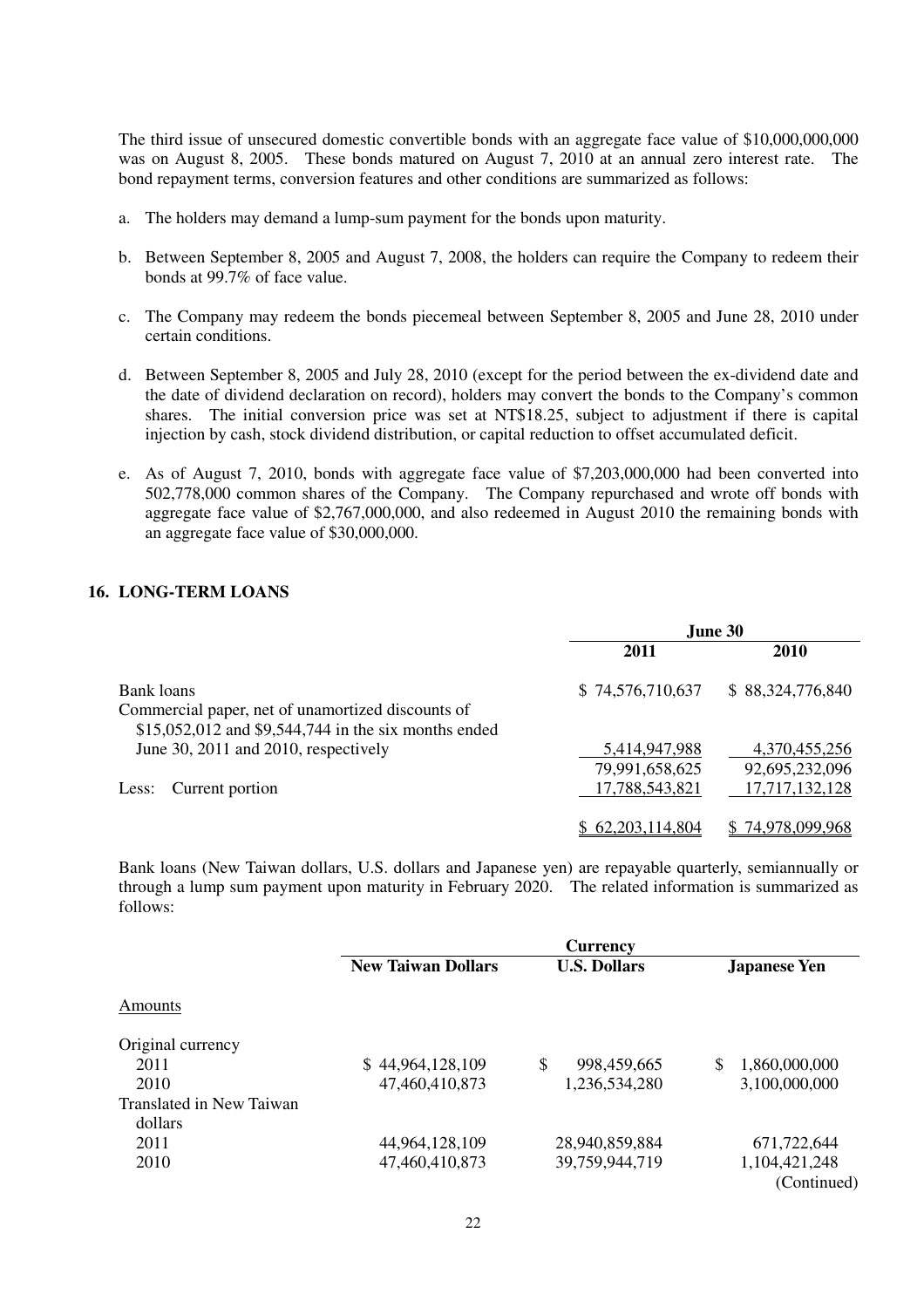|                |                                            | <b>Currency</b>                            |                                                               |
|----------------|--------------------------------------------|--------------------------------------------|---------------------------------------------------------------|
|                | <b>New Taiwan Dollars</b>                  | <b>U.S. Dollars</b>                        | <b>Japanese Yen</b>                                           |
| Interest rates |                                            |                                            |                                                               |
| 2011<br>2010   | $1.147\% - 2.525\%$<br>$0.915\% - 2.895\%$ | $0.2408\% - 4.77\%$<br>$0.2949\% - 4.77\%$ | $0.6953\%$<br>$0.745\%$                                       |
| Periods        |                                            |                                            |                                                               |
| 2011<br>2010   | 2002/4/11-2020/2/26<br>2001/2/27-2020/2/26 | 2000/7/6-2017/9/21<br>2000/7/6-2017/9/21   | 2007/12/26-2012/12/26<br>2007/12/26-2012/12/26<br>(Concluded) |

 The Company has note issuance facilities (NIFs) obtained from certain financial institutions. The NIFs, with various maturities until March 2017, were used by the Company to guarantee commercial paper it issued. The commercial paper was issued at discount rates of 1.313% to 2.09% and 0.5% to 1.648% in the six months ended June 30, 2011 and 2010, respectively.

| 17. LONG-TERM CAPITAL LEASE OBLIGATIONS            |                 |                                                    |
|----------------------------------------------------|-----------------|----------------------------------------------------|
|                                                    |                 | June 30                                            |
|                                                    | 2011            | 2010                                               |
| Capital lease obligations<br>Less: Current portion | 1,093,341,738   | $$2,756,476,121$ $$4,185,118,402$<br>1,127,291,193 |
|                                                    | \$1,663,134,383 | \$3,057,827,209                                    |

 As of June 30, 2011 the Company was leasing aircraft and related parts from certain foreign companies under capital lease agreements expiring on various dates until February 2014.

Future lease payments on flight equipment are summarized as follows:

| Amount            |
|-------------------|
| 536,670,723<br>S. |
| 1,134,089,610     |
| 837,772,912       |
| 247,942,876       |
|                   |

### **18. PENSION PLAN**

 Based on the defined contribution pension plan under the Labor Pension Act, the rate of the Company's required monthly contributions to the employees' individual pension accounts under the custody of the Bureau of Labor Insurance is at 6% of salaries and wages. The Company recognized defined contribution pension costs of \$57,024,000 and \$65,066,000 for the six months ended June 30, 2011 and 2010, respectively.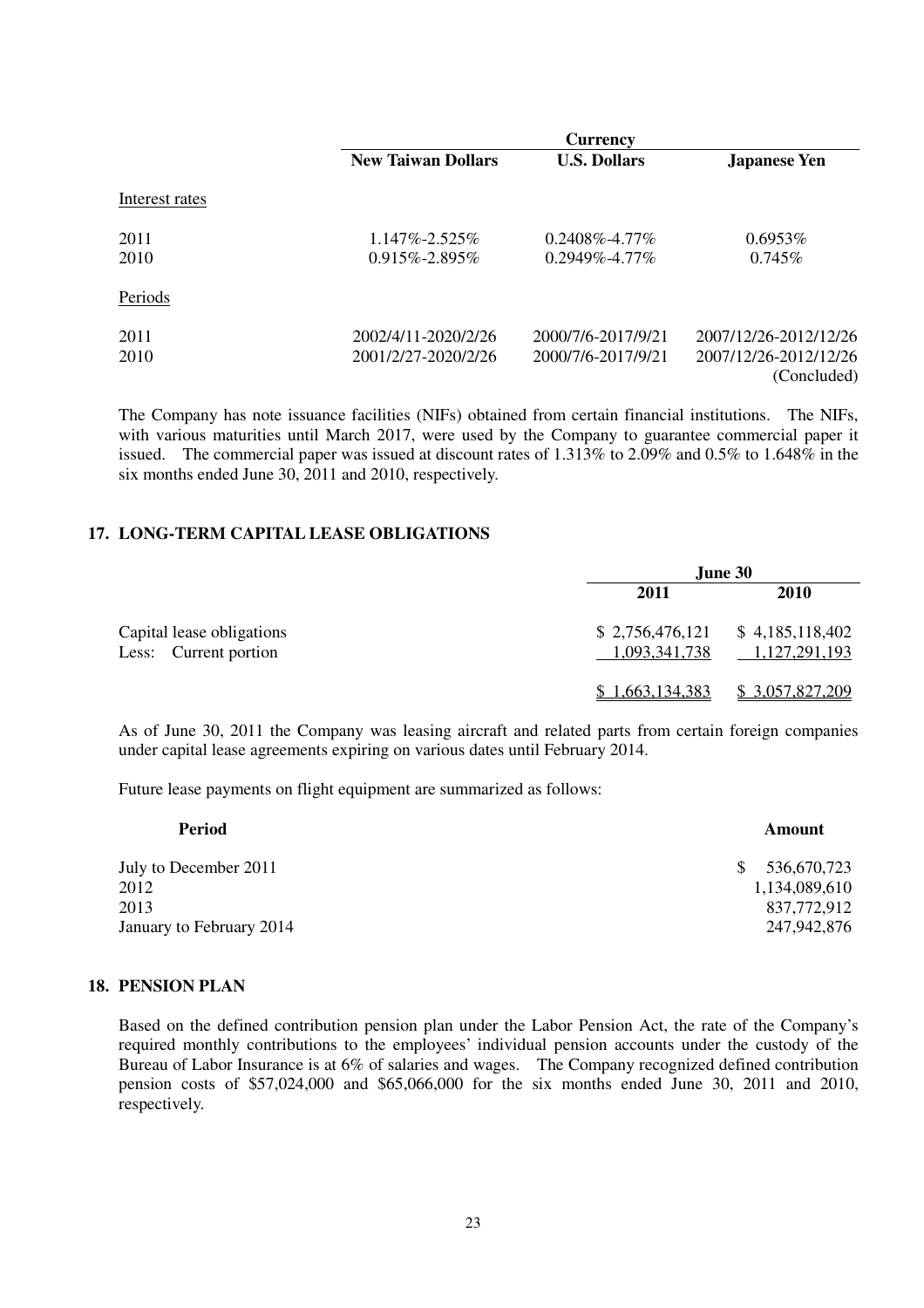The pension plan under the Labor Standards Law is a defined benefit pension plan. Benefits are based on the service years accumulated and the average basic salaries and wages of the six months before retirement. The Company makes monthly contributions to a pension fund at 7% of salaries and wages. The fund is administered by a pension fund committee and deposited in the committee's name in the Bank of Taiwan. The Company recognized pension costs of \$373,141,000 and \$493,835,000 for the six months ended June 30, 2011 and 2010, respectively.

30, 2011 and 2010, respectively. Other information on the defined benefit pension fund is as follows:

a. Pension fund movements

|                                      | <b>Six Months Ended June 30</b> |                 |  |
|--------------------------------------|---------------------------------|-----------------|--|
|                                      | 2011                            | 2010            |  |
| Balance, beginning of period         | \$2,436,797,815                 | \$2,143,340,771 |  |
| Contributions                        | 278,138,540                     | 258,536,925     |  |
| Income from pension fund investments | 7,341,556                       | 19,721,825      |  |
| Payment                              | (121,079,997)                   | (127, 110, 212) |  |
| Balance, end of period               | \$2,601,197,914                 | \$2,294,489,309 |  |

b. Accrued pension cost movements

|                              | June 30         |                 |  |  |
|------------------------------|-----------------|-----------------|--|--|
|                              | 2011            | 2010            |  |  |
| Balance, beginning of period | \$6,646,911,151 | \$5,516,648,371 |  |  |
| Pension cost recognized      | 373,140,861     | 493,835,020     |  |  |
| Contributions                | (278, 138, 540) | (258, 536, 925) |  |  |
| Payment                      | (37, 249, 706)  | (17, 159, 321)  |  |  |
| Balance, end of period       | \$6,704,663,766 | \$5,734,787,145 |  |  |

### **19. STOCKHOLDERS' EQUITY**

 The appropriations of earnings for 2010 had been approved in the stockholders' meetings on June 24, 2011. The appropriations and dividends per share were as follows:

|                 | <b>Appropriation of</b><br><b>Earnings</b> | <b>Dividends Per</b><br><b>Share (NT\$)</b> |
|-----------------|--------------------------------------------|---------------------------------------------|
| Legal reserve   | 799,629,908                                |                                             |
| Special reserve | 5,162,070,526                              |                                             |
| Cash dividends  | 1,852,648,941                              | \$0.4                                       |
|                 | \$7,814,349,375                            |                                             |

 On June 29, 2010, the Company's stockholders resolved to offset the accumulated deficit in 2009. The Company offset the accumulated deficit against the capital surplus of \$628,088,000 in 2009.

 The Company's profit sharing in cash to employees of \$61,038,000 for 2010 was approved in the stockholders' meeting held on June 24, 2011. The resolved amount of profit sharing to employees was consistent with tha approved under a resolution passed at the Board of Directors' meeting held on April 29, 2011, and the same amount was charged against the earnings of 2010. No bonus to employees was estimated for 2009 because of a deficit that year.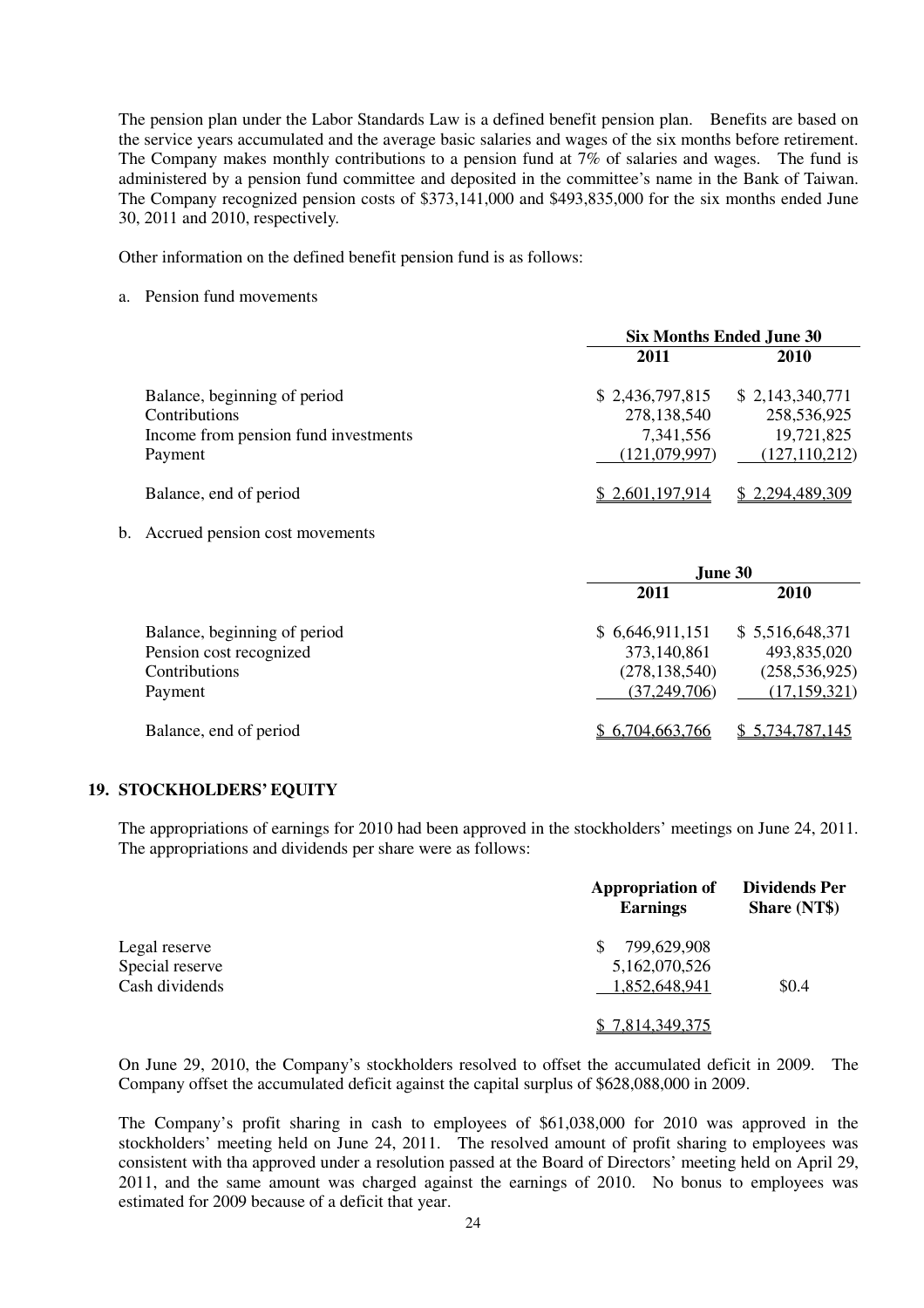Under the Company Law, capital surplus can only be used to offset a deficit. However, the capital surplus from shares issued in excess of par (additional paid-in capital from issuance of common shares, conversion of bonds and treasury stock transactions) and donations may be capitalized once a year within a certain percentage of the Company's paid-in capital. Also, the capital surplus from long-term investments may not be used for any purpose.

not be used for any purpose. Capital surplus is summarized as follows:

|                                                               | June 30                  |                  |  |
|---------------------------------------------------------------|--------------------------|------------------|--|
|                                                               | 2011                     | <b>2010</b>      |  |
| Issue of stock in excess of par value<br>Long-term investment | \$391,866,400<br>955,395 | S<br>1,062,054   |  |
|                                                               | \$392,821,795            | <u>1,062,054</u> |  |

 The Company's Articles of Incorporation provide that the following should be appropriated from annual net income (less any deficit): (a) 10% as legal reserve, and (b) special reserve equivalent to a debit balance of any stockholders' equity account. From the remainder, the Company should also appropriate at least 3% as bonus to employees. Of the final remainder, at least 50% should be distributed to stockholders as both cash and stock dividends (cash dividend should not be less than 30% of the total dividends) or stock dividend only. In determining the amount of cash dividends to be distributed, the board of directors should take into account future cash requirements of the Company, primarily cash requirements for future aircraft acquisitions. Distribution of earnings generated in prior years should also meet the foregoing guidelines.

 There was a net loss for the six months ended June 30, 2011; thus, no bonus to employees was estimated. For the six months ended June 30, 2010, the bonus to employees was estimated at \$49,352,000. The bonus to employees represented 3% of net income (net of the bonus) net of the accumulated deficit, legal reserve, and special reserve. Material differences between these estimates and the amounts proposed by the Board of Directors in the following year are retroactively adjusted for in the year of the proposal. If the actual amounts subsequently resolved by the stockholders differ from the proposed amounts, the differences are recorded in the year of stockholders' resolution as a change in accounting estimate.

 All earnings appropriations should be made and approved by the stockholders in, and be recorded to in the financial statements of, the year following the year of earnings generation.

 Based on a directive issued by the Securities and Futures Bureau, an amount equal to the net debit balance of certain stockholders' equity accounts (including unrealized valuation gain or loss on financial instruments, cumulative translation adjustments against the unrealized gain of equity, and net loss not recognized as pension cost) should be transferred from unappropriated earnings to a special reserve. Any special reserve appropriated may be reversed to the extent of the decrease in the net debit balance.

 Under the regulations of the Securities and Futures Bureau, a special reserve is appropriated from the balance of the retained earnings at an amount equal to the carrying value of the treasury stock held by subsidiaries in excess of the market value on the balance sheet date. The special reserve may be reversed when the market value recovers.

 Under the Company Law, legal reserve shall be appropriated until it has reached the Company's paid-in capital. This reserve may be used to offset a deficit. When the legal reserve has reached 50% of the Company's paid-in capital, up to 50% thereof may be transferred to paid-in capital.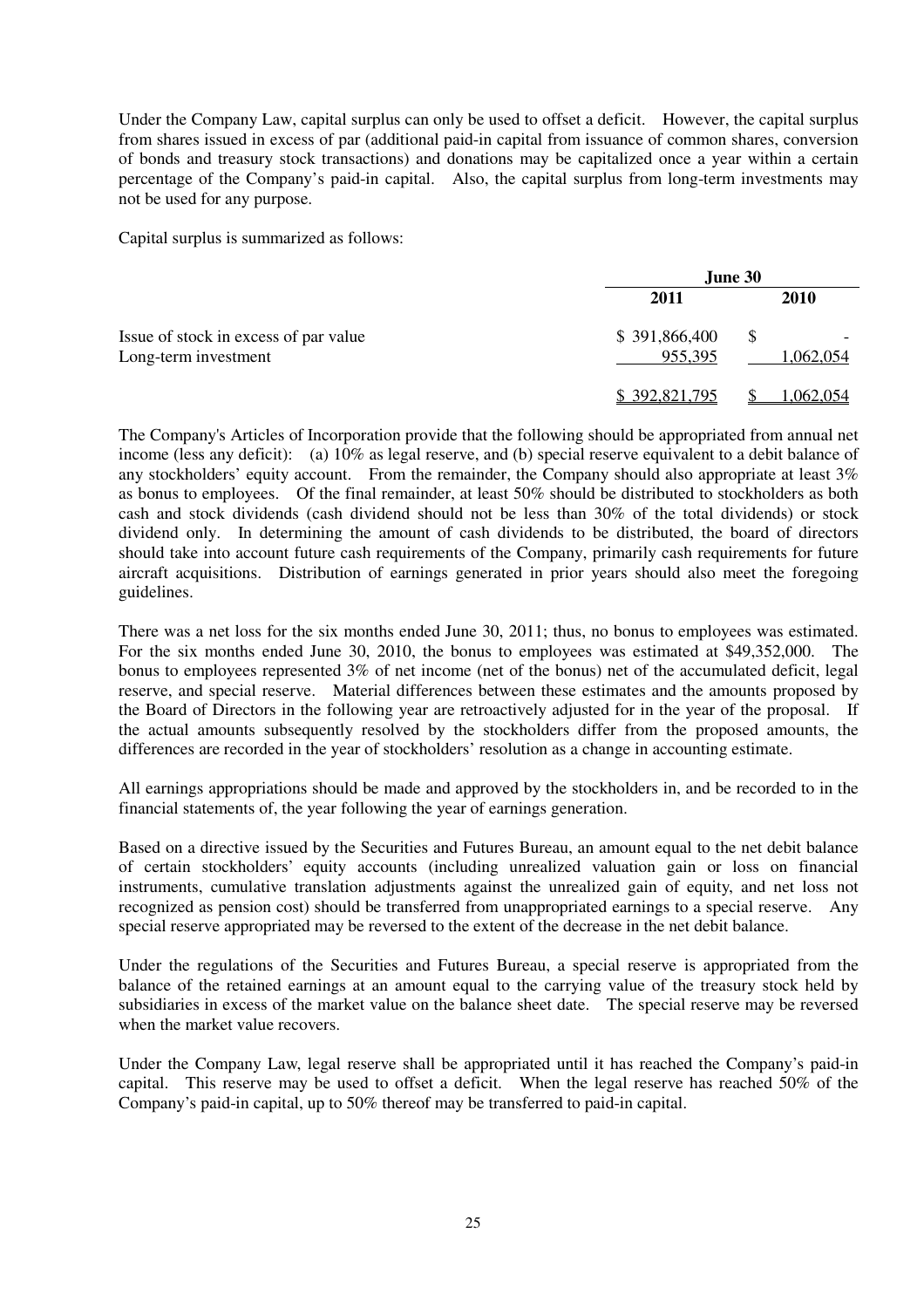### **20. TREASURY STOCK**

### **(Shares in Thousands)**

| <b>Purpose of Treasury Stock</b>                                                                               | Number of<br>Shares,<br><b>Beginning</b><br>of Period | <b>Addition</b><br>(Reduction)<br>During the<br><b>Period</b> | Number of<br><b>Shares, End</b><br>of Period |
|----------------------------------------------------------------------------------------------------------------|-------------------------------------------------------|---------------------------------------------------------------|----------------------------------------------|
| Six months ended June 30, 2011                                                                                 |                                                       |                                                               |                                              |
| Company's shares held by its subsidiaries reclassified from<br>investment in shares of stock to treasury stock | 2,889                                                 |                                                               | 2,889                                        |
| Six months ended June 30, 2010                                                                                 |                                                       |                                                               |                                              |
| Company's shares held by its subsidiaries reclassified from<br>investment in shares of stock to treasury stock | 2,889                                                 |                                                               | 2,889                                        |

The Company's shares held by its subsidiaries as of June 30, 2011 and 2010 were as follows:

| <b>Subsidiary</b>                    | <b>Shares</b><br>(In Thousands) | Carrying<br><b>Amount</b>  | <b>Market Value</b>            |
|--------------------------------------|---------------------------------|----------------------------|--------------------------------|
| June 30, 2011                        |                                 |                            |                                |
| <b>Mandarin Airlines</b><br>Hwa Hsia | 2,075<br>814                    | \$40,455,246<br>15,875,964 | \$40,455,246<br>15,875,964     |
|                                      |                                 | \$56,331,210               | \$56,331,210                   |
| June 30, 2010                        |                                 |                            |                                |
| <b>Mandarin Airlines</b><br>Hwa Hsia | 2,075<br>814                    | \$34,231,362<br>13,433,508 | 34,231,362<br>S.<br>13,433,508 |
|                                      |                                 | 47,664,870<br>\$           | 47,664,870<br>\$               |

 The shares of the Company held by its subsidiaries were treated as treasury stock. The subsidiaries can exercise stockholders' right on these treasury stocks, except the right to subscribe for the Company's new shares and the right to vote.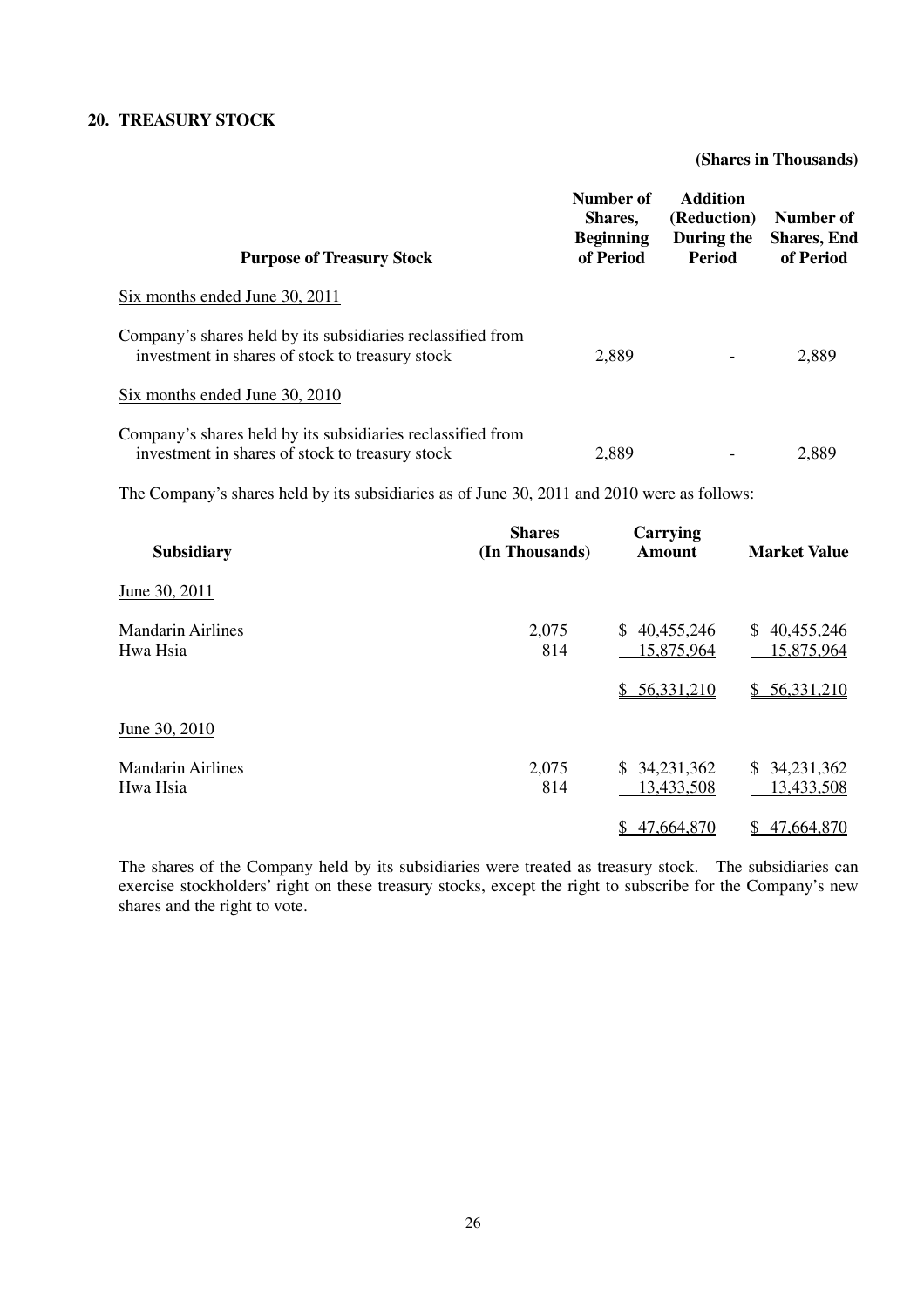### **21. INCOME TAX**

a. The reconciliation of the income tax benefit (expense) on loss (gain) before income tax expense at statutory income tax rate and income tax expense - and income-tax expense was as follows:

|                                                             | <b>Six Months Ended June 30</b> |               |                                  |
|-------------------------------------------------------------|---------------------------------|---------------|----------------------------------|
|                                                             |                                 | 2011          | <b>2010</b>                      |
| Income tax expense (benefit) on income (loss) before income |                                 |               |                                  |
| tax at statutory rate                                       | S                               |               | $(131,646,648)$ \$ 1,137,065,483 |
| Add (deduct) tax effects of:                                |                                 |               |                                  |
| Permanent differences                                       |                                 | (45,937,867)  | (96,665,255)                     |
| Temporary differences                                       |                                 | (155,210,572) | (358, 316, 981)                  |
| Loss carryforwards                                          |                                 | 332,795,087   |                                  |
| Loss carryforwards used                                     |                                 |               | (635, 687, 566)                  |
| Overseas income tax expense                                 |                                 | 32,609,405    |                                  |
| Income tax expense - current                                |                                 | 32,609,405    | 46,395,681                       |

b. Income tax expense (benefit) consisted of the following:

|                                                         | <b>Six Months Ended June 30</b> |                |    |                 |
|---------------------------------------------------------|---------------------------------|----------------|----|-----------------|
|                                                         |                                 | 2011           |    | 2010            |
| Income tax expense - current                            | \$                              | 32,609,405     | \$ | 46,395,681      |
| Investment tax credits used                             |                                 |                |    | (7,268,497)     |
| Net changes in deferred income tax expense (benefit)    |                                 |                |    |                 |
| Equity in net loss of foreign equity-method investees   |                                 | 2,311,749      |    | 2,349,013       |
| Depreciation difference between accounting and tax on   |                                 |                |    |                 |
| properties                                              |                                 | (733,750)      |    | (733,750)       |
| Allowance for loss on idle properties                   |                                 | (12, 146, 334) |    | (26, 737, 496)  |
| Accrued expense for the frequent-flyer program          |                                 | 2,698,592      |    | 7,408,981       |
| Unrealized litigation loss                              |                                 |                |    | (3,867,281)     |
| Valuation loss on financial instruments                 |                                 |                |    | 404,240,150     |
| Provision for pension cost                              |                                 | (9,730,196)    |    | (37,083,591)    |
| Unrealized foreign exchange gain or loss                |                                 | 170, 107, 530  |    | 9,949,452       |
| Difference between accounting and tax on interest       |                                 | 2,790,729      |    | 2,791,503       |
| Carryforward of unused tax losses                       |                                 | (332,795,087)  |    | 638, 371, 977   |
| Investment income tax credits                           |                                 | 110,381,208    |    | (27,602,309)    |
| Effect of tax law changes on deferred income tax        |                                 |                |    | 1,336,738,578   |
| Adjustment in valuation allowance due to changes in tax |                                 |                |    |                 |
| laws                                                    |                                 |                |    | (300, 383, 915) |
| Other adjustment in valuation allowance                 |                                 | (78, 732, 095) |    | (1,569,949,504) |
| Adjustment of prior years' tax                          |                                 | 340,683        |    | (59, 278, 617)  |
| Income tax expense (benefit)                            |                                 | (112,897,566)  | \$ | 415,340,375     |

 In May 2010, the Legislative Yuan passed the amendment of Article 5 of the Income Tax Law, which reduced a profit-seeking enterprise's income tax rate from 20% to 17%, effective January 1, 2010. The Company recalculated its deferred tax assets and liabilities in accordance with the amended Article and recorded the resulting difference as a deferred income tax benefit or expense.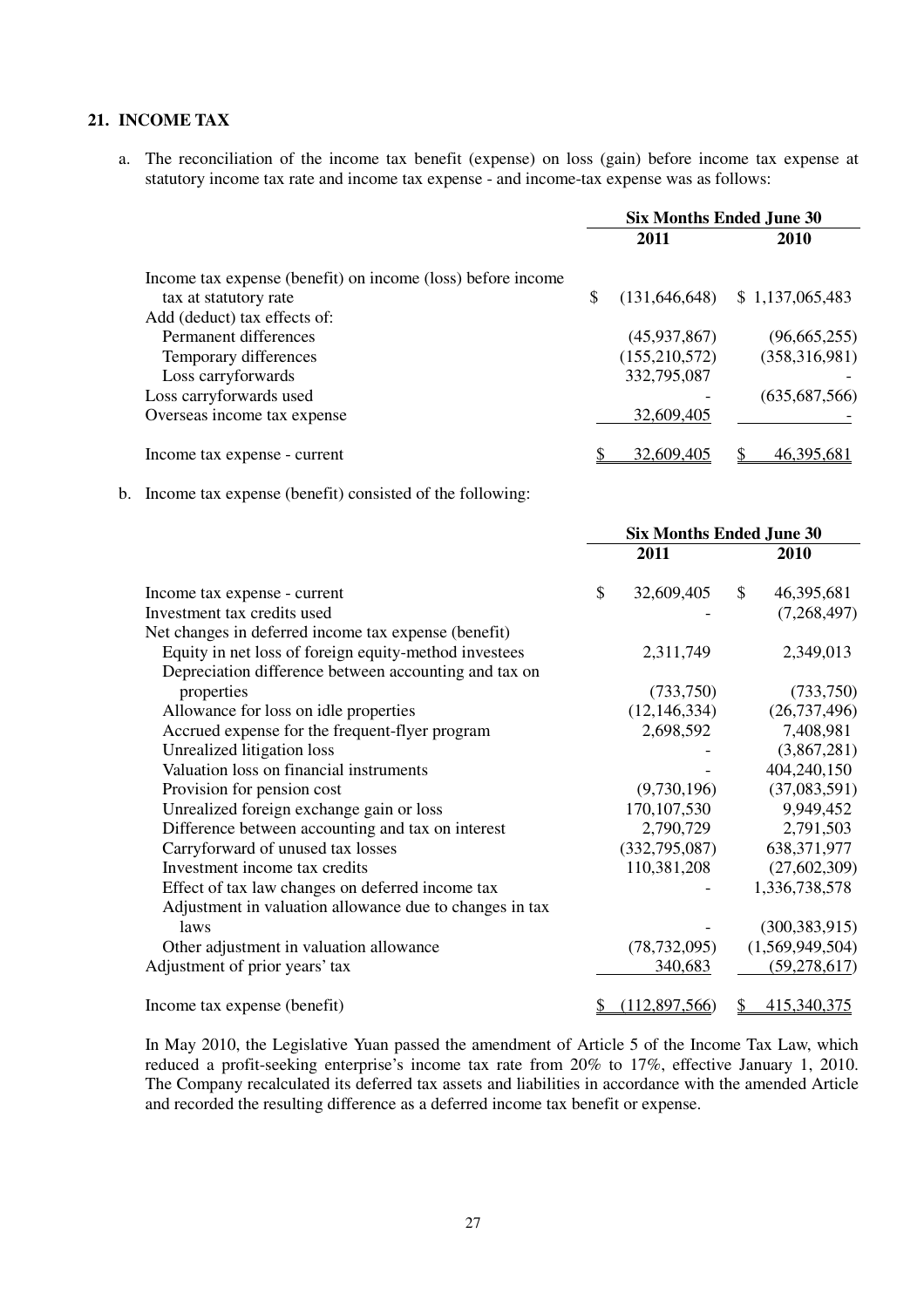c. Deferred income tax assets (liabilities) as of June 30, 2011 and 2010 consisted of the following:

|                                                       | June 30 |                 |    |                 |
|-------------------------------------------------------|---------|-----------------|----|-----------------|
|                                                       |         | 2011            |    | 2010            |
| Current                                               |         |                 |    |                 |
| Allowance for loss on inventories                     | \$      | 11,233,835      | \$ | 9,219,224       |
| Accrued expenses for frequent-flyer program           |         | 15,649,725      |    | 17,325,336      |
| Unrealized litigation loss                            |         | 64, 353, 312    |    | 316,597,423     |
| Unrealized foreign exchange loss                      |         |                 |    | 9,661,818       |
| Valuation gain or loss on financial instruments       |         |                 |    | 60,058,397      |
| Investment income tax credit                          |         | 948,568,961     |    | 626,581,274     |
| Deferred income tax assets                            |         | 1,039,805,833   |    | 1,039,443,472   |
| Less: Valuation allowance                             |         | (836,583,966)   |    | (626, 581, 274) |
| Deferred income tax assets, net                       |         | 203, 221, 867   |    | 412,862,198     |
| Unrealized foreign exchange loss                      |         | (75,628,340)    |    |                 |
| Unrealized loss on financial instruments              |         | (19, 736, 901)  |    | (15,850,097)    |
| Net deferred income tax assets                        |         | 107,856,626     | S  | 397,012,101     |
| Noncurrent                                            |         |                 |    |                 |
| Equity in net loss of foreign equity-method investees | \$      | 94,693,294      | \$ | 96,579,003      |
| Allowance for loss on idle properties                 |         | 174,906,355     |    | 161,672,747     |
| Provision for pension cost                            |         | 677,570,416     |    | 627,293,351     |
| Difference between accounting and tax on interest     |         | 84,421,643      |    | 90,050,143      |
| Unrealized litigation loss                            |         | 123,343,849     |    |                 |
| Cumulative translation adjustments                    |         | 682,152,608     |    | 32,208,141      |
| Valuation gain or loss on financial instruments       |         | 4,813,378       |    | 35,034,153      |
| Carry forward of unused tax losses                    |         | 4,993,936,869   |    | 5,561,624,318   |
| Investment income tax credit                          |         | 231,027,309     |    | 1,284,237,478   |
| Deferred income tax assets                            |         | 7,066,865,721   |    | 7,888,699,334   |
| Valuation allowance<br>Less:                          |         | (144,099,023)   |    | (1,451,020,228) |
| Deferred income tax assets, net                       |         | 6,922,766,698   |    | 6,437,679,106   |
| Depreciation difference between accounting and tax on |         |                 |    |                 |
| properties                                            |         | (146,754,665)   |    | (148, 234, 327) |
| Net deferred income tax assets                        |         | \$6,776,012,033 |    | \$6,289,444,779 |

d. Information on the imputation credit account (ICA) and creditable tax ratio is summarized as follows:

|                |               | June 30       |
|----------------|---------------|---------------|
|                | 2011          | 2010          |
| Balance of ICA | \$321,302,010 | \$208,150,392 |

 The actual creditable ratio for the distribution of the earnings of 2010 was 4.08%. As of June 30, 2009, the Company had no unappropriated retained earnings generated since January 1, 1998; thus, had no expected creditable tax ratios.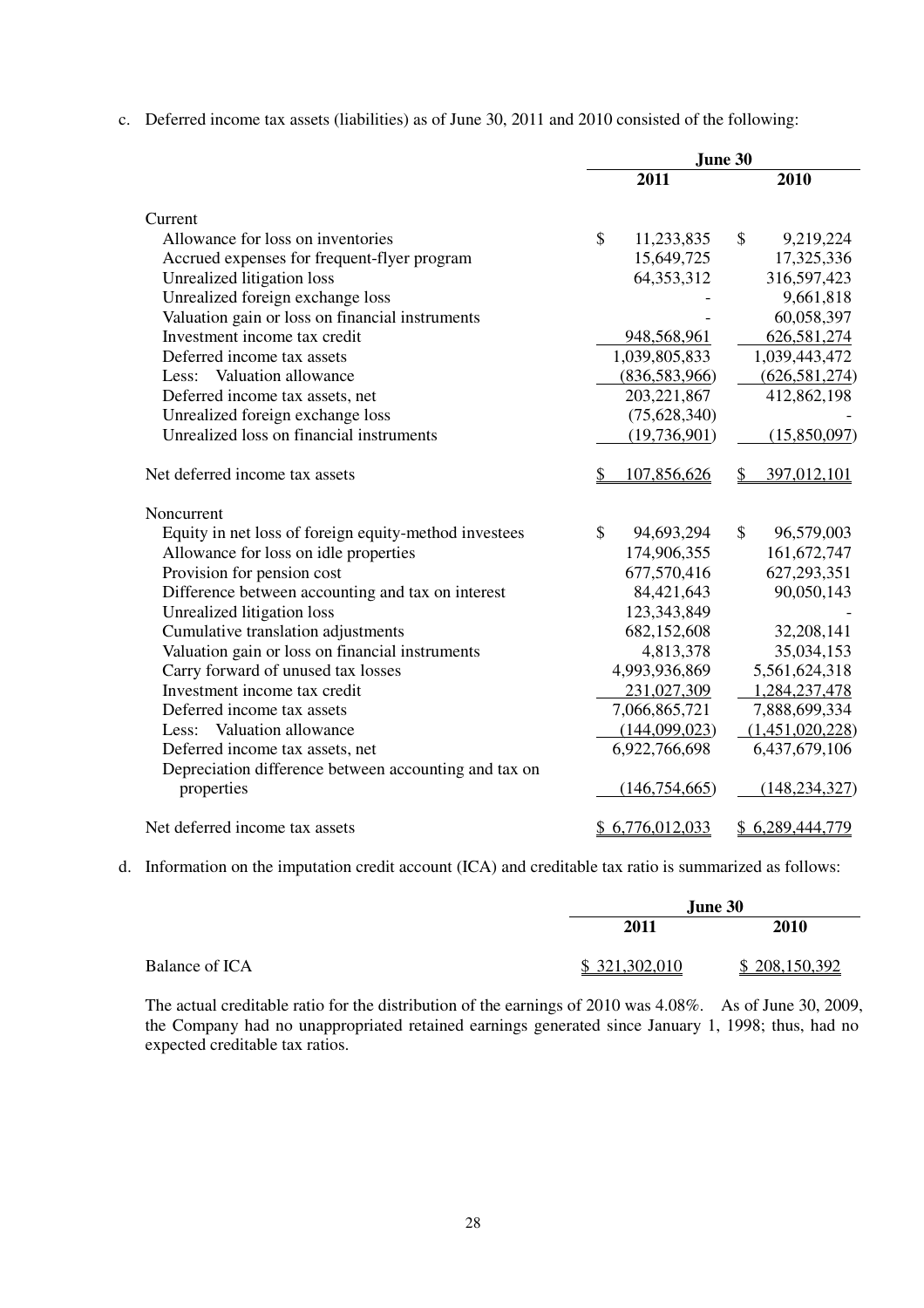e. Unused investment income tax credits as of June 30, 2011 were as follows:

|    | <b>Regulatory</b><br><b>Basis of Tax Credits</b>           | <b>Source of the Tax Credit</b>                                                                                     | <b>Total</b><br><b>Amount of the</b><br><b>Tax Credits</b>              | Remaining<br><b>Tax Credits</b>                                         | <b>Expiry</b><br>Year                |
|----|------------------------------------------------------------|---------------------------------------------------------------------------------------------------------------------|-------------------------------------------------------------------------|-------------------------------------------------------------------------|--------------------------------------|
|    | Article 6 of the Statute<br>for Upgrading<br>Industries    | R&D expenses, personnel<br>training expenses and<br>purchases of eligible<br>equipment                              | \$840,426,652<br>108,071,634<br>165,794,201<br>40,542,154<br>24,690,954 | \$840,426,652<br>108,071,634<br>165,794,201<br>40,542,154<br>24,690,954 | 2011<br>2012<br>2013<br>2014<br>2015 |
|    | Article 50 of the Statute<br>for Development of<br>Tourism | Expenses for sponsoring to<br>government in attending<br>international tourism<br>organizations and travel<br>fairs | 70,675                                                                  | 70,675                                                                  | 2011                                 |
| f. |                                                            | Unused tax loss carryforwards as of June 30, 2011 were as follows:                                                  |                                                                         |                                                                         |                                      |

| <b>Expiry Year</b> | Amount              |
|--------------------|---------------------|
| 2018               | 8,080,215,088<br>S. |
| 2019               | 19,338,265,982      |
| 2021               | 1,957,618,158       |

g. The income tax returns of the Company through 2008 had been examined by the tax authorities. The Company disagreed with the tax authorities' assessment of its 2007 tax return related to tax credits and had applied for a reexamination. Nevertheless, the Company has provided for the income tax assessed by the tax authorities for conservatism.

### **22. PERSONNEL, DEPRECIATION AND AMORTIZATION EXPENSES**

|                            | Six Months Ended June 30, 2011               |                                                           |                     |  |  |  |  |
|----------------------------|----------------------------------------------|-----------------------------------------------------------|---------------------|--|--|--|--|
|                            | <b>Included</b> in<br><b>Operating Costs</b> | <b>Included</b> in<br><b>Operating</b><br><b>Expenses</b> | <b>Total</b>        |  |  |  |  |
| Personnel                  |                                              |                                                           |                     |  |  |  |  |
| <b>Salaries</b>            | $\mathcal{S}$<br>4,354,069,929               | $\mathbb{S}$<br>1,086,619,014                             | \$<br>5,440,688,943 |  |  |  |  |
| Labor and health insurance | 268, 685, 593                                | 222,952,282                                               | 491,637,875         |  |  |  |  |
| Pension cost               | 305,439,105                                  | 124,726,145                                               | 430,165,250         |  |  |  |  |
| Others                     | 854,937,055                                  | 206,048,932                                               | 1,060,985,987       |  |  |  |  |
| Depreciation               | 4,856,161,597                                | 186,336,618                                               | 5,042,498,215       |  |  |  |  |
| Amortization               | 1,209,234                                    | 79,164,918                                                | 80,374,152          |  |  |  |  |
|                            |                                              | Six Months Ended June 30, 2010                            |                     |  |  |  |  |
|                            |                                              | <b>Included</b> in                                        |                     |  |  |  |  |
|                            | <b>Included</b> in                           | <b>Operating</b>                                          |                     |  |  |  |  |
|                            | <b>Operating Costs</b>                       | <b>Expenses</b>                                           | <b>Total</b>        |  |  |  |  |
| Personnel                  |                                              |                                                           |                     |  |  |  |  |
| <b>Salaries</b>            | \$<br>4,881,442,060                          | \$<br>1,798,444,222                                       | \$<br>6,679,886,282 |  |  |  |  |
| Labor and health insurance | 244,520,182                                  | 195,554,416                                               | 440,074,598         |  |  |  |  |
| Pension cost               | 364,682,681                                  | 194,218,431                                               | 558,901,112         |  |  |  |  |
| Others                     | 1,047,305,620                                | 159,831,954                                               | 1,207,137,574       |  |  |  |  |
| Depreciation               | 4,701,160,781                                | 189,835,020                                               | 4,890,995,801       |  |  |  |  |
| Amortization               | 1,960,715                                    | 116,244,135                                               | 118,204,850         |  |  |  |  |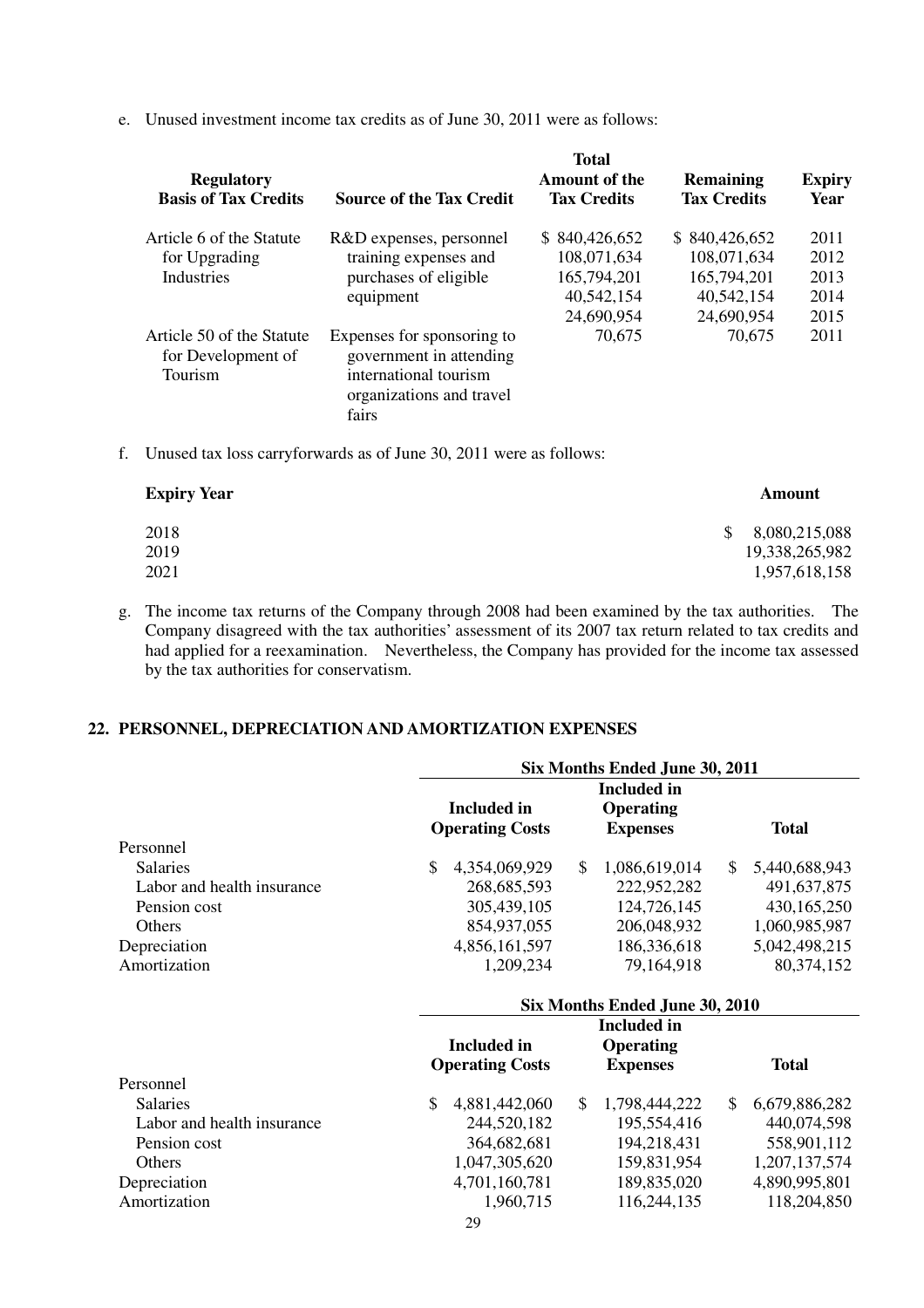### **23. EARNINGS (LOSS) PER SHARE**

The numerators and denominators used in calculating earnings (loss) per share were as follows:

|                                                                                                        | <b>Amounts (Thousands)</b><br>(As Numerator) |                  | <b>Shares</b><br>(Thousands) | <b>Earnings (Loss)</b><br>Per Share (NT\$) |                  |  |
|--------------------------------------------------------------------------------------------------------|----------------------------------------------|------------------|------------------------------|--------------------------------------------|------------------|--|
|                                                                                                        | <b>Pretax</b>                                | <b>After Tax</b> | (As Denominator)             | <b>Pretax</b>                              | <b>After Tax</b> |  |
| Six months ended June 30, 2011                                                                         |                                              |                  |                              |                                            |                  |  |
| Basic and Diluted loss per share<br>Net loss on common stock                                           | (774, 393)                                   | (661, 495)       | 4,628,733                    | (0.17)<br>S.                               | (0.14)           |  |
| Six months ended June 30, 2010                                                                         |                                              |                  |                              |                                            |                  |  |
| Basic earnings per share<br>Net income on common stock<br>Effect of dilutive potential common<br>stock | \$6,688,620                                  | \$6,273,280      | 4,569,360                    | 1.46                                       | 1.37             |  |
| Third issue of unsecured domestic<br>convertible bonds                                                 |                                              |                  | 61,181                       |                                            |                  |  |
| Diluted earnings per share                                                                             | \$6.688,620                                  | 6.273.280        | 4.630.541                    | .44                                        | L.35             |  |

### **24. FINANCIAL INSTRUMENTS**

a. Fair value of financial instruments

|                                                                                                                                                                                                                                                         | June 30                                                                           |                                                                    |                                                                                   |                                                                    |  |  |  |
|---------------------------------------------------------------------------------------------------------------------------------------------------------------------------------------------------------------------------------------------------------|-----------------------------------------------------------------------------------|--------------------------------------------------------------------|-----------------------------------------------------------------------------------|--------------------------------------------------------------------|--|--|--|
|                                                                                                                                                                                                                                                         |                                                                                   | 2011                                                               | 2010                                                                              |                                                                    |  |  |  |
|                                                                                                                                                                                                                                                         | <b>Carrying Amount</b>                                                            | <b>Estimated</b><br><b>Fair Value</b>                              | <b>Carrying Amount</b>                                                            | <b>Estimated</b><br><b>Fair Value</b>                              |  |  |  |
| Financial assets                                                                                                                                                                                                                                        |                                                                                   |                                                                    |                                                                                   |                                                                    |  |  |  |
| Financial assets - with fair values<br>approximating carrying amounts<br>Financial assets at fair value through profit<br>or loss<br>Available-for-sale financial assets<br>Derivative financial assets for hedging<br>Financial assets carried at cost | 32,113,099,548<br>\$<br>3,275,908,167<br>119,016,645<br>93,116,849<br>371,366,902 | 32,113,099,548<br>\$<br>3,275,908,167<br>119,016,645<br>93,116,849 | S.<br>39,428,811,480<br>1,474,414,420<br>110,432,332<br>14,686,499<br>371,366,902 | \$<br>39,428,811,480<br>1,474,414,420<br>110,432,332<br>14,686,499 |  |  |  |
| <b>Financial liabilities</b>                                                                                                                                                                                                                            |                                                                                   |                                                                    |                                                                                   |                                                                    |  |  |  |
| Financial liabilities - with fair values<br>approximating carrying amounts<br>Financial liabilities at fair value through                                                                                                                               | 16,071,591,595                                                                    | 16,071,591,595                                                     | 21,705,620,224                                                                    | 21,705,620,224                                                     |  |  |  |
| profit or loss<br>Derivative financial liabilities for hedging<br>Bonds issued<br>Loans and debts                                                                                                                                                       | 40,092,795<br>32,250,000,000<br>79,991,658,625                                    | 40,092,795<br>33,487,941,624<br>80,176,001,241                     | 353,284,687<br>276, 137, 116<br>30,115,600,000<br>92,695,232,096                  | 353,284,687<br>276, 137, 116<br>32,009,081,685<br>92,992,629,614   |  |  |  |

- b. Methods and assumptions used in estimating the fair values of financial instruments are as follows:
	- 1) The carrying amounts of cash and cash equivalents, receivables, receivables related parties, other receivables, other financial assets - noncurrent, accounts deposit, restricted assets - noncurrent, short-term loans, commercial paper, accounts payable, accounts payable to related parties, accrued expenses, current other liabilities and other liabilities - others, approximate their fair values because of the short maturities of these instruments.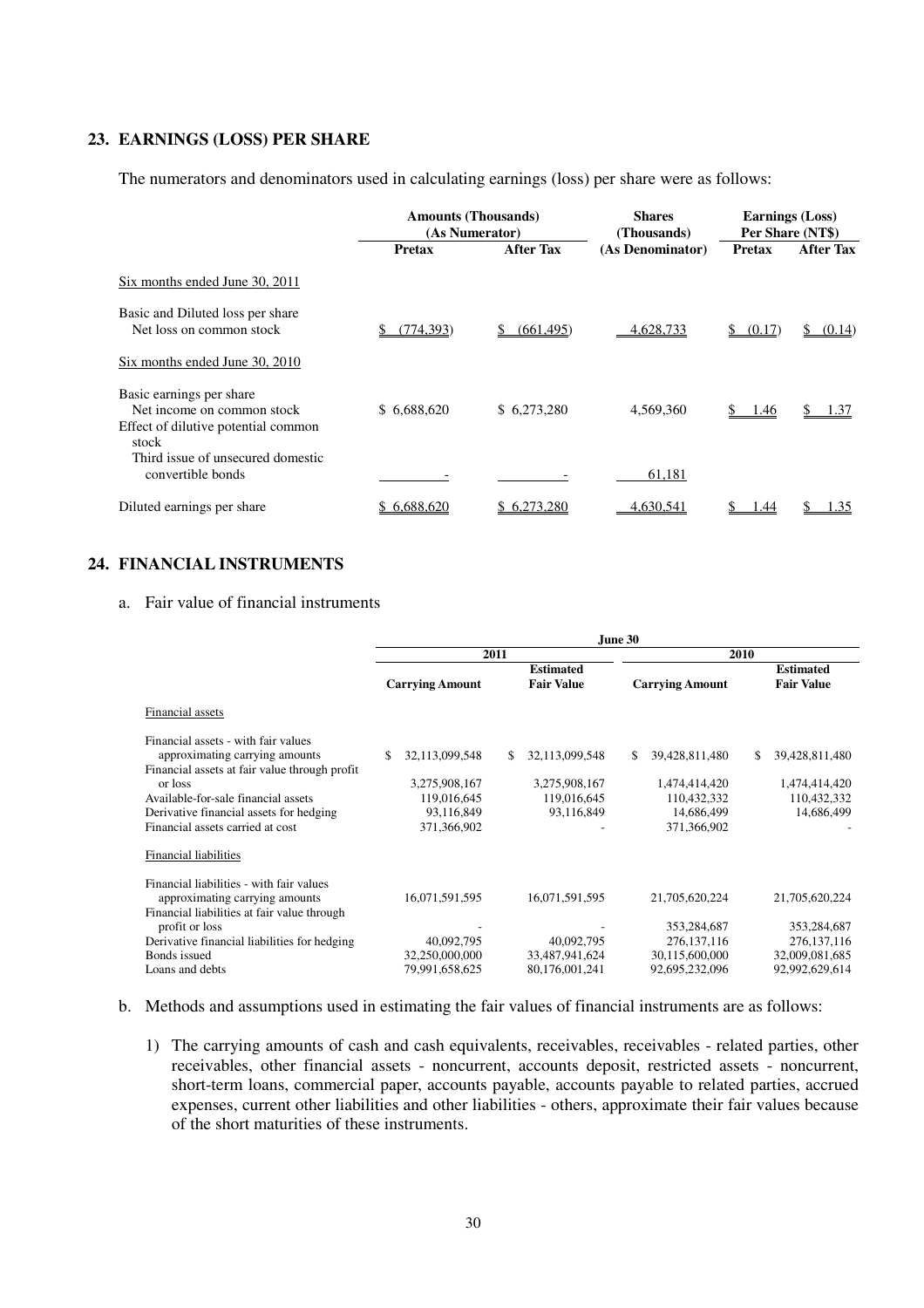- 2) For financial assets at fair value through profit or loss, available-for-sale financial assets, and derivative financial assets for hedging, fair value is best determined at quoted market prices. However, in many instances, there are no quoted market prices for the Company's various financial instruments. If quoted market prices are not available, fair values are based on estimates using indirect data and appropriate valuation methodologies. Fair values of derivatives are determined using valuation techniques incorporating estimates and assumptions that are consistent with prevailing market conditions.
- 3) If the Company does not have significant influence over the investees and these investees' shares do not have quoted market prices in an active market, their fair value, which cannot be reliably measured, are measured at cost.
- 4) The fair value of bonds issued is based on their quoted market price.
- 5) Some long-term debts and capital lease obligations are floating rate financial liabilities, so their carrying values are their fair values. The fair values of long-term debts and private bonds with fixed interest rates are estimated the present value of expected cash flows discounted at rates of 0.7335% to 2.049% and 0.99% to 2.094% as of June 30, 2011 and 2010, respectively, for long-term loans the Company can acquire in the market.

 The total amount of fair value listed above is not equal to the total value of the Company because it is not necessary to disclose the fair value of some financial and nonfinancial instruments.

 c. The fair values of financial assets and financial liabilities determined at quoted market prices or estimates are summarized as follows:

|                                                                                                                                                  |                                    | <b>Ouoted Market Prices</b>        | <b>Fair Value Based on Estimates</b><br>June 30   |                                                                  |  |
|--------------------------------------------------------------------------------------------------------------------------------------------------|------------------------------------|------------------------------------|---------------------------------------------------|------------------------------------------------------------------|--|
|                                                                                                                                                  |                                    | <b>June 30</b>                     |                                                   |                                                                  |  |
|                                                                                                                                                  | 2011                               | 2010                               | 2011                                              | 2010                                                             |  |
| Financial assets                                                                                                                                 |                                    |                                    |                                                   |                                                                  |  |
| Financial assets at fair value through profit<br>or loss<br>Available-for-sale financial assets<br>Derivative financial assets for hedging       | \$<br>2,901,938,167<br>119,016,645 | \$<br>1,100,370,035<br>110.432.332 | \$<br>373,970,000<br>93,116,849                   | \$<br>374,044,385<br>14,686,499                                  |  |
| Financial liabilities                                                                                                                            |                                    |                                    |                                                   |                                                                  |  |
| Financial liabilities at fair value through<br>profit or loss<br>Derivative financial liabilities for hedging<br>Bonds issued<br>Loans and debts | 14,292,903,800                     | 12, 192, 855, 500                  | 40,092,795<br>19, 195, 037, 824<br>80,176,001,241 | 353,284,687<br>276, 137, 116<br>19,816,226,185<br>92,992,629,614 |  |

- d. As of June 30, 2011 and 2010, loans, bonds issued and capital lease obligations at fixed rate that were exposed to fair value interest rate risk amounted to \$27,541,030,000 and \$30,116,561,000, respectively, and those at floating rate that were exposed to cash flow interest rate risks amounted to were \$87,757,084,000 and \$99,628,445,000, respectively.
- e. For the six months ended June 30, 2011 and 2010, the adjustments of stockholders' equity credited and debited directly from the available-for-sale financial assets amounted to \$1,412,000 and \$271,064,000, respectively. As of June 30, 2010, the gain recognized and deducted from the adjustments of stockholders' equity amounted to \$118,139,000.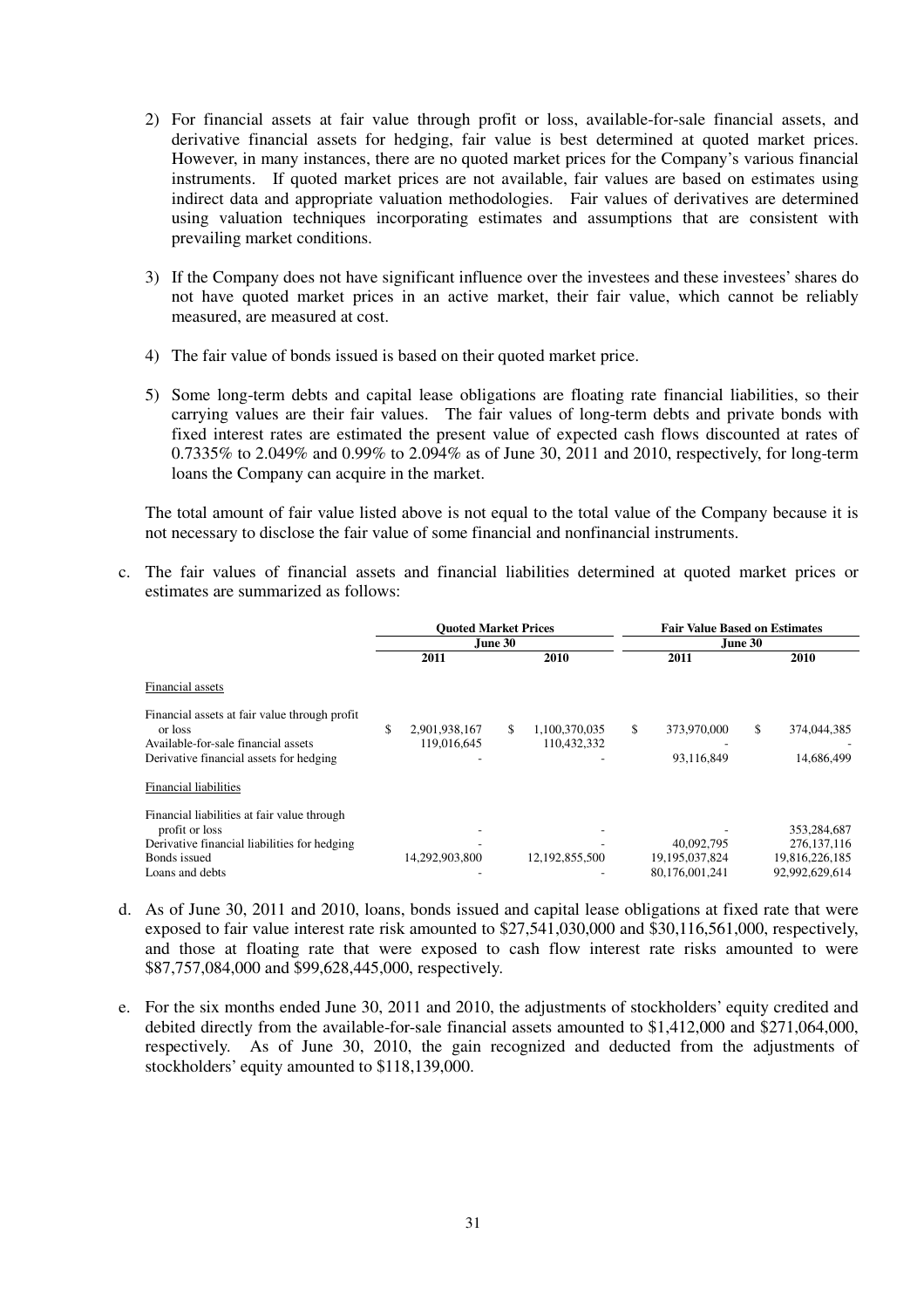### **25. RISK MANAGEMENT AND HEDGING STRATEGIES**

### a. Risk management strategy

 The Company has risk management and hedging strategies to respond to changes in the economic and financial environment and in the fuel market. To reduce the financial risk from changes in interest and exchange rates and in fuel prices, the Company has its operating costs stay within a specified range by using appropriate financial hedging instruments and hedging percentages in accordance with the "Processing Program of Derivative Financial Instrument Transactions" approved by Company stockholders to reduce the impact of market price changes on earnings.

 In addition, the Company has a financial risk management committee, which meets periodically to evaluate the performance of derivative instruments and determine the appropriate hedging percentage. This committee informs the Company of global economic and financial conditions, controls the entire financial risk resulting from changes in the financial environment and fuel prices, and develops the strategy and response to avoid financial risk with the help of financial risk management experts to effect risk management.

 The Company enters into forward contracts, currency option contracts, and foreign exchange swap contracts to hedge against the risks on changes in foreign-currency assets, liabilities and commitments and in the related exchange rates; enters into interest swap contracts to hedge against adverse risks on changes in net liability interest rates; enters into cross-currency swap contracts to hedge against adverse risks on interest rate and exchange rate changes; and enters into fuel swap contracts to hedge against adverse risks on fuel price changes. The Company uses derivative financial instruments with fair values that are highly negatively correlated to the fair values of hedged items and evaluates the hedging effectiveness of these instruments periodically.

 The Company enters into derivative instruments just described above to avoid major market risks. However, some derivative instruments are classified as financial assets or liabilities held for trading and measured at fair value for not meeting the criteria for hedge accounting even if they can meet the financial hedge strategy.

 The following table summarizes the aggregate contractual (notional) amounts, credit risk and fair value of the derivative financial instruments of the Company and its subsidiariy, Mandarin Airlines, as of June 30, 2011 and 2010.

|                                                             | June 30                                    |                    |                                         |                                     |                    |                                     |  |
|-------------------------------------------------------------|--------------------------------------------|--------------------|-----------------------------------------|-------------------------------------|--------------------|-------------------------------------|--|
|                                                             |                                            | 2011               |                                         |                                     | 2010               |                                     |  |
|                                                             | <b>Contractual</b><br>(Notional)<br>Amount | <b>Credit Risk</b> | <b>Fair Value</b>                       | Contractual<br>(Notional)<br>Amount | <b>Credit Risk</b> | <b>Fair Value</b>                   |  |
| Hedge                                                       |                                            |                    |                                         |                                     |                    |                                     |  |
| The Company                                                 |                                            |                    |                                         |                                     |                    |                                     |  |
| Forward exchange<br>Interest rate swaps<br>Currency options | \$<br>724,637,681<br>2,068,000,000         | \$<br>3,014,200    | $\mathbb{S}$<br>900,292<br>(33,021,171) | \$<br>578,778,135<br>19,340,803,859 | \$<br>13,480,669   | \$<br>13,480,669<br>(272, 302, 412) |  |
| - Call<br>- Put                                             | 405,797,101<br>405,797,101                 | 1,855,335          | 1,855,335<br>(4,957,716)                | 257, 234, 727<br>257, 234, 727      | 236,846<br>968,984 | (1,090,317)<br>(1,538,557)          |  |
| Fuel swap                                                   | 88,247,314<br>(Note)                       | 88,247,314         | 88,247,314                              |                                     |                    |                                     |  |
| Trade                                                       |                                            |                    |                                         |                                     |                    |                                     |  |
| The Company                                                 |                                            |                    |                                         |                                     |                    |                                     |  |
| Fuel swap                                                   |                                            |                    |                                         | 353,284,687<br>(Note)               |                    | (353, 284, 687)                     |  |
| <b>Mandarin Airlines</b>                                    |                                            |                    |                                         |                                     |                    |                                     |  |
| Fuel swap                                                   |                                            |                    |                                         | 9,181,622<br>(Note)                 |                    | (9,181,622)                         |  |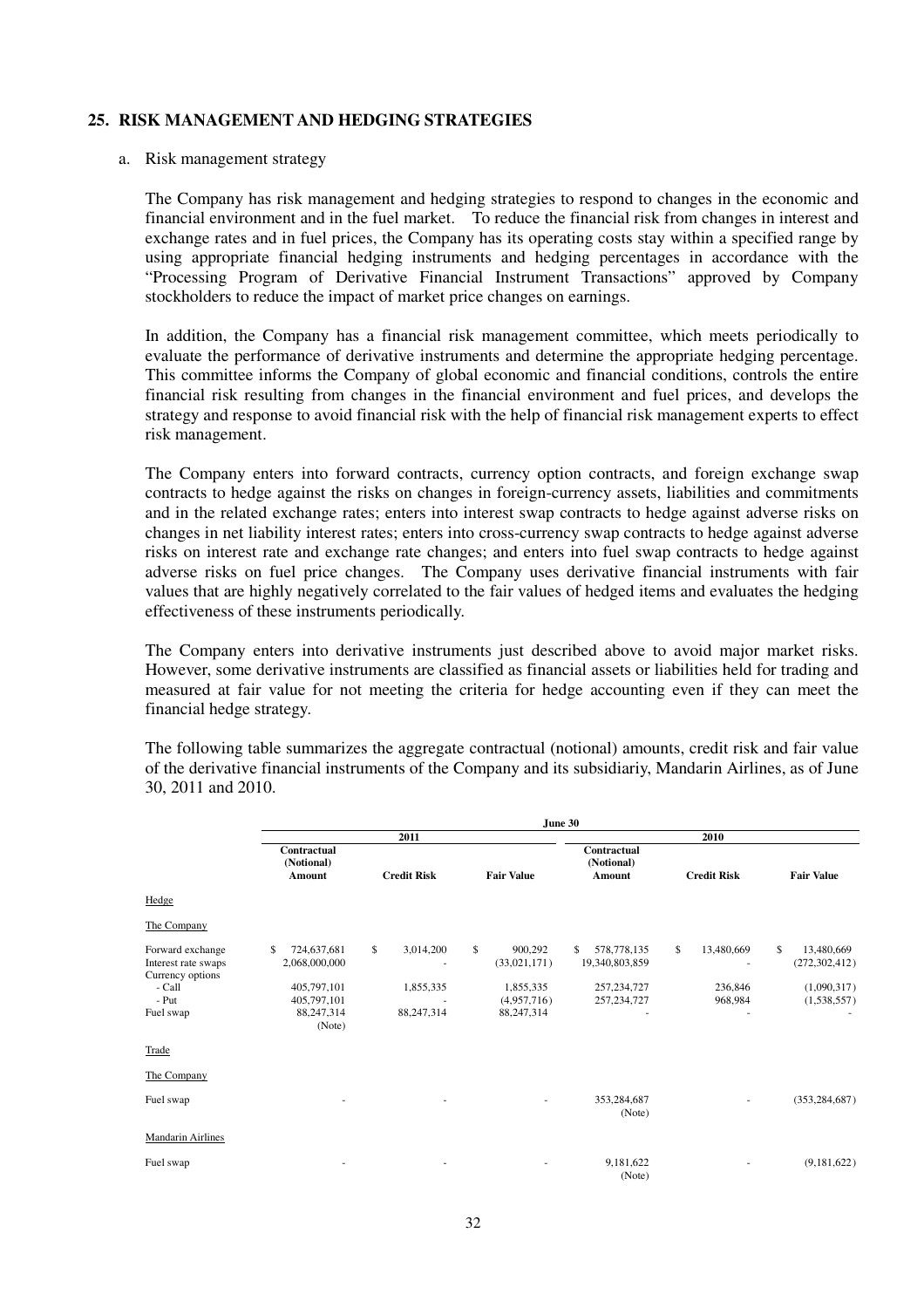Note: their trading of derivative financial instruments, the contractual amounts are shown at the absolute values of fair values because fuel swap contracts only have nominal quantity. Based on the Taiwan Stock Exchange regulation for public Companies monthly declaration of

 The contract amount is used to calculate the amounts to be settled by the counter-parties; thus, it is neither the actual delivery amount nor the cash requirement of the Company. The derivative financial instruments held or issued by the Company are likely to be sold at reasonable market prices. The Company does not expect significant cash flow requirements upon contract maturity.

 Credit risk refers to the loss the Company will incur on counter-parties' default on contracts. However, the Company's counter-parties are all trustworthy international and domestic financial institutions. In addition, the Company trades with several financial institutions to disperse risks. Thus, the Company does not expect to incur significant credit risks.

 The calculation of the fair value of each derivative contract is based on quotes from financial institutions, except that for fuel swap contracts, which is based on amounts estimated by an external appraisal institution, in accordance with the Statement of Financial Accounting Standards and Statements of Valuation Standards.

 The amount of the Company's maximum exposure to the risks on all financial instruments (excluding the fair value of collaterals) is equal to the book value of these instruments.

b. Cash flow hedge

 Floating-interest long-term debts, foreign-currency firm commitments and transactions and expected aviation fuel purchases by the Company may result in future cash flow fluctuations and risks due to changes in market interest and exchange rates. To hedge against these risks, the Company use interest rate swaps, cross-currency swaps, forward exchange contracts and option contracts. The cash flow hedge information is summarized as follows:

|                                      | <b>Designated Hedging Instruments</b>                        |                                       |                       |                                     |                                      |
|--------------------------------------|--------------------------------------------------------------|---------------------------------------|-----------------------|-------------------------------------|--------------------------------------|
|                                      | <b>Financial Instruments</b><br><b>Designated as Hedging</b> |                                       | June 30, 2011         | <b>Expected</b><br><b>Cash Flow</b> | <b>Profit or Loss</b><br>Recognition |
| <b>Hedged Items</b>                  | <b>Instruments</b>                                           | <b>Nominal Amount</b>                 | <b>Fair Value</b>     | <b>Period</b>                       | <b>Period</b>                        |
| The Company                          |                                                              |                                       |                       |                                     |                                      |
| Floating-interest long-term<br>debts | Interest rate swaps                                          | 2,068,000,000<br>\$                   | \$<br>(33,021,171)    | 2007 to 2013                        | 2007 to 2013                         |
| Fuel cost in U.S. dollars            | Currency options                                             |                                       |                       |                                     |                                      |
|                                      | - Call                                                       | 405,797,101                           | 1,855,335             | 2011                                | 2011                                 |
|                                      | - Put                                                        | 405,797,101                           | (4,957,716)           | 2011                                | 2011                                 |
| Lease payment in U.S.<br>dollars     | Forward exchange<br>contracts                                | 144,927,536                           | (749,310)             | 2011                                | 2011                                 |
| Fuel cost in U.S. dollars            | Forward exchange<br>contracts                                | 579,710,145                           | 1,649,602             | 2011                                | 2011                                 |
| Fuel cost in U.S. dollars            | Fuel swap                                                    | 88,247,314                            | 88,247,314            | 2011                                | 2011                                 |
|                                      |                                                              |                                       | \$<br>53,024,054      |                                     |                                      |
|                                      |                                                              | <b>Designated Hedging Instruments</b> |                       |                                     |                                      |
|                                      | <b>Financial Instruments</b>                                 |                                       |                       | <b>Expected</b>                     | <b>Profit or Loss</b>                |
|                                      | <b>Designated as Hedging</b>                                 |                                       | June 30, 2010         | <b>Cash Flow</b>                    | Recognition                          |
| <b>Hedged Items</b>                  | <b>Instruments</b>                                           | <b>Nominal Amount</b>                 | <b>Fair Value</b>     | Period                              | Period                               |
| The Company                          |                                                              |                                       |                       |                                     |                                      |
| Floating-interest long-term<br>debts | Interest rate swaps                                          | 19,340,803,859<br>\$.                 | \$<br>(272, 302, 412) | 2006 to 2013                        | 2006 to 2013                         |
| Fuel cost in U.S. dollars            | Currency options                                             |                                       |                       |                                     |                                      |
|                                      | - Call                                                       | 257, 234, 727                         | (1,090,317)           | 2010                                | 2010                                 |
|                                      | - Put                                                        | 257, 234, 727                         | (1,538,557)           | 2010                                | 2010<br>(Continued)                  |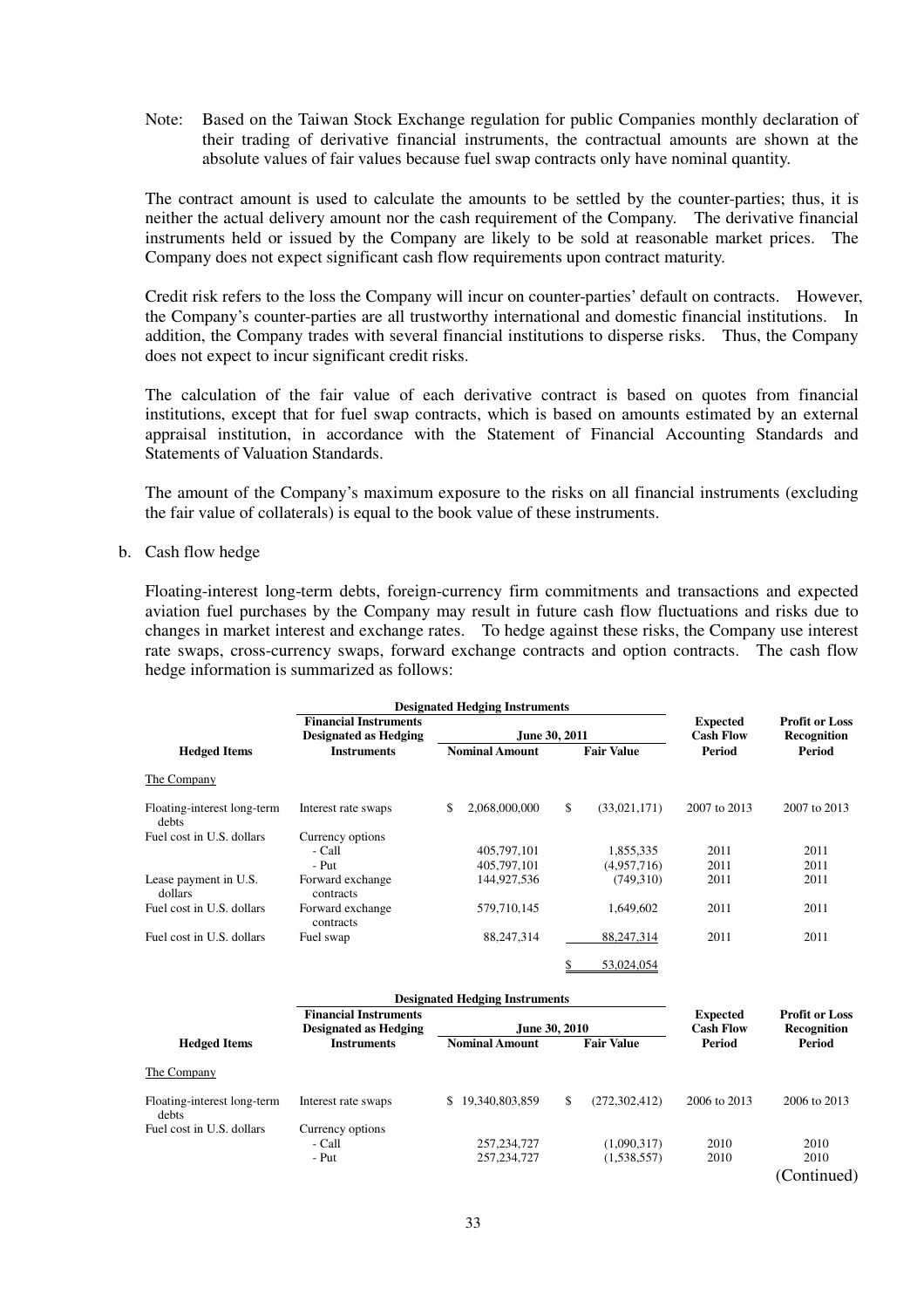| <b>Designated Hedging Instruments</b>                           |                                                       |    |                       |               |                   |                                     |                                      |
|-----------------------------------------------------------------|-------------------------------------------------------|----|-----------------------|---------------|-------------------|-------------------------------------|--------------------------------------|
|                                                                 | <b>Financial Instruments</b><br>Designated as Hedging |    |                       | June 30, 2010 |                   | <b>Expected</b><br><b>Cash Flow</b> | <b>Profit or Loss</b><br>Recognition |
| <b>Hedged Items</b>                                             | <b>Instruments</b>                                    |    | <b>Nominal Amount</b> |               | <b>Fair Value</b> | Period                              | Period                               |
| Lease cost in U.S. dollars                                      | Forward exchange<br>contracts                         | \$ | 96,463,022            | \$            | 1.980.483         | 2007 to 2010                        | 2007 to 2010                         |
| Repayment and interest of<br>loans and debts in U.S.<br>dollars | Forward exchange<br>contracts                         |    | 482, 315, 113         |               | 11,500,186        | 2007 to 2010                        | 2007 to 2010                         |
|                                                                 |                                                       |    |                       |               | (261, 450, 617)   |                                     |                                      |
|                                                                 |                                                       |    |                       |               |                   |                                     | (Concluded)                          |

 The gain or loss on cash flow hedging instruments that was recognized as adjustments to stockholders' earning is summarized as follows:

|                                                                                                                | <b>Six Months Ended June 30</b> |              |                 |  |
|----------------------------------------------------------------------------------------------------------------|---------------------------------|--------------|-----------------|--|
| <b>Adjustment Items</b>                                                                                        |                                 | 2011         | 2010            |  |
| Amount recognized in equity during the period<br>Amount removed from equity and included in profit or loss for |                                 | \$77,437,287 | \$ (34,318,299) |  |
| the period                                                                                                     |                                 | 59,804,731   | 208, 295, 272   |  |

### **26. RELATED-PARTY TRANSACTIONS**

a. The Company's related parties

| <b>Related Party</b>                        | <b>Relationship with the Company</b> |
|---------------------------------------------|--------------------------------------|
|                                             |                                      |
| Taiwan Air Cargo Terminal                   | Subsidiary                           |
| Cal Park                                    | Subsidiary                           |
| Cal-Dynasty International                   | Subsidiary                           |
| <b>Mandarin Airlines</b>                    | Subsidiary                           |
| Taoyuan International Airport Services      | Subsidiary                           |
| China Pacific Catering Services             | Subsidiary                           |
| Abacus Distribution Systems (Taiwan)        | Subsidiary                           |
| China Aircraft Services                     | Equity-method investee               |
| Cal-Asia Investment                         | Subsidiary                           |
| <b>Taiwan Airport Services</b>              | Subsidiary                           |
| <b>Kaohsiung Catering Services</b>          | Equity-method investee               |
| <b>Asian Compressor Technology Services</b> | Equity-method investee               |
| <b>Science Park Logistics</b>               | Equity-method investee               |
| China Pacific Laundry Services              | Subsidiary                           |
| Hwa Hsia                                    | Subsidiary                           |
| <b>Dynasty Holidays</b>                     | Subsidiary                           |
| Cal Hotel                                   | Subsidiary                           |
| Yestrip                                     | Subsidiary                           |
| Global Sky Express                          | Subsidiary                           |
| Freighter Princess Ltd.                     | Subsidiary                           |
| Freighter Prince Ltd.                       | Subsidiary                           |
| Freighter Queen Ltd.                        | Subsidiary                           |
| Yangtze River Express Airlines              | Subsidiary's equity-method investee  |
| China Aviation Development Foundation       | Major stockholder (39.10%)           |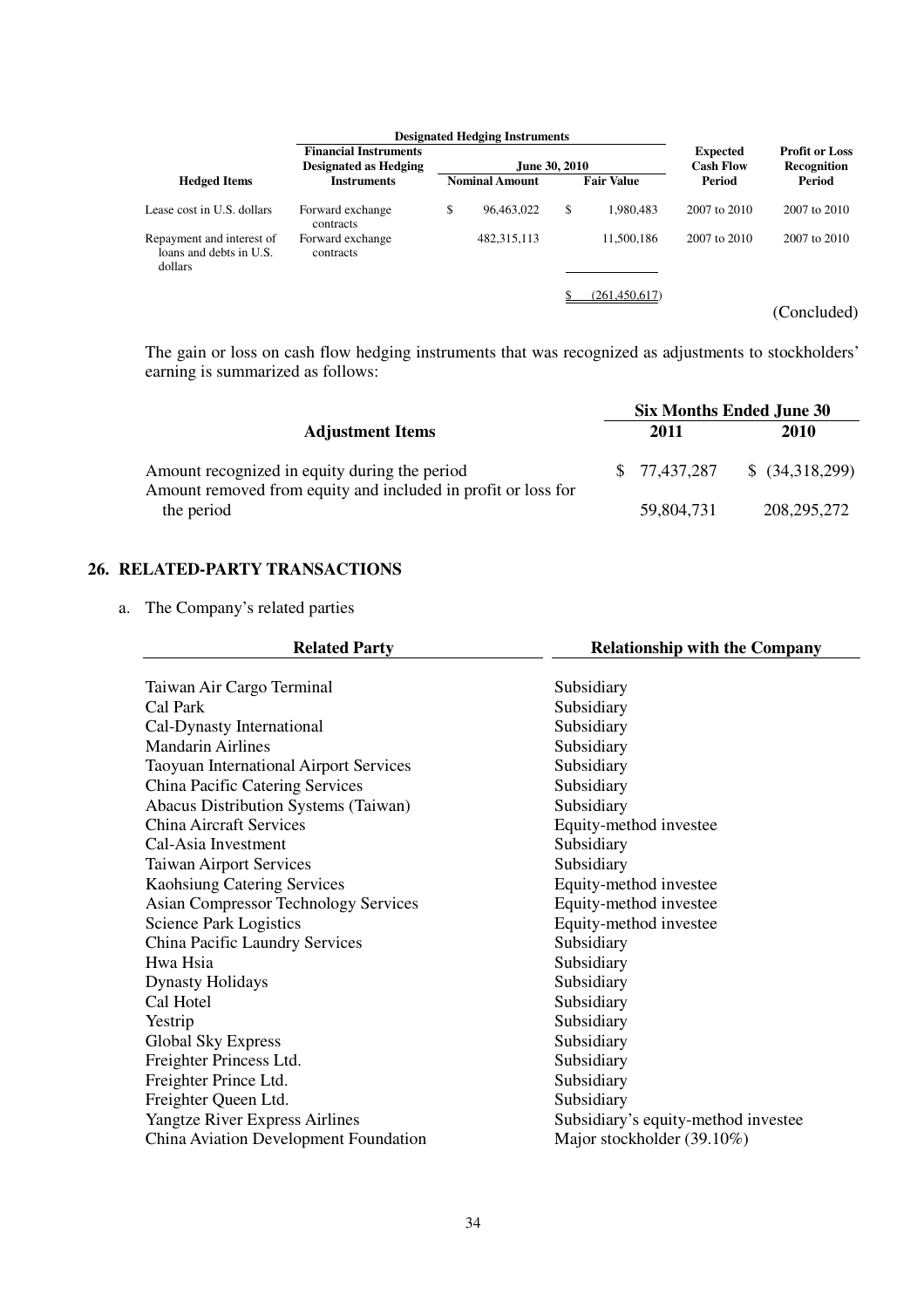b. Significant transactions with related parties, in addition to those mentioned in Note 15, are summarized as follows:

|    |                                                     |                   |                       | <b>Six Months Ended June 30</b> |               |
|----|-----------------------------------------------------|-------------------|-----------------------|---------------------------------|---------------|
|    |                                                     | 2011              |                       | 2010                            |               |
|    |                                                     | Amount            | $\emph{v}_{\emph{0}}$ | Amount                          | $\%$          |
| 1) | Revenues                                            |                   |                       |                                 |               |
|    |                                                     |                   |                       |                                 |               |
|    | <b>Mandarin Airlines</b>                            | \$<br>969,085,803 | 1.51                  | \$<br>935, 644, 486             | 1.40          |
|    | Yangtze River Express Airlines                      | 215, 181, 268     | 0.34                  | 331,551,822                     | 0.50          |
|    | Global Sky Express                                  | 88,008,884        | 0.14                  | 75,444,706                      | 0.12          |
|    | China Aviation Development Foundation               | 23,375,329        | 0.04                  | 14,987,099                      | 0.02          |
|    | Taiwan Air Cargo Terminal<br>Others                 | 7,257,449         | 0.01<br>0.04          | 9,696,825                       | 0.01<br>0.04  |
|    |                                                     | 29,116,681        |                       | 25,258,983                      |               |
|    |                                                     | \$1,332,025,414   | 2.08                  | \$1,392,583,921                 | 2.09          |
| 2) | Costs                                               |                   |                       |                                 |               |
|    | China Pacific Catering Services                     | \$<br>488,520,569 | 0.81                  | \$<br>484,119,160               | 0.88          |
|    | Taoyuan International Airport Services              | 473,908,745       | 0.79                  | 509,498,751                     | 0.93          |
|    | <b>Taiwan Airport Services</b>                      | 174,583,970       | 0.29                  | 111,714,520                     | 0.20          |
|    | Taiwan Air Cargo Terminal                           | 138,619,510       | 0.23                  | 183,690,969                     | 0.34          |
|    | <b>Mandarin Airlines</b>                            | 126,200,374       | 0.21                  | 123,460,709                     | 0.23          |
|    | Hwa Hsia                                            | 124,947,290       | 0.21                  | 121,308,311                     | 0.22          |
|    | Cal Park                                            | 106,509,598       | 0.18                  | 59,171,998                      | 0.11          |
|    | China Aircraft Services                             | 93,103,965        | 0.15                  | 100,552,503                     | 0.18          |
|    | Kaohsiung Catering Services                         | 56,627,083        | 0.09                  | 45,832,872                      | 0.08          |
|    | Cal Hotel                                           | 41,339,497        | 0.07                  | 23,901,845                      | 0.04          |
|    | China Aviation Development Foundation               | 37,239,140        | 0.06                  | 20,771,743                      | 0.04          |
|    | China Pacific Laundry Services                      | 36,845,190        | 0.06                  | 33,559,769                      | 0.06          |
|    | <b>Dynasty Holidays</b>                             | 24,551,309        | 0.04                  | 41,100,309                      | 0.08          |
|    | Asia Compressor Technology Services                 | 23, 223, 654      | 0.04                  | 5,122,015                       | $\mathcal{L}$ |
|    | Yangtze River Express Airlines.                     | 23,720,261        | 0.04                  | 24,027,312                      | 0.04          |
|    | Cal-Dynasty International                           | 17,777,778        | 0.03                  | 19,233,227                      | 0.04          |
|    | Others                                              | 15,876,750        | 0.03                  | 20,974,978                      | 0.05          |
|    |                                                     | \$2,003,594,683   | 3.33                  | \$1,928,040,991                 | 3.52          |
| 3) | Notes and accounts receivables - related<br>parties |                   |                       |                                 |               |
|    | <b>Mandarin Airlines</b>                            | \$<br>309,785,667 | 71.99                 | \$<br>432,641,823               | 83.92         |
|    | Yangtze River Express Airlines                      | 89,900,988        | 20.89                 | 48,226,992                      | 9.35          |
|    | Yestrip                                             | 11,178,667        | 2.60                  | 11,943,173                      | 2.32          |
|    | Global Sky Express                                  | 8,335,921         | 1.94                  | 8,752,219                       | 1.70          |
|    | Taiwan Air Cargo Terminal                           | 1,555,249         | 0.36                  | 6,436,034                       | 1.25          |
|    | China Aviation Development Foundation               | 6,936,729         | 1.61                  | 5,451,680                       | 1.06          |
|    | Others                                              | 2,613,967         | 0.61                  | 2,089,964                       | 0.40          |
|    |                                                     | 430,307,188       | 100.00                | 515,541,885                     | 100.00        |
| 4) | Accounts payable to related parties                 |                   |                       |                                 |               |
|    | <b>Mandarin Airlines</b>                            | \$<br>374,908,020 | 27.58                 | \$<br>368,710,205               | 31.65         |
|    | China Pacific Catering Services                     | 330, 676, 756     | 24.33                 | 256,704,306                     | 22.04         |
|    | Taoyuan International Airport Services              | 222,837,502       | 16.39                 | 275,560,686                     | 23.66         |
|    | Yangtze River Express Airlines                      | 141,128,819       | 10.38                 | 47,390,815                      | 4.07          |
|    | Taiwan Airport Services                             | 61,326,096        | 4.51                  | 37,254,509                      | 3.20          |
|    | Hwa Hsia                                            | 51,148,109        | 3.76                  | 43,804,292                      | 3.76          |
|    | Cal Park                                            | 55,917,540        | 4.11                  |                                 | $\sim$        |
|    | China Aircraft Services                             | 31,790,536        | 2.34                  | 34,641,840                      | 2.97          |
|    | Taiwan Air Cargo Terminal                           | 29,418,317        | 2.16                  | 42,747,295                      | 3.67          |
|    | Kaohsiung Catering Services                         | 21,220,952        | 1.56                  | 15,832,655                      | 1.36          |
|    | China Pacific Laundry Services                      | 13,342,322        | 0.98                  | 11,849,001                      | 1.02          |
|    |                                                     |                   |                       |                                 | (Continued)   |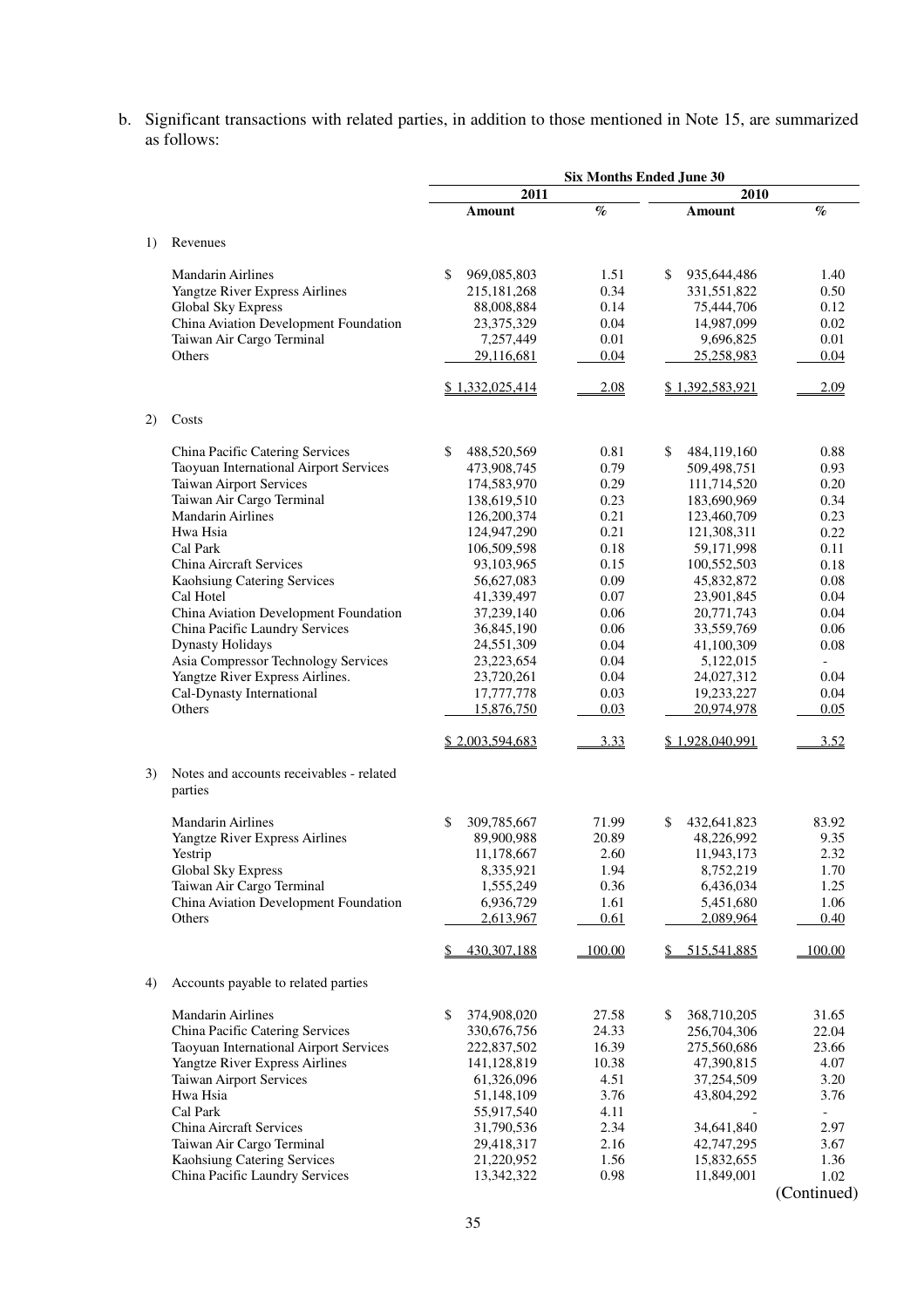|                                       |                 | <b>Six Months Ended June 30</b> |                 |                       |
|---------------------------------------|-----------------|---------------------------------|-----------------|-----------------------|
|                                       | 2011            |                                 | 2010            |                       |
|                                       | Amount          | $\%$                            | Amount          | $\%$                  |
| China Aviation Development Foundation | \$<br>9,857,238 | 0.73                            | \$<br>7,274,185 | 0.63                  |
| Cal Hotel                             | 5,897,225       | 0.43                            | 15,428,368      | 1.32                  |
| Others                                | 9,779,620       | 0.74                            | 7,579,190       | 0.65                  |
|                                       | \$1,359,249,052 | 100.00                          | \$1,164,777,347 | 100.00<br>(Concluded) |

### 5) Lease of property and equipment

 In December 2008, the Company rented out planes to Mandarin Airlines under an operating leasing contract. The rent is received monthly based on this contract. As of June 30, 2011 and 2010, the rentals received amounted to \$508,914,000 and \$267,993,000, respectively.

 The Company rented planes from Mandarin Airlines under an operating lease agreement. The Company paid the rental by flight hours. In the six months ended June 30, 2011 and 2010, the Company paid hourly flight rentals of about \$86,989,000 and \$131,004,000, respectively.

 Under an operating lease agreement, the Company rented flight training machines and flight simulators from China Aviation Development Foundation to train pilots. The Company paid the rental based on usage hours. For the six months ended June 30, 2011 and 2010, the Company had paid usage rentals of about \$37,239,000 and \$20,772,000, respectively.

 In March 2010, the Company signed the building leased agreement of Operation Centre of aviation undertaking of Taoyuan International Airport of Taiwan with Cal Park at a fixed rental of \$14,793,000 monthly. In the six months ended June 30, 2010, the Company paid rentals of \$59,172,000. From January 2011, the fixed rental had been adjusted to \$17,752,000 monthly. In the six months ended June 30, 2011, the Company paid rentals of \$106,510,000.

6) Endorsements and guarantees

|                                                         |                             |                    | June 30              |                           |
|---------------------------------------------------------|-----------------------------|--------------------|----------------------|---------------------------|
|                                                         |                             | 2011               |                      | 2010                      |
|                                                         | <b>Authorized</b><br>Amount | Occupied<br>Amount | Authorized<br>Amount | <b>Occupied</b><br>Amount |
| The Company                                             |                             |                    |                      |                           |
| Cal Park                                                | \$ 3,400,000,000            | \$ 3,320,000,000   | \$ 3,400,000,000     | \$2,780,000,000           |
| Freighter Princess Ltd.                                 | 28,236,509                  | 28.236.509         | 126,029,872          | 126,029,872               |
| Freighter Prince Ltd.                                   | 338.144.512                 | 338.144.512        | 393.981.341          | 393.981.341               |
| Freighter Oueen Ltd.                                    | 284,293,927                 | 284,293,927        | 351,072,903          | 351,072,903               |
| Cal Hotel                                               | 180,000,000                 | 153,349,500        | 180,000,000          | 167,000,000               |
| Mandarin Airlines                                       | -                           |                    | 300,000,000          |                           |
| Cal Asia                                                |                             |                    |                      |                           |
| Taikoo Spirit Aerospace Systems<br>(Jinjiang) Composite | 15,805,797                  | 15.430.406         | 17.533.762           |                           |

 As of June 30, 2011, U.S. Treasury Bills amounting to US\$650,675,000 had been pledged as collateral for financing lease transaction of Freighter Princess Ltd., Freighter Queen Ltd. and Freighter Princess Ltd. and were included in restricted assets - noncurrent.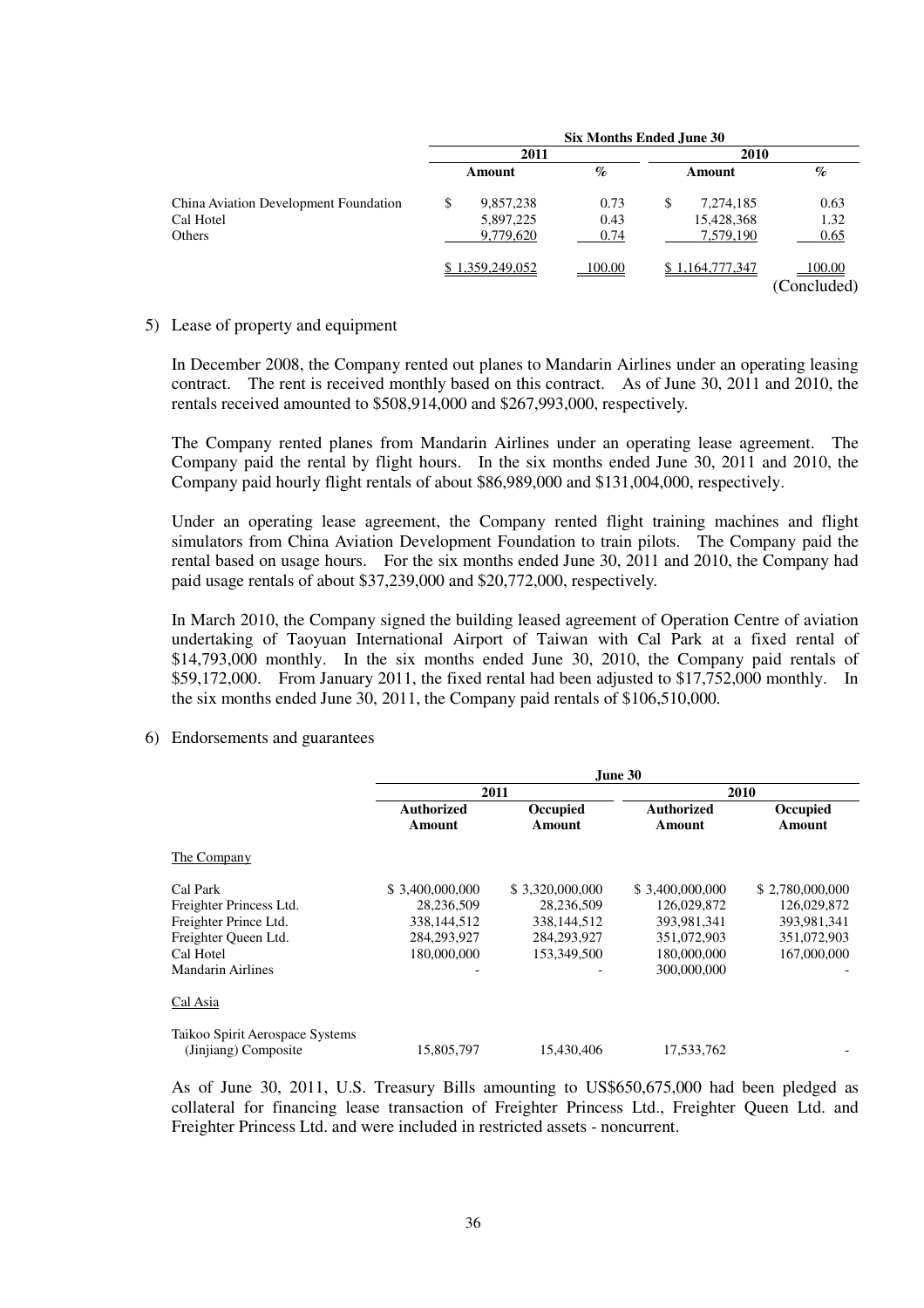The transactions between the Company and related parties refer to the air transportation industry. The transaction price is negotiated under a regular transaction process, and the term of making collections and payments for receivables and payables is from 30 days to 2 months, which is consistent with credit policy.

7) Bonds payable-related parties

 Related parties invested the first issue of private unsecured bonds in the six months ended June 30, 2011 (Note 15) are summarized as follows:

|                                               |       | June 30            |
|-----------------------------------------------|-------|--------------------|
| <b>Related Parties</b>                        | Units | <b>Par/Dollars</b> |
| <b>Taoyuan International Airport Services</b> | 300   | \$300,000,000      |
| <b>Mandarin Airlines</b>                      | 300   | 300,000,000        |
| <b>Abacus Distribution Systems (Taiwan)</b>   | 60    | 60,000,000         |
| <b>China Pacific Catering Services</b>        | 40    | 40,000,000         |
| Hwa Hsia                                      | 10    | 10,000,000         |

 As of June 30, 2011 and 2010, interests payable were \$2,454,000 and \$2,627,000, respectively. In the six months ended June 30, 2011 and 2010, interest expenses were \$9,804,000 and \$2,627,000, respectively.

### **27. PLEDGED ASSETS**

 As of June 30, 2011, the following assets had been pledged or mortgaged as collateral for bank loans, business transactions and financing lease transaction of subsidiary:

|                                              |                 | June 30 |                   |
|----------------------------------------------|-----------------|---------|-------------------|
|                                              | 2011            |         | 2010              |
| Restricted assets - noncurrent               |                 |         |                   |
| Pledged certificates of deposit              | \$<br>7,250,000 | \$.     | 257, 234, 727     |
| U.S. Treasury Bills                          | 650, 674, 948   |         | 871,084,116       |
| Properties - land and flight equipment (net) | 105,273,351,463 |         | 122,775,249,804   |
|                                              | 105,931,276,411 |         | \$123,903,568,647 |

### **28. COMMITMENTS AND CONTINGENT LIABILITIES**

As of June 30, 2011, the Company has commitments and contingent liabilities as follows:

a. In 2009, the Securities and Futures Investors Protection Center (SFIPC) filed a civil lawsuit against Far East Air Transport Ltd. (FEAT) and its executives, directors and supervisors (natural persons) because of allegedly false financial statement for period starting from the second quarter of 2005 to the third quarter of 2007; the filing was based on Article 20 and Article 20 - 1 of the Securities and Exchange Act; Article 23 of the Company Act; and Articles 28, 184 and 185 of the Civil Code. In this lawsuit the SFIPC imposed joint and several liability on FEAT'S executives, directors, and supervisors for them to give a total compensation of \$297,061,000 to the investors of FEAT. Later, in January 2010, SFIPC included in its lawsuit the directors and supervisors who are legal persons of FEAT (including the Company) as joint defendants. There are 36 joint defendants in this lawsuit till now. Since the case is still under review by the Taipei District Court, the outcome of the review will not material impact on the financial and sales operations of the Company.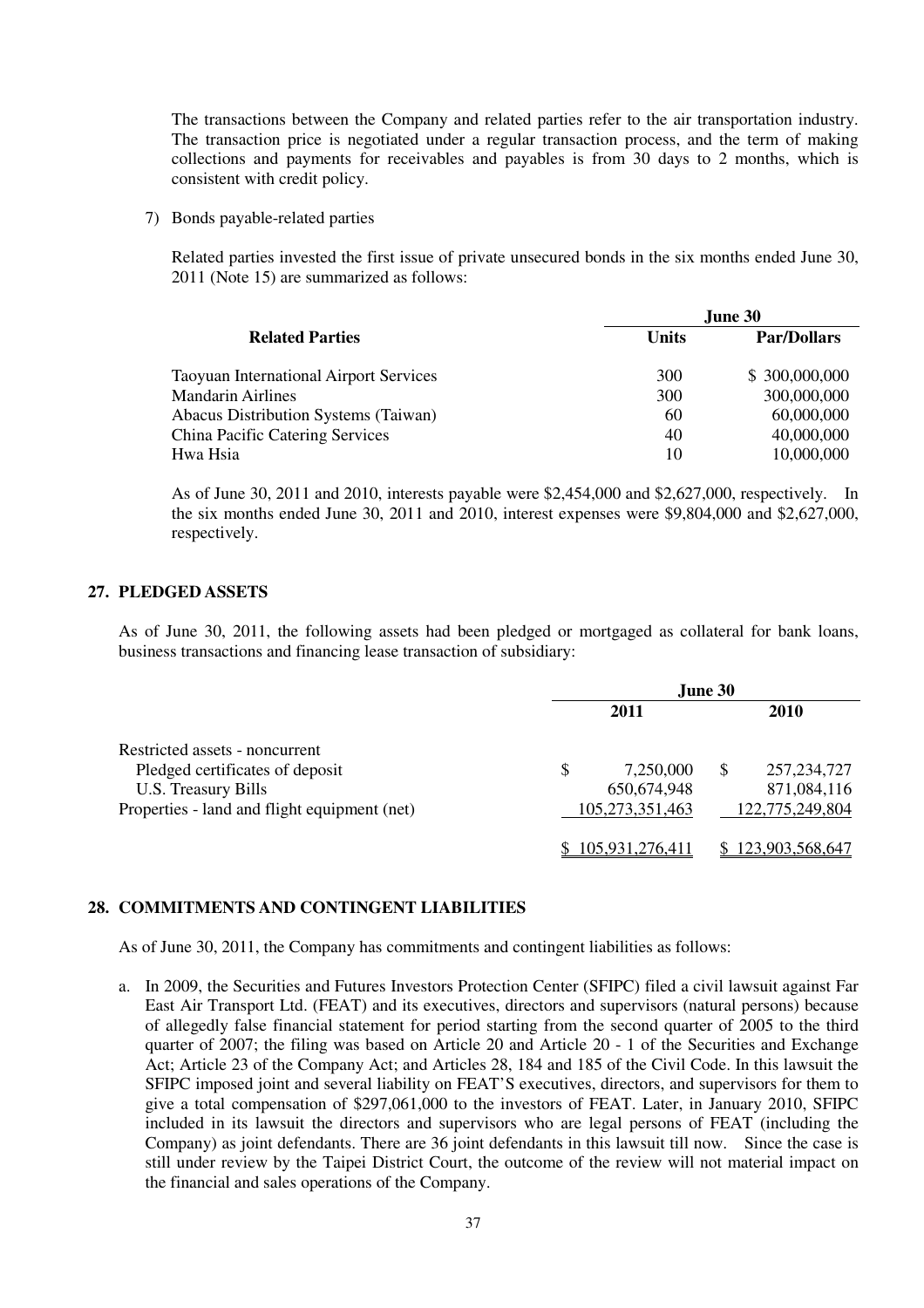b. The Company leased certain flight equipment, hangar and headquarters building under various operating lease agreements expiring on various dates until January 2024. Lease deposits aggregated \$10,879,624,000.

Future lease payments are summarized as follows:

| <b>Period/Year</b>       | Amount          |
|--------------------------|-----------------|
| July to December in 2011 | \$2,885,276,421 |
| 2012                     | 5,806,591,046   |
| 2013                     | 5,041,640,070   |
| 2014                     | 4,387,221,880   |
| 2015                     | 3,346,176,160   |
| 2016                     | 1,390,811,712   |

 Rentals from 2017 and on will aggregate \$8,414,724,000. The present value of these rentals, discounted using at the 1.26% interest rate for one-year time deposits, is \$7,854,731,000.

c. In January 2008, the Company entered into a contract to buy from Airbus fourteen A350-900 aircraft, and US\$1,802,645,000, respectively. As of June 30, 2011, the Company had paid about US\$119,197,000, which was included in "prepayments for equipment" in the properties section of the balance sheets. with the option to buy six more A350-900 aircraft, with aggregate purchase prices of US\$3,933,235,000

 **(Unit: Foreign Currencies/New Taiwan Dollars)** 

### **29. OTHERS**

The material financial assets and liabilities denominated in foreign currency were as follows:

|                              |                   |                 |                   | June 30           |                 |                   |
|------------------------------|-------------------|-----------------|-------------------|-------------------|-----------------|-------------------|
|                              |                   | 2011            |                   |                   | 2010            |                   |
|                              | Foreign           | <b>Exchange</b> | <b>New Taiwan</b> | Foreign           | <b>Exchange</b> | <b>New Taiwan</b> |
|                              | <b>Currencies</b> | Rate            | <b>Dollars</b>    | <b>Currencies</b> | Rate            | <b>Dollars</b>    |
| Financial assets             |                   |                 |                   |                   |                 |                   |
| Monetary items               |                   |                 |                   |                   |                 |                   |
| <b>USD</b>                   | \$<br>149,207,890 | 28.9855         | \$4.324,865,296   | 143.261.829<br>\$ | 32.1543         | \$4,606,483,828   |
| <b>EUR</b>                   | 20,897,007        | 41.4938         | 867,096,229       | 30,765,328        | 39.5257         | 1,216,021,125     |
| <b>HKD</b>                   | 266,339,018       | 3.7216          | 991, 207, 289     | 488, 432, 407     | 4.1339          | 2,019,130,727     |
| <b>JPY</b>                   | 3,146,221,119     | 0.3611          | 1,136,100,446     | 1,856,879,562     | 0.3563          | 661,606,188       |
| <b>RMB</b>                   | 964.206.857       | 4.4823          | 4.321.864.395     | 1.205.145.426     | 4.7259          | 5.695.396.769     |
| Foreign operating entity     |                   |                 |                   |                   |                 |                   |
| <b>USD</b>                   | 1,277,233,085     | 28.9855         | 37,021,239,585    | 909,473,584       | 32.1543         | 29,243,486,462    |
| Investments accounted for    |                   |                 |                   |                   |                 |                   |
| using the equity method      |                   |                 |                   |                   |                 |                   |
| <b>USD</b>                   | 47,423,069        | 28.9855         | 1,374,581,710     | 46,068,716        | 32.1543         | 1,481,309,196     |
| <b>HKD</b>                   | 97,988,345        | 3.7216          | 364,675,642       | 94,222,639        | 4.1339          | 389,510,702       |
| <b>JPY</b>                   | 101,387,876       | 0.3611          | 36.615.340        | 114,822,709       | 0.3563          | 40,907,303        |
| <b>Financial liabilities</b> |                   |                 |                   |                   |                 |                   |
| Monetary items               |                   |                 |                   |                   |                 |                   |
| <b>USD</b>                   | 187, 332, 484     | 28.9855         | 5,429,925,715     | 187,464,207       | 32.1543         | 6,027,780,351     |
| <b>EUR</b>                   | 8,821,402         | 41.4938         | 366,033,285       | 9,901,365         | 39.5257         | 391, 358, 383     |
| <b>HKD</b>                   | 58,743,489        | 3.7216          | 218,619,769       | 55,483,334        | 4.1339          | 229,362,554       |
| <b>JPY</b>                   | 5,983,534,353     | 0.3611          | 2,160,654,255     | 7,682,936,488     | 0.3563          | 2,737,430,271     |
| <b>RMB</b>                   | 209,275,750       | 4.4823          | 938,036,694       | 208,174,446       | 4.7259          | 983,811,614       |

38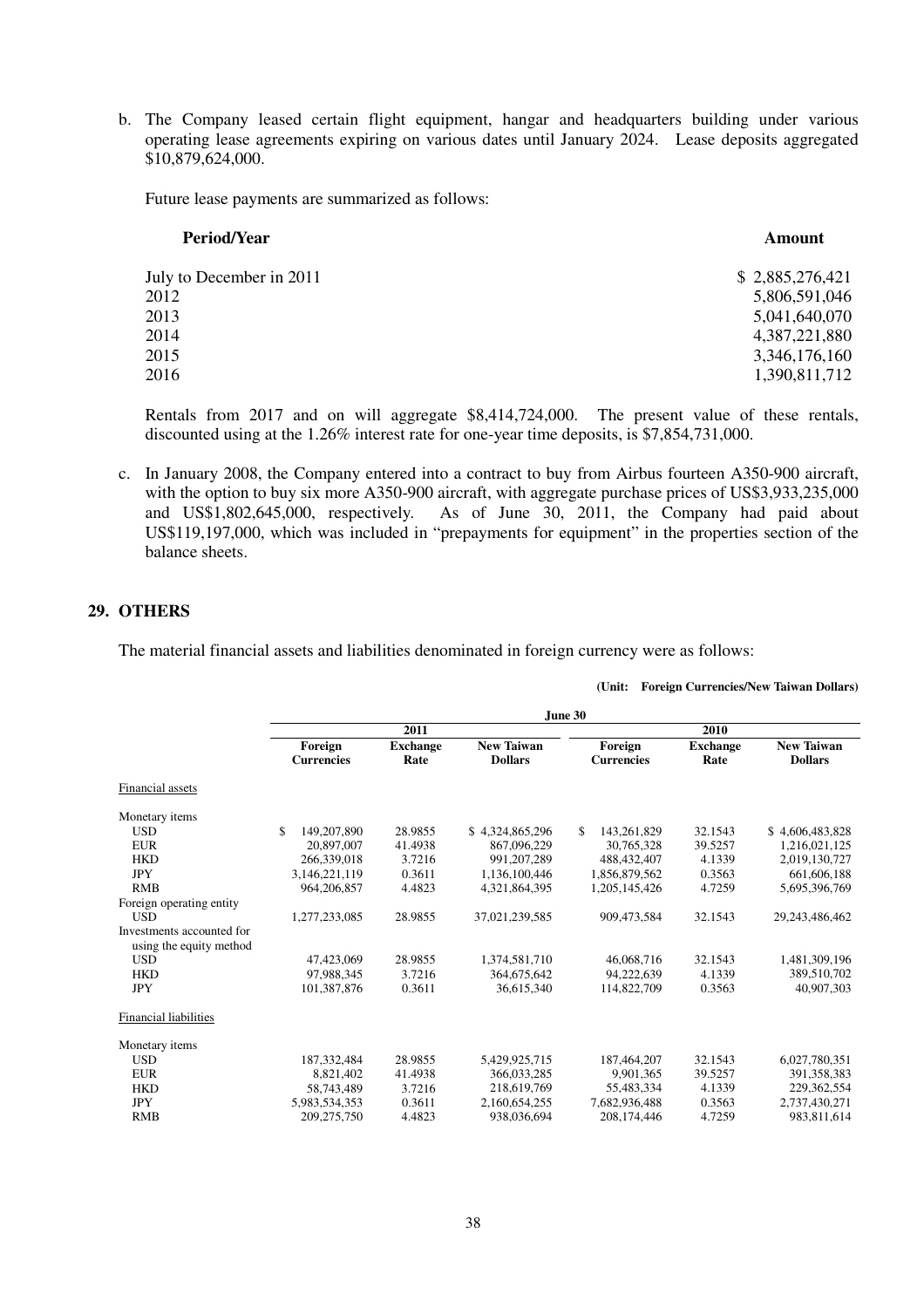### **30. ADDITIONAL DISCLOSURES**

- a. Following are the additional disclosures required by the Securities and Futures Bureau for the Company and its investees:
	- 1) Financing provided: None
	- 2) Endorsement/guarantee provided: Table 1 (attached)
	- 3) Marketable securities held: Table 2 (attached)
	- of the paid-in capital: Table 3 (attached) 4) Marketable securities acquired and disposed of at costs or prices of at least NT\$100 million or 20%
	- paid-in capital: None 5) Acquisition of individual real estates at costs or price of at least NT\$100 million or 20% of the
	- capital: None 6) Disposal of individual real estates at cost or prices of at least NT\$100 million or 20% of the paid-in
	- paid-in capital: Table 4 (attached) 7) Total purchase from or sale to related parties amounting to at least NT\$100 million or 20% of the
	- capital: Table 5 (attached) 8) Receivables from related parties amounting to at least NT\$100 million or 20% of the paid-in
	- influence: Table 6 (attached) 9) Names, locations, and related information of investees on which the Company exercises significant
	- 10) Derivative financial transactions (Note 25)
- b. Investment in Mainland China: Table 7 (attached)

### **31. OPERATING SEGMENTS**

 The Company mainly engages in air transportation services for passengers, cargo and others. The major revenue-generating asset is the aircraft fleet, which is jointly used for passenger and cargo services. Thus, the Company's sole reportable segment is flight segment. For operating segment reporting in the consolidated financial statements, the reportable segment of the Company and its consolidated subsidiaries comprises the flight and the non-flight business departments.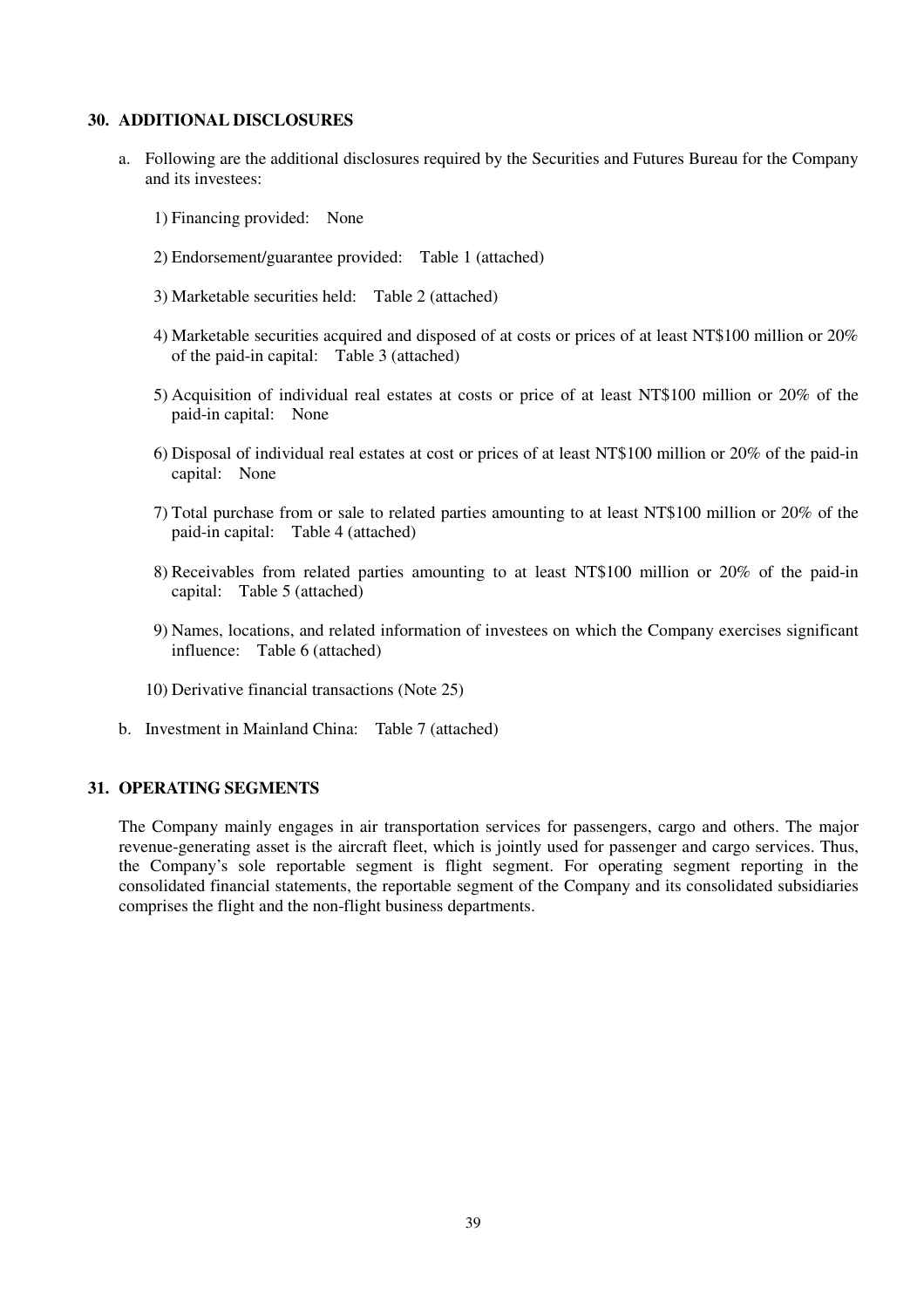# **CHINA AIRLINES, LTD. AND INVESTEES**  CHINA AIRLINES, LTD. AND INVEST

## ENDORSEMENT/GUARANTEE PROVIDED<br>SIX MONTHS ENDED JUNE 30, 2011<br>(In New Taiwan Dollars, Unless Stated Otherwise) **(In New Taiwan Dollars, Unless Stated Otherwise) ENDORSEMENT/GUARANTEE PROVIDED SIX MONTHS ENDED JUNE 30, 2011**

Note 1: Based on the Company's guidelines, the maximum amount of guarantee to an individual counter-party is up to 20% of the Company's stockholders' equity. Note 1: Based on the Company's guidelines, the maximum amount of guarantee to an individual counter-party is up to 20% of the Company's stockholders' equity.

**TABLE 1 TABLE 1** 

|               | <b>Guarantee Amounts</b><br><b>Collateral</b><br>Maximum<br>Allowable<br>(Note 2)                                           | \$ 23,158,766,730  |                            | 23,158,766,730<br>23,158,766,730<br>23,158,766,730 |                                      | 23,158,766,730                                           | 23,158,766,730                                          |
|---------------|-----------------------------------------------------------------------------------------------------------------------------|--------------------|----------------------------|----------------------------------------------------|--------------------------------------|----------------------------------------------------------|---------------------------------------------------------|
| Ratio of      | <b>Financial Statement</b><br><b>Equity of the Latest</b><br><b>Collateral to Net</b><br>Accumulated<br>Amount of<br>$(\%)$ | 7.34               | 0.06                       | 0.73                                               |                                      | 0.39                                                     | 0.03                                                    |
|               | Value of Collaterals<br>Property, Plant, or<br>Equipment                                                                    |                    | 28,236,509                 | 338,144,512                                        | 284,293,927                          |                                                          |                                                         |
|               | <b>Ending Balance</b>                                                                                                       | 3,400,000,000<br>S | 28,236,509                 | 338,144,512                                        | 284,293,927                          | 180,000,000                                              | 15,805,797                                              |
|               | for the<br>Maximum<br>ड<br>Peri<br><b>Balance</b>                                                                           | 3,400,000,000      |                            |                                                    |                                      | 114,942,002<br>348,238,378<br>292,780,313<br>180,000,000 | 16,277,612                                              |
|               | <b>Guarantee Amounts</b><br>Counter-party's<br><b>Limits</b> on Each<br>Endorsement<br>(Note 1)                             | 9,263,506,692      | 9,263,506,692              | 9,263,506,692                                      | 9,263,506,692                        | 9,263,506,692                                            | 9,263,506,692                                           |
|               | Nature of Relationship                                                                                                      | 100% subsidiary    | 100% subsidiary            | 100% subsidiary                                    | 100% subsidiary                      | 100% subsidiary                                          | nvestments accounted for by the<br>cost method          |
| Counter-party | Name                                                                                                                        | Cal Park           | Princess Ltd.<br>Freighter | Prince Ltd.                                        | Queen Ltd.<br>Freighter<br>Freighter | Cal Hotel                                                | Taikoo Spirit Aerospace Systems<br>(Jinjiang) Composite |
|               | Guarantee Provider<br><b>Endorsement</b>                                                                                    | China Airlines     |                            |                                                    |                                      |                                                          | Cal Asia                                                |
|               | ,<br>Ž                                                                                                                      |                    |                            |                                                    |                                      |                                                          |                                                         |

Note 2: Based on the Company's guidelines, the allowable aggregate amount of collateral guarantee is up to 50% of the Company's stockholders' equity. Note 2: Based on the Company's guidelines, the allowable aggregate amount of collateral guarantee is up to 50% of the Company's stockholders' equity.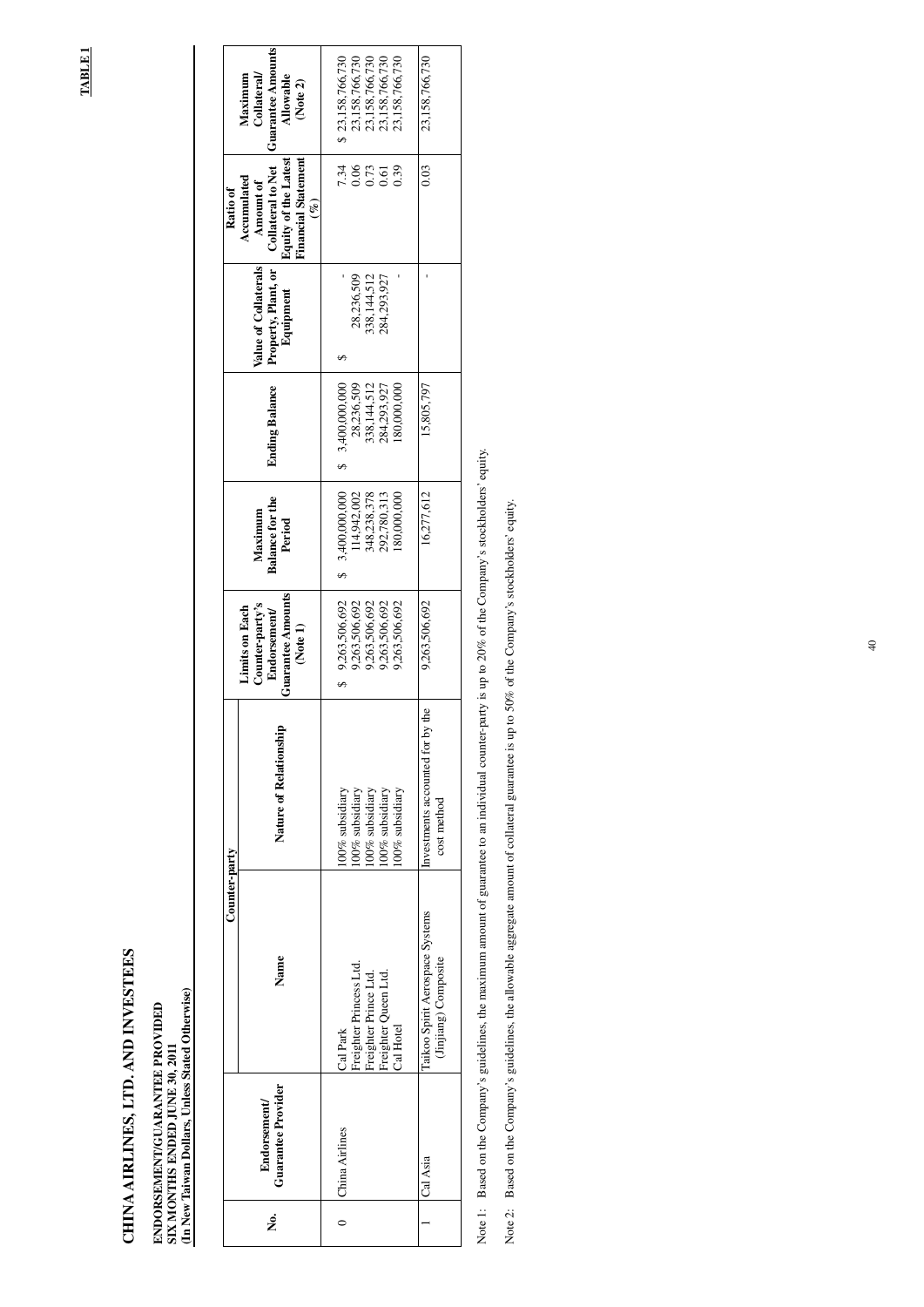TABLE 2 **TABLE 2** 

# CHINA AIRLINES, LTD. AND INVESTEES **CHINA AIRLINES, LTD. AND INVESTEES**

## **MARKETABLE SECURITIES HELD JUNE 30, 2011**

MARKETABLE SECURITIES HELD<br>JUNE 30, 2011<br>(In New Taiwan Dollars, Unless Stated Otherwise) **(In New Taiwan Dollars, Unless Stated Otherwise)** 

|                      |                                                               | Relationship with the    |                                                                                                  |                          | June 30, 2011                 |                            |                                           |                  |
|----------------------|---------------------------------------------------------------|--------------------------|--------------------------------------------------------------------------------------------------|--------------------------|-------------------------------|----------------------------|-------------------------------------------|------------------|
| Holding Company Name | Marketable Securities Type and Issuer/Name                    | <b>Holding Company</b>   | <b>Financial Statement Account</b>                                                               | <b>Shares/Units</b>      | Carrying Value                | Percentage of<br>Ownership | Market Value or Net<br><b>Asset Value</b> | Note             |
| China Airlines       | Stock                                                         |                          |                                                                                                  |                          |                               |                            |                                           |                  |
|                      | Taiwan Air Cargo Terminal                                     | Subsidiary               | Investments accounted for by the equity method                                                   | 35,000,000               | 1,641,333,336<br>↮            | 54.00                      | 1,641,333,336<br>$\Theta$                 |                  |
|                      | Mandarin Airlines<br>Cal Park                                 | Subsidiary<br>Subsidiary | Investments accounted for by the equity method<br>Investments accounted for by the equity method | 50,000,000<br>88,154,025 | 1,054,383,268<br>,460,643,347 | 100.00<br>93.99            | .226,696,530<br>,460,643,347              | Note 1           |
|                      | Cal-Dynasty International                                     | Subsidiary               | Investments accounted for by the equity method                                                   | 2,614,500                | 1,004,888,696                 | 100.00                     | ,004,888,696                              | $\mathbf I$      |
|                      | Taoyuan International Airport Services                        | Subsidiary               | Investments accounted for by the equity method                                                   | 34,300,000               | 667,627,027                   | 49.00                      | 667,627,027                               |                  |
|                      | China Pacific Catering Services                               | Subsidiary               | Investments accounted for by the equity method                                                   | 43,911,000               | 585,343,892                   | 51.00                      | 585,343,892                               |                  |
|                      | Cal-Asia Investment                                           | Subsidiary               | Investments accounted for by the equity method                                                   | 45,476,200               | 369,693,014                   | 100.00                     | 369,693,014                               |                  |
|                      | China Aircraft Service                                        | Equity-method investees  | Investments accounted for by the equity method                                                   | 28,400,000               | 364,675,642                   | 20.00                      | 317,918,479                               | Notes 2 and 5    |
|                      | Abacus Distribution Systems (Taiwan)                          | Subsidiary               | Investments accounted for by the equity method                                                   | 13,021,042               | 344,250,807                   | 93.93                      | 344,250,807                               |                  |
|                      | Taiwan Airport Services<br>Cal Hotel                          | Subsidiary<br>Subsidiary | Investments accounted for by the equity method<br>Investments accounted for by the equity method | 20,626,644<br>46,500,000 | 305,706,575<br>223,946,791    | 47.35<br>100.00            | 305,706,575<br>223,946,791                | $\mathbf{I}$     |
|                      | Kaohsiung Catering Services                                   | Equity-method investees  | Investments accounted for by the equity method                                                   | 14,329,759               | 206,856,674                   | 35.78                      | 208,277,010                               |                  |
|                      | Science Park Logistics                                        | Equity-method investees  | Investments accounted for by the equity method                                                   | 13,293,000               | 172,070,950                   | 28.48                      | 164,984,411                               | Note 2           |
|                      | Asian Compressor Technology Services                          | Equity-method investees  | Investments accounted for by the equity method                                                   | 7,732,200                | 170,262,230                   | 24.50                      | 170,262,230                               |                  |
|                      | China Pacific Laundry Services                                | Subsidiary               | Investments accounted for by the equity method                                                   | 13,750,000               | 135,775,401                   | 55.00                      | 135,775,401                               |                  |
|                      | Dynasty Holidays<br>Hwa Hsia                                  | Subsidiary<br>Subsidiary | Investments accounted for by the equity method<br>Investments accounted for by the equity method | 50,000<br>408            | 94,696,499<br>36,615,340      | 51.00<br>100.00            | 36,615,340<br>110,572,465                 | Note 1           |
|                      | Yestrip                                                       | Subsidiary               | Investments accounted for by the equity method                                                   | 1,600,000                | 24,219,121                    | 100.00                     | 24,219,121                                | $\mathbf I$      |
|                      | Global Sky Express                                            | Subsidiary               | Investments accounted for by the equity method                                                   | 250,000                  | 6,488,012                     | 25.00                      | 6,488,012                                 |                  |
|                      | Ltd.<br>Freighter Princess                                    | Subsidiary               | Investments accounted for by the equity method                                                   | 1,000                    | 35,088                        | 100.00                     | 35,088                                    | Note 5           |
|                      | Freighter Prince Ltd.                                         | Subsidiary               | Investments accounted for by the equity method                                                   | $1,000$                  | 34,602                        | 100.00                     | 34,602                                    | Note 5           |
|                      | Freighter Queen Ltd.                                          | Subsidiary               | Investments accounted for by the equity method                                                   | $1,000$                  | 32,895                        | 100.00                     | 32,895                                    | Note 5           |
|                      | France Telecom                                                |                          | Available-for-sale - current                                                                     | 1,359,368<br>195,587     | 119,016,645                   | 13.59                      | 119,016,645                               |                  |
|                      | Abacus International Holdings Ltd. - unlisted common<br>stock |                          | Financial assets at cost - noncurrent                                                            |                          | 297,946,451                   |                            | 230, 179, 148                             | Notes 3 and 7    |
|                      | Abacus International Holdings Ltd. - unlisted preferred       |                          | Financial assets at cost - noncurrent                                                            | 135,937                  | 472,522                       | $\mathbf{I}$               |                                           | Notes 3 and 7    |
|                      | stock                                                         |                          |                                                                                                  |                          |                               |                            |                                           |                  |
|                      | Jardine Air Terminal Services                                 |                          | Financial assets at cost - noncurrent                                                            | 12,000,000               | 56,022,929                    | 15.00                      | 62,332,899                                | Note 8           |
|                      | Chung Hua Express Co.                                         |                          | Financial assets at cost - noncurrent                                                            | 1,100,000                | 11,000,000                    | 11.00                      | 13,862,481                                | Note 5<br>Note 5 |
|                      | Advertising<br>Regal International                            | $\mathbf{L}_{\rm{c}}$    | Financial assets at cost - noncurrent                                                            | 592,500                  | 5,925,000                     | 6.58                       | 676,686                                   |                  |
|                      | Far Eastern Air Transport                                     |                          | Financial assets at cost - noncurrent                                                            | 34,753,954               |                               | 5.73                       |                                           |                  |
|                      | Convertible bonds                                             |                          |                                                                                                  |                          |                               |                            |                                           |                  |
|                      | China Life Insurance Co., Ltd.                                |                          | Financial assets at fair value through profit or loss -<br>noncurrent                            | 2,500                    | 373,970,000                   |                            | 373,970,000                               |                  |
|                      | <b>Beneficial certificates</b>                                |                          |                                                                                                  |                          |                               |                            |                                           |                  |
|                      | Mega Diamond Money Market Fund                                |                          | Financial assets at fair value through profit or loss<br>current                                 | 91,596,865.18            | 1,101,012,639                 |                            | 1,101,012,639                             |                  |
|                      | TIM Money Market Fund                                         |                          | Financial assets at fair value through profit or loss                                            | 41,332,950.98            | 600,332,180                   |                            | 600,332,180                               |                  |
|                      |                                                               |                          | current                                                                                          |                          |                               |                            |                                           |                  |
|                      | Taishin Ta Chong Money Market Fund                            |                          | Financial assets at fair value through profit or loss -<br>current                               | 29,354,997.40            | 400,408,036                   |                            | 400,408,036                               |                  |
|                      | Taishin 1699 Money Market Fund                                |                          | Financial assets at fair value through profit or loss                                            | 30,821,152.56            | 400,095,546                   |                            | 400,095,546                               |                  |
|                      |                                                               |                          | current                                                                                          |                          |                               |                            |                                           |                  |
|                      | Taishin Lucky Money Market Fund                               |                          | Financial assets at fair value through profit or loss -<br>current                               | 37,402,752.80            | 400,089,766                   |                            | 400,089,766                               |                  |
|                      |                                                               |                          |                                                                                                  |                          |                               |                            |                                           |                  |
|                      |                                                               |                          |                                                                                                  |                          |                               |                            |                                           | (Continued)      |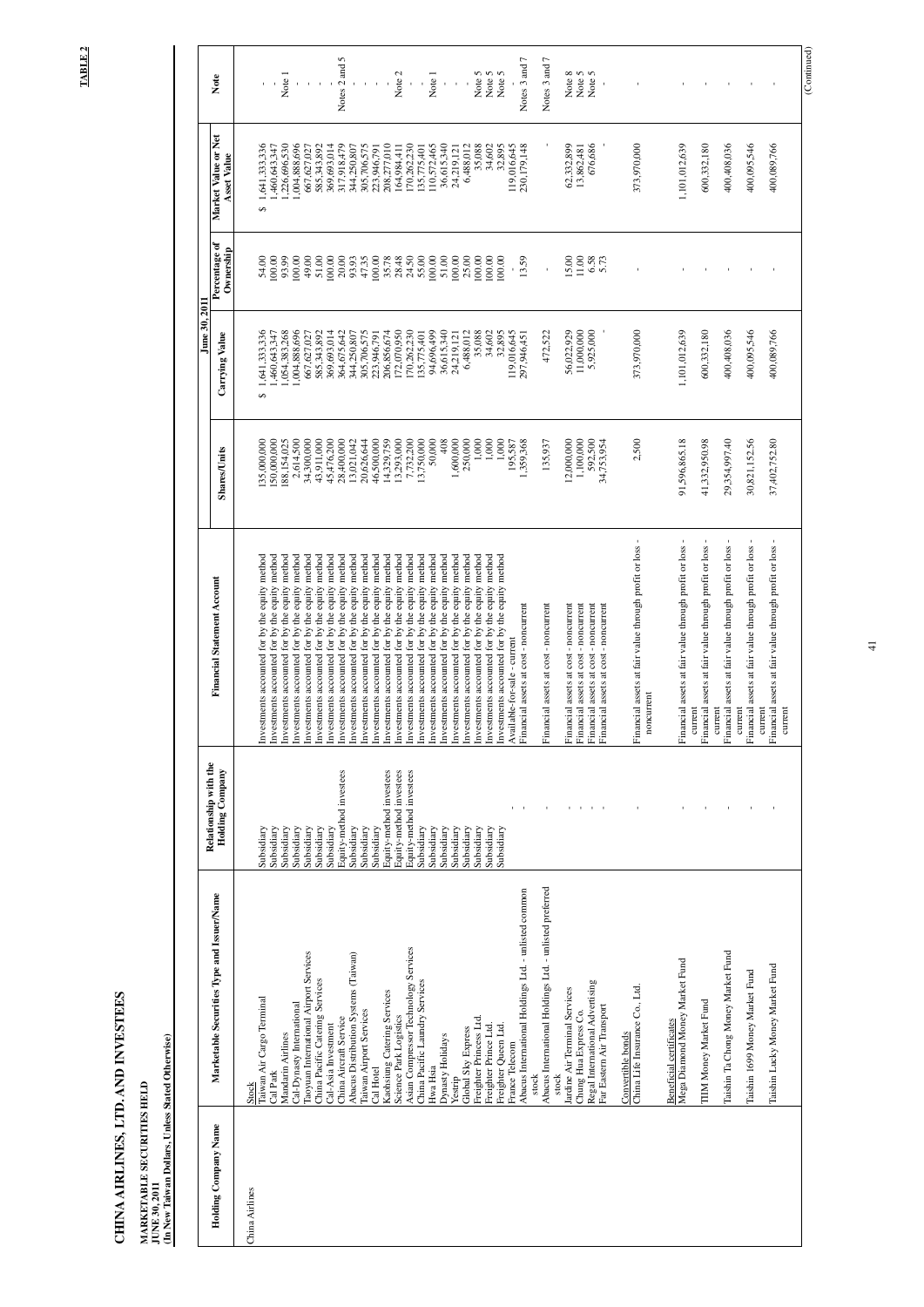|                                           |                                                                                       |                                                                      |                                                                                                                                                   |                                     | June 30, 2011                          |                            |                                           |                  |
|-------------------------------------------|---------------------------------------------------------------------------------------|----------------------------------------------------------------------|---------------------------------------------------------------------------------------------------------------------------------------------------|-------------------------------------|----------------------------------------|----------------------------|-------------------------------------------|------------------|
| Holding Company Name                      | Marketable Securities Type and Issuer/Name                                            | Relationship with the<br><b>Holding Company</b>                      | <b>Financial Statement Account</b>                                                                                                                | <b>Shares/Units</b>                 | Carrying Value                         | Percentage of<br>Ownership | Market Value or Net<br><b>Asset Value</b> | Note             |
| Taiwan Air Cargo Terminal                 | Beneficial certificates<br>PCA Well Pool Money Market Fund                            |                                                                      | Financial assets at fair value through profit or loss                                                                                             | 4,529,576.60                        | 59,158,988<br>$\Theta$                 |                            | 59,158,988<br>$\Theta$                    |                  |
|                                           | Union Money Market Fund                                                               |                                                                      | Financial assets at fair value through profit or loss<br>current                                                                                  | 5,530,842.35                        | 70,197,451                             |                            | 70,197,451                                |                  |
|                                           | Jih Sun Money Market Fund                                                             |                                                                      | Financial assets at fair value through profit or loss<br>current                                                                                  | 3,529,004.89                        | 50,140,807                             |                            | 50,140,807                                | $\sim$ 1         |
|                                           | Cathay Taiwan Money Market Fund                                                       |                                                                      | Financial assets at fair value through profit or loss<br>current                                                                                  | 5,756,764.20                        | 69,161,765                             |                            | 69,161,765                                |                  |
|                                           | Mega Diamond Money Market Fund                                                        |                                                                      | Financial assets at fair value through profit or loss<br>current                                                                                  | 8,370,651.68                        | 100,616,908                            |                            | 100,616,908                               |                  |
|                                           | Fuh Hwa Global Short-Term Income Fund                                                 |                                                                      | Financial assets at fair value through profit or loss<br>current                                                                                  | 6,592,951.20                        | 70,969,164                             |                            | 70,969,164                                |                  |
|                                           | High Income Fund of Funds<br>Fuh Hwa Strategic                                        |                                                                      | assets at fair value through profit or loss<br>Financial<br>current                                                                               | 6,261,180.70                        | 71,753,131                             |                            | 71,753,131                                |                  |
|                                           | Cathay Global Conservative Fund of Fund                                               |                                                                      | Financial assets at fair value through profit or loss<br>current                                                                                  | 2,516,082.00                        | 29,500,810                             |                            | 29,500,810                                |                  |
|                                           | Fuh-Hwa Global Bond Fund                                                              |                                                                      | Financial assets at fair value through profit or loss<br>current                                                                                  | 6,273,909.70                        | 81,560,826                             |                            | 81,560,826                                |                  |
|                                           | FSITC Global High Yield Bond Fund                                                     |                                                                      | Financial assets at fair value through profit or loss<br>current                                                                                  | 3,585,435.10                        | 43,803,619                             |                            | 43,803,619                                |                  |
|                                           | Manulife Asia Pacific Bond Fund                                                       |                                                                      | Financial assets at fair value through profit or loss<br>current                                                                                  | 1,934,497.90                        | 20,452,866                             |                            | 20,452,866                                |                  |
|                                           | Cathay Global Money Bond Fund                                                         |                                                                      | Financial assets at fair value through profit or loss<br>current                                                                                  | 2,052,334.50                        | 19,448,537                             |                            | 19,448,537                                |                  |
|                                           | Cathay High Income Fund of Funds                                                      |                                                                      | Financial assets at fair value through profit or loss<br>current                                                                                  | 8,897,095.20                        | 92,866,100                             |                            | 92,866,100                                |                  |
|                                           | Capital Multi-Income Allocation Fund                                                  |                                                                      | Financial assets at fair value through profit or loss<br>current                                                                                  | 858,369.10                          | 10,506,438                             |                            | 10,506,438                                |                  |
|                                           | Yield Bond Portfolio - Accumulate<br>ING EMD & High                                   |                                                                      | Financial assets at fair value through profit or loss<br>current                                                                                  | 2,000,000.00                        | 19,447,600                             |                            | 19,447,600                                |                  |
|                                           | PCA Global High Yield Bond Fund                                                       |                                                                      | Financial assets at fair value through profit or loss<br>current                                                                                  | 2,000,000.00                        | 20,494,200                             |                            | 20,494,200                                |                  |
|                                           | Captial Strategic Income Fund                                                         |                                                                      | Financial assets at fair value through profit or loss<br>current                                                                                  | 3,000,000.00                        | 30,540,000                             |                            | 30,540,000                                |                  |
|                                           | Fuh Hwa Emerging Market High Yield Bond Funds                                         |                                                                      | Financial assets at fair value through profit or loss<br>current<br>current                                                                       | 3,888,741.10                        | 38,968,297                             | $\mathbf{I}$               | 38,968,297                                |                  |
| Taoyuan International Airport<br>Services | erminal<br>Taiwan Whi Lin Industry<br>Taiwan Air Cargo 1<br>Tao Yao<br>Stock          | Controlled by China Airlines<br>Equity-method investee<br>Subsidiary | Investments accounted for by the equity method<br>Investments accounted for by the equity method<br>Financial assets carried at cost - noncurrent | 4,275,000<br>1,000,000<br>6,250,000 | 50,279,983<br>11,166,467<br>62,500,000 | 100.00<br>2.50<br>24.29    | 50,279,983<br>11,166,467<br>75,987,650    | Note 5<br>Note 5 |
|                                           | te Unsecured Bonds in 2010 - China<br>First Issue of Priva<br>Airlines<br>Bond        | Parent company                                                       | Bond investments with no active market - noncurrent                                                                                               | 300                                 | 300,000,000                            |                            | 300,000,000                               |                  |
| China Pacific Catering Services           | Beneficial certificates<br>HSBC NTD Money Market Fund II                              | $\blacksquare$                                                       | Available-for-sale financial asset - current                                                                                                      | 4,964,512.70                        | 72,381,106                             |                            | 72,381,106                                |                  |
|                                           | e unsecured bonds in 2010 - China<br>First issue of privat<br>Airlines<br><b>Bond</b> | Parent company                                                       | Bond investments with no active market - noncurrent                                                                                               | $\overline{4}$                      | 40,000,000                             |                            | 40,000,000                                |                  |
| Mandarin Airlines                         | China Airlines<br>France Telecom<br><b>Stock</b>                                      | Parent company                                                       | $\frac{1}{2}$ - current<br>Available-for-sale financial asset<br>Available-for-sale financial asset                                               | 2,074,628<br>8,274                  | 40,455,246<br>5,034,780                | $1 - 1$                    | 40,455,246<br>5,034,780                   | $\Gamma = -1$    |
|                                           | e unsecured bonds in 2010 - China<br>First issue of privat<br>Airlines<br><b>Bond</b> | Parent company                                                       | Bond investments with no active market - noncurren                                                                                                | 300                                 | 300,000,000                            |                            | 300,000,000                               |                  |
|                                           |                                                                                       |                                                                      |                                                                                                                                                   |                                     |                                        |                            |                                           | (Continued)      |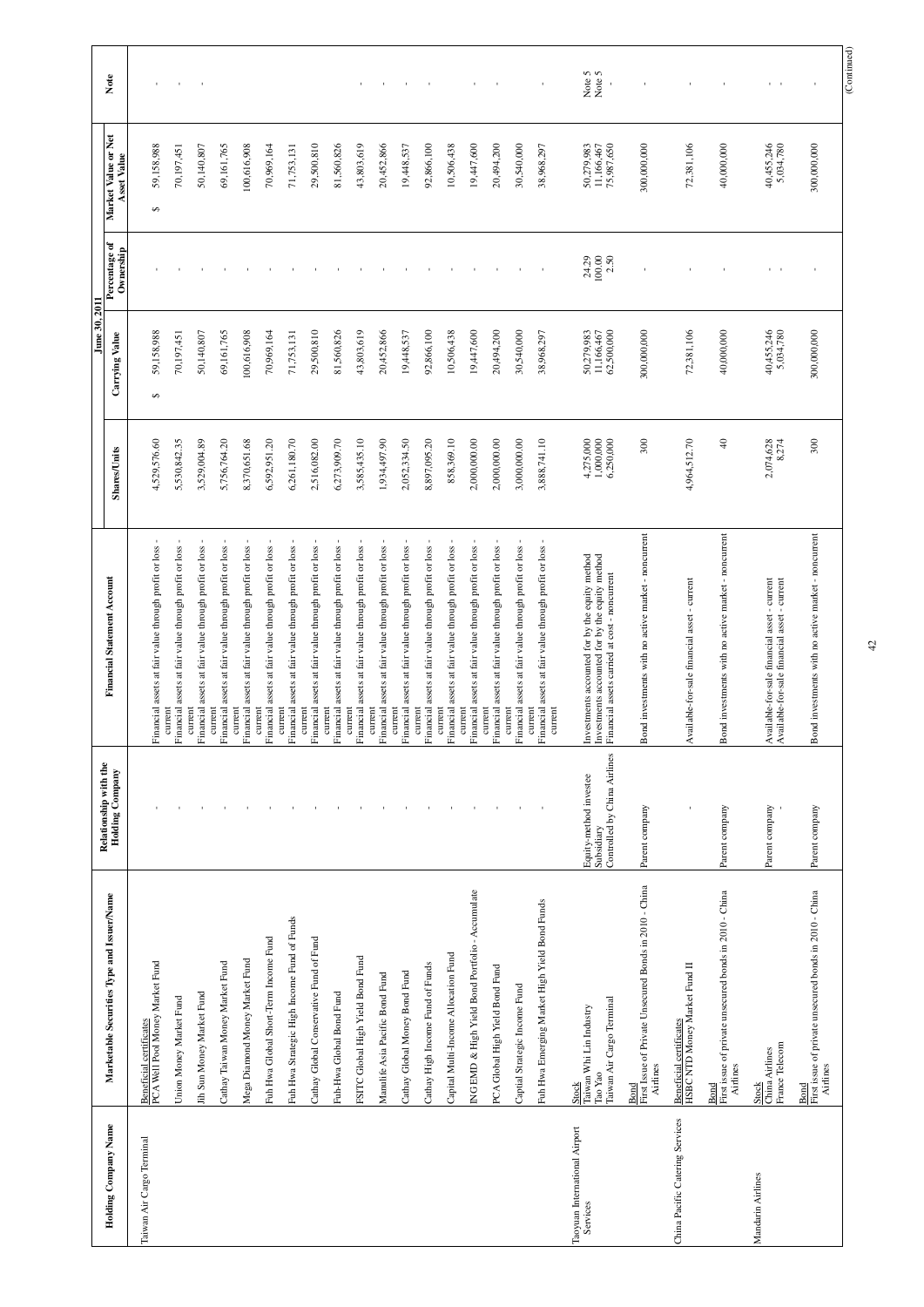|                             |                                                                                                            |                                                  |                                                                                                                                                 |                                     | June 30, 2011                         |                            |                                                  |                                                        |
|-----------------------------|------------------------------------------------------------------------------------------------------------|--------------------------------------------------|-------------------------------------------------------------------------------------------------------------------------------------------------|-------------------------------------|---------------------------------------|----------------------------|--------------------------------------------------|--------------------------------------------------------|
| Holding Company Name        | ecurities Type and Issuer/Name<br>Marketable S                                                             | Relationship with the<br><b>Holding Company</b>  | <b>Financial Statement Account</b>                                                                                                              | <b>Shares/Units</b>                 | Carrying Value                        | Percentage of<br>Ownership | Market Value or Net<br><b>Asset Value</b>        | Note                                                   |
| Cal-Asia Investment         |                                                                                                            |                                                  |                                                                                                                                                 |                                     |                                       |                            |                                                  |                                                        |
|                             | Stock<br>Xiamen International Airport Air Cargo Terminal<br>Xiamen International Airport Air Cargo Storage | Equity-method investee<br>Equity-method investee | Investments accounted for by the equity method<br>Investments accounted for by the equity method                                                |                                     | 194,967,536<br>75,672,348<br>↮        | 14.00<br>14.00             | 193, 121, 348<br>30,232,887<br>$\leftrightarrow$ | 4<br>4<br>Notes 2 and $\angle$<br>Notes 2 and $\angle$ |
|                             |                                                                                                            | Equity-method investee                           | Investments accounted for by the equity method                                                                                                  | 1,050,000                           | 18,881,101                            | 35.00                      | 22,847,775                                       | Note 5                                                 |
|                             | Taikoo (Xiamen) Landing Gear Services<br>Yangtze River Express Airlines                                    | Equity-method investee                           | Investments accounted for by the equity method<br>Financial assets carried at cost - noncurrent                                                 | $\mathbf{I}$                        | 32,208,697                            | 8.00                       | $(846,754,991)$<br>$8,521,474$                   | 5<br>Notes 4 and                                       |
|                             | Taikoo Spirit Aerospace Systems (Jinjiang) Composite                                                       |                                                  | Financial assets carried at cost - noncurrent                                                                                                   |                                     | 18,434,783                            | 5.45                       | 14,278,710                                       | Notes 4 and 6<br>Notes 4 and 6                         |
| Abacus Distribution Systems | <b>Beneficial certificates</b>                                                                             |                                                  |                                                                                                                                                 |                                     |                                       |                            |                                                  |                                                        |
| (Taiwan)                    | TLG Solomon Money Market Fund                                                                              |                                                  | Financial assets at fair value through profit or loss<br>current                                                                                | 265,726.48                          | 3,224,935                             |                            | 3,224,935                                        |                                                        |
|                             | Taishin 1699 Money Market Fund                                                                             |                                                  | Financial assets at fair value through profit or loss                                                                                           | 1,710,590.39                        | 22,259,071                            |                            | 22,259,071                                       |                                                        |
|                             | Taishin Ta Chong Money Market Fund                                                                         |                                                  | Financial assets at fair value through profit or loss<br>current                                                                                | 1,771,678.90                        | 24,228,130                            |                            | 24,228,130                                       |                                                        |
|                             | Mega Diamond Money Market fund                                                                             |                                                  | Financial assets at fair value through profit or loss<br>current<br>current                                                                     | 2,249,642.50                        | 27,081,104                            |                            | 27,081,104                                       |                                                        |
|                             | First issue of private unsecured bonds in 2010 - China<br>Airlines<br><b>Bond</b>                          | Parent company                                   | Bond investments with no active market - noncurrent                                                                                             | $\delta$                            | 60,000,000                            |                            | 60,000,000                                       |                                                        |
| Taiwan Airport Services     | Taiwan Airport Service (Samoa)<br>Stock                                                                    | Subsidiary                                       | Investments accounted for by the equity method                                                                                                  |                                     | 289,216,162                           | 100.00                     | 289,216,162                                      | Note 4<br>$\sim$                                       |
|                             | Taiwan Air Cargo Terminal<br>TransAsia Airways<br>Titan V.C. Corp.                                         | Controlled by China Airlines                     | Financial assets carried at cost - noncurrent<br>Financial assets carried at cost - noncurrent<br>Financial assets carried at cost - noncurrent | 6,250,000<br>2,265,182<br>1,448,171 | 2,065,210<br>62,500,000<br>22,487,967 | $5.30$<br>$2.50$<br>0.50   | 12,787,350<br>75,987,650<br>26,819,755           | Note 6<br>Note.                                        |
|                             | Fuh-Hwa Money Market Fund<br><b>Beneficial certificates</b>                                                |                                                  | Financial assets at fair value through profit or loss                                                                                           | 123,426.20                          | 1,715,982                             |                            | 1,715,982                                        |                                                        |
|                             | Prudential Financial Global Small & Mid Cap Fund                                                           |                                                  | Financial assets at fair value through profit or loss<br>current                                                                                | 84,320.00                           | 2,694,024                             |                            | 2,694,024                                        |                                                        |
|                             | Prudential Financial High-Tech Fund                                                                        | $\mathbf{I}$                                     | Financial assets at fair value through profit or loss<br>current                                                                                | 118,970.00                          | 2,173,582                             |                            | 2,173,582                                        |                                                        |
|                             | Prudential Financial Taiwan Enterprise Fund                                                                | $\mathbf{I}$                                     | Financial assets at fair value through profit or loss<br>current                                                                                | 55,300.00                           | 1,357,062                             |                            | 1,357,062                                        |                                                        |
|                             | Taishin 1699 Money Market Fund                                                                             |                                                  | Financial assets at fair value through profit or loss<br>current                                                                                | 2,397,166.46                        | 31,118,097                            |                            | 31,118,097                                       |                                                        |
|                             | Taishin Ta Chong Money Market Fund                                                                         |                                                  | Financial assets at fair value through profit or loss<br>current                                                                                | 295,967.90                          | 4,037,048                             |                            | 4,037,048                                        |                                                        |
|                             | ket Fund<br>Capital Money Mar                                                                              |                                                  | Financial assets at fair value through profit or loss<br>current                                                                                | ,032,796.70                         | 16,011,122                            |                            | 16,011,122                                       |                                                        |
|                             | Mega Diamond Money Market fund                                                                             |                                                  | Financial assets at fair value through profit or loss<br>current                                                                                | 1,374,397.51                        | 16,520,533                            | $\mathbf{I}$               | 16,520,533                                       | $\mathbf{I}$                                           |
|                             | Union Money Market Fund                                                                                    |                                                  | Financial assets at fair value through profit or loss<br>current<br>current                                                                     | 867,131.76                          | 11,005,636                            | $\mathbf{I}$               | 11,005,636                                       | $\overline{\phantom{a}}$                               |
| Hwa Hsia                    | Safeguard<br>Hwa Shin Building<br>China Airlines<br><b>Stock</b>                                           | Parent company<br>Subsidiary                     | Investments accounted for by the equity method<br>Available-for-sale financial asset - current                                                  | 1,000,000<br>814,152                | 17,543,237<br>15,875,964              | 100.00                     | 17,543,237<br>15,875,964                         | Note 5                                                 |
|                             | Taishin 1699 Money Market Fund<br><b>Beneficial certificates</b>                                           |                                                  | Financial assets at fair value through profit or loss                                                                                           | 349,522.71                          | 4,537,224                             |                            | 4,537,224                                        |                                                        |
|                             | Taishin Ta Chong Money Market Fund                                                                         |                                                  | Financial assets at fair value through profit or loss<br>current                                                                                | 1,404,287.30                        | 19,154,760                            |                            | 19,154,760                                       |                                                        |
|                             | al Fund of Bond Funds<br>JPM (Taiwan) Glob                                                                 |                                                  | Financial assets at fair value through profit or loss<br>current                                                                                | 450,000.00                          | 4,538,745                             |                            | 4,538,745                                        |                                                        |
|                             | Huanta Taiwan Stock Index Fund                                                                             | $\mathbf{I}$                                     | Financial assets at fair value through profit or loss<br>current<br>current                                                                     | 200,000.00                          | 1,917,600                             |                            | 1,917,600                                        |                                                        |
|                             |                                                                                                            |                                                  |                                                                                                                                                 |                                     |                                       |                            |                                                  | (Continued)                                            |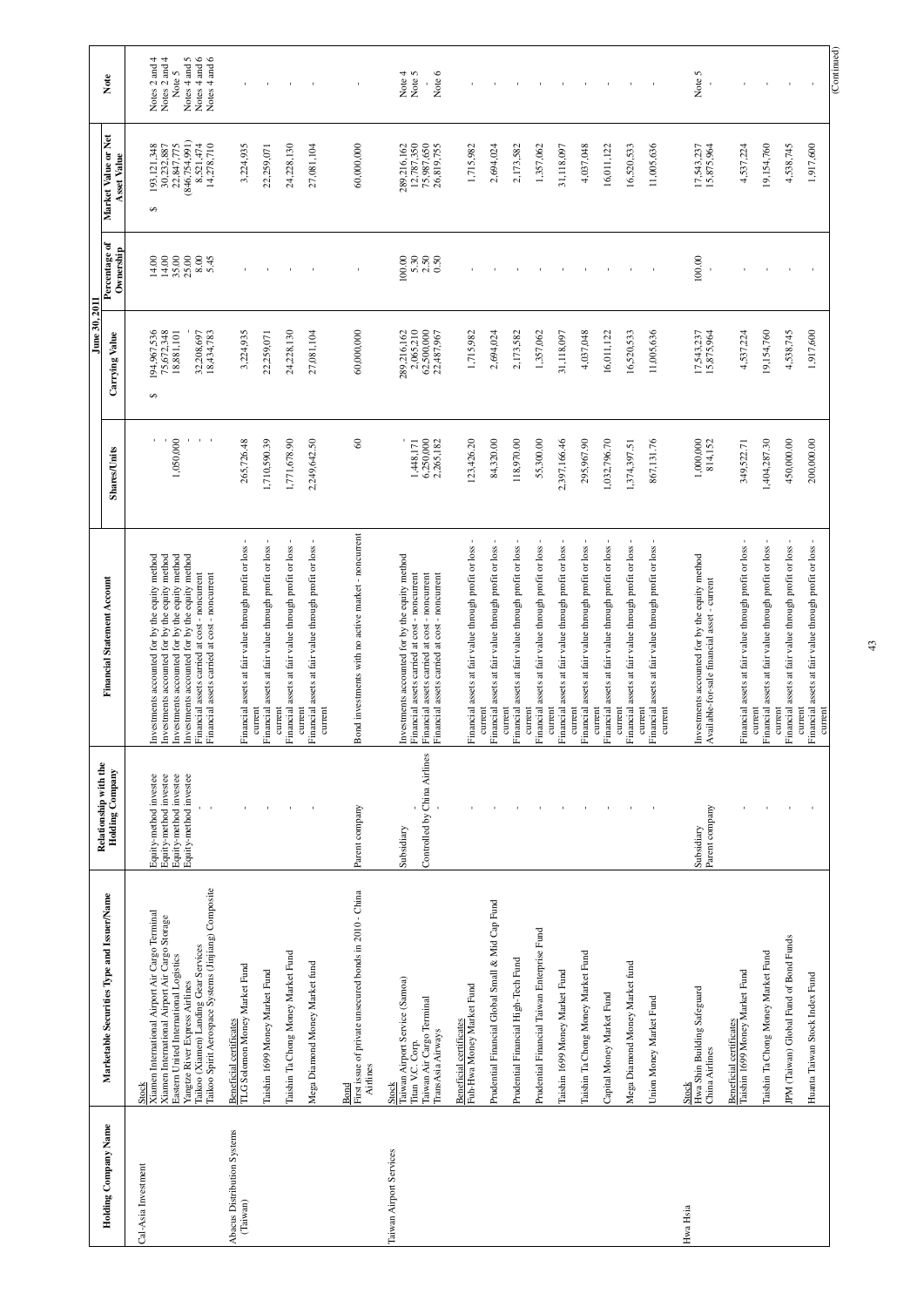|                                                         |                                                                                                                                                                                                                                                                                                                                                                                |                                                  |                                                                                                                                                                                                               |                     | June 30, 2011             |                            |                                           |                                   |
|---------------------------------------------------------|--------------------------------------------------------------------------------------------------------------------------------------------------------------------------------------------------------------------------------------------------------------------------------------------------------------------------------------------------------------------------------|--------------------------------------------------|---------------------------------------------------------------------------------------------------------------------------------------------------------------------------------------------------------------|---------------------|---------------------------|----------------------------|-------------------------------------------|-----------------------------------|
| Holding Company Name                                    | Marketable Securities Type and Issuer/Name                                                                                                                                                                                                                                                                                                                                     | Relationship with the<br><b>Holding Company</b>  | <b>Financial Statement Account</b>                                                                                                                                                                            | <b>Shares/Units</b> | Carrying Value            | Percentage of<br>Ownership | Market Value or Net<br><b>Asset Value</b> | Note                              |
|                                                         | First issue of private unsecured bonds in 2010 - China<br>Airlines<br><b>Bond</b>                                                                                                                                                                                                                                                                                              | Parent company                                   | Bond investments with no active market - noncurrent                                                                                                                                                           | $\approx$           | 10,000,000<br>↔           |                            | 10,000,000<br>↔                           |                                   |
| Yestrip                                                 | First Taiwan First Fund<br><b>Beneficial certificates</b><br>Franklin Templeton                                                                                                                                                                                                                                                                                                |                                                  | Financial assets at fair value through profit or loss -<br>current                                                                                                                                            | 19,391.73           | 3,840,349                 |                            | 3,840,349                                 |                                   |
| Taiwan Airport Service (Samoa)                          | Xiamen International Airport Air Cargo Terminal<br>Xiamen International Airport Air Cargo Storage<br>Stock                                                                                                                                                                                                                                                                     | Equity-method investee<br>Equity-method investee | Investments accounted for by the equity method<br>Investments accounted for by the equity method                                                                                                              | f,                  | 192,865,826<br>75,041,188 | 14.00<br>14.00             | 193,121,348<br>30,232,887                 | Notes 2 and 4<br>4<br>Notes 2 and |
| Note 1:                                                 | Based on the ROC Statement of Financial Accounting Standards No. 30 - "Accounting for Treasury shocks," Company shares held by subsidiaries are reclassified from investment in shares of stocks to treasury stocks. In additi<br>of Mandarin Airlines is due to the difference between the investment acquisition cost and the Company's equity in the investee's net assets. |                                                  |                                                                                                                                                                                                               |                     |                           |                            |                                           |                                   |
| Note 2:                                                 | The difference between carrying value and net asset value was the difference between the investment acquisition cost and the Company's equity in the investee's net assets.                                                                                                                                                                                                    |                                                  |                                                                                                                                                                                                               |                     |                           |                            |                                           |                                   |
| Note 3:                                                 | The subsidiary's net asset value was \$230,179,148 which included common stock and preferred stock as of June 30, 2011.                                                                                                                                                                                                                                                        |                                                  |                                                                                                                                                                                                               |                     |                           |                            |                                           |                                   |
| The Company has not issue stocks.<br>Note 4:            |                                                                                                                                                                                                                                                                                                                                                                                |                                                  |                                                                                                                                                                                                               |                     |                           |                            |                                           |                                   |
| Note 5:                                                 | The net asset value was calculated using the investee's unaudited financial statements as of and for the six months ended June 30, 2011 because the investee's audited financial statement as of and for the six months ended                                                                                                                                                  |                                                  |                                                                                                                                                                                                               |                     |                           |                            |                                           |                                   |
| The net asset value was calculated using the<br>Note 6: |                                                                                                                                                                                                                                                                                                                                                                                |                                                  | investee's audited financial statements as of and for the year ended December 31, 2010 because the investee's audited financial statement as of and for the six months ended June 30, 2011 was not acquired.  |                     |                           |                            |                                           |                                   |
| The net asset value was calculated using the<br>Note 7: |                                                                                                                                                                                                                                                                                                                                                                                |                                                  | investee's unaudited financial statements as of and for the year ended December 31, 2010 because the investee's audited financial statement as of and for the six months ended June 30, 2011 was not acquired |                     |                           |                            |                                           |                                   |

|         |                                   |                                                                                                                                                                                                                                   |                                                  |                                                                                                  |                     | June 30, 2011                   |                                        |                   |
|---------|-----------------------------------|-----------------------------------------------------------------------------------------------------------------------------------------------------------------------------------------------------------------------------------|--------------------------------------------------|--------------------------------------------------------------------------------------------------|---------------------|---------------------------------|----------------------------------------|-------------------|
|         | <b>Holding Company Name</b>       | Marketable Securities Type and Issuer/Name                                                                                                                                                                                        | Relationship with the<br><b>Holding Company</b>  | <b>Financial Statement Account</b>                                                               | <b>Shares/Units</b> | Carrying Value                  | Percentage of<br>Ownership             | ÅSS<br>Market     |
|         |                                   | First issue of private unsecured bonds in 2010 - China<br>Airlines<br>Bond                                                                                                                                                        | Parent company                                   | Bond investments with no active market - noncurrent                                              | $\overline{10}$     | 10,000,000<br>$\leftrightarrow$ |                                        | $\leftrightarrow$ |
| Yestrip |                                   | Franklin Templeton First Taiwan First Fund<br><b>Beneficial certificates</b>                                                                                                                                                      |                                                  | at fair value through profit or loss -<br>Financial assets<br>current                            | 19,391.73           | 3,840,349                       |                                        |                   |
|         | Taiwan Airport Service (Samoa)    | Xiamen International Airport Air Cargo Terminal<br>Xiamen International Airport Air Cargo Storage<br><b>Stock</b>                                                                                                                 | Equity-method investee<br>Equity-method investee | Investments accounted for by the equity method<br>Investments accounted for by the equity method | $\Gamma = -1$       | 192,865,826<br>75,041,188       | 14.00<br>14.00                         |                   |
| Note 1: |                                   | Based on the ROC Statement of Financial Accounting Standards No. 30 - "Accounting for Treasury Stocks," Company shares held by subsidiaries are reclassified from investment in shares of stocks to treasury stocks.<br>of Mandar |                                                  |                                                                                                  |                     |                                 | In addition, the difference between th |                   |
| Note 2: |                                   | The difference between carrying value and net asset value was the difference between the investment acquisition cost and the Company's equity in the investee's net assets.                                                       |                                                  |                                                                                                  |                     |                                 |                                        |                   |
| Note 3: |                                   | The subsidiary's net asset value was \$230,179,148 which included common stock and preferred stock as of June 30, 2011.                                                                                                           |                                                  |                                                                                                  |                     |                                 |                                        |                   |
| Note 4: | The Company has not issue stocks. |                                                                                                                                                                                                                                   |                                                  |                                                                                                  |                     |                                 |                                        |                   |
| Note 5: | The net                           | asset value was calculated using the investee's unaudited financial statements as of and for the six months ended June 30, 2011 because the investee's audited financial statement as of and for the six months ended June 30,    |                                                  |                                                                                                  |                     |                                 |                                        |                   |
| Note 6: | The net                           | asset value was calculated using the investee's audited financial statements as of and for the year ended December 31, 2010 because the investee's audited financial statement as of and for the six months ended June 30, 201    |                                                  |                                                                                                  |                     |                                 |                                        |                   |
| Note 7: | The net                           | asset value was calculated using the investee's unaudited financial statements as of and for the year ended December 31, 2010 because the investee's audited financial statement as of and for the six months ended June 30, 2    |                                                  |                                                                                                  |                     |                                 |                                        |                   |
| Note 8: | The net                           | asset value was calculated using the investee's unaudited financial statements as of and for the three months ended March 31, 2011 because the investee's audited financial statement as of and for the six months ended June     |                                                  |                                                                                                  |                     |                                 |                                        |                   |
|         |                                   |                                                                                                                                                                                                                                   |                                                  |                                                                                                  |                     |                                 |                                        |                   |
|         |                                   |                                                                                                                                                                                                                                   |                                                  |                                                                                                  |                     |                                 |                                        |                   |

(Concluded) (Concluded)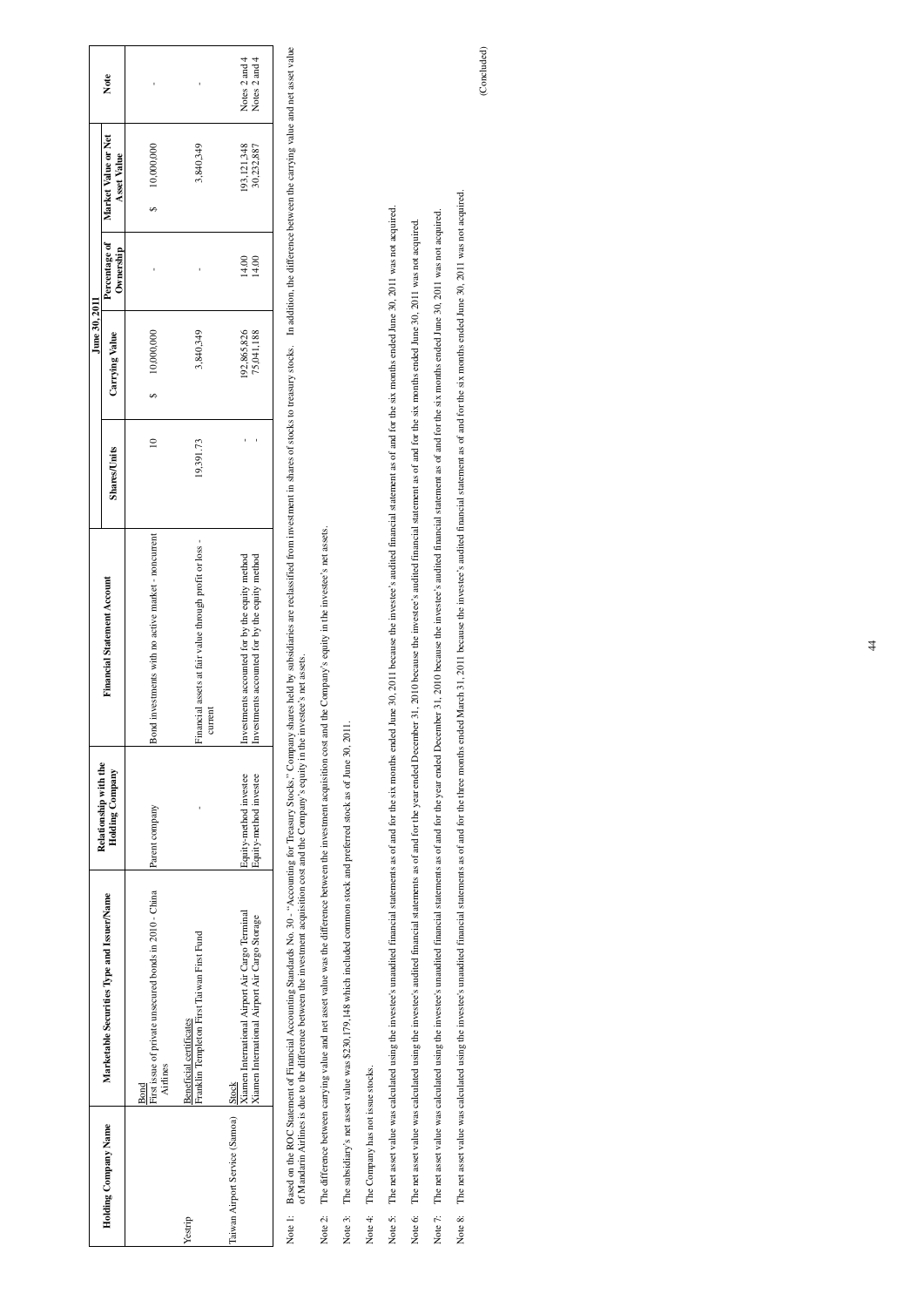TABLE 3 **TABLE 3** 

# CHINA AIRLINES, LTD. AND INVESTEES **CHINA AIRLINES, LTD. AND INVESTEES**

MARKETABLE SECURITIES ACQUIRED AND DISPOSED OF AT COSTS OR PR<br>SIX MONTHS ENDED JUNE 30, 2011<br>(In New Taiwan Dollars, Unless Stated Otherwise) **(In New Taiwan Dollars, Unless Stated Otherwise) SIX MONTHS ENDED JUNE 30, 2011** 

| i                                                                                                                                                                                                                              |
|--------------------------------------------------------------------------------------------------------------------------------------------------------------------------------------------------------------------------------|
|                                                                                                                                                                                                                                |
|                                                                                                                                                                                                                                |
|                                                                                                                                                                                                                                |
| ֚֚֬                                                                                                                                                                                                                            |
|                                                                                                                                                                                                                                |
|                                                                                                                                                                                                                                |
|                                                                                                                                                                                                                                |
|                                                                                                                                                                                                                                |
|                                                                                                                                                                                                                                |
|                                                                                                                                                                                                                                |
| l                                                                                                                                                                                                                              |
|                                                                                                                                                                                                                                |
| <br> <br> <br> <br>                                                                                                                                                                                                            |
| ׇ֚֘֡                                                                                                                                                                                                                           |
|                                                                                                                                                                                                                                |
| l                                                                                                                                                                                                                              |
|                                                                                                                                                                                                                                |
| ֖֖֖֧ׅׅ֧ׅ֧ׅ֖֧֧֚֚֚֚֚֚֚֚֚֚֚֚֚֚֚֚֚֚֚֚֚֚֚֚֚֚֚֚֚֚֡֝֝֬֝֬֓֬֝֬֝֓֬֝֓֬֝֬֝֬                                                                                                                                                                |
|                                                                                                                                                                                                                                |
| ֕                                                                                                                                                                                                                              |
|                                                                                                                                                                                                                                |
|                                                                                                                                                                                                                                |
|                                                                                                                                                                                                                                |
|                                                                                                                                                                                                                                |
|                                                                                                                                                                                                                                |
|                                                                                                                                                                                                                                |
|                                                                                                                                                                                                                                |
|                                                                                                                                                                                                                                |
|                                                                                                                                                                                                                                |
| l                                                                                                                                                                                                                              |
|                                                                                                                                                                                                                                |
| i<br>i                                                                                                                                                                                                                         |
| i                                                                                                                                                                                                                              |
|                                                                                                                                                                                                                                |
|                                                                                                                                                                                                                                |
|                                                                                                                                                                                                                                |
|                                                                                                                                                                                                                                |
| ֘֒                                                                                                                                                                                                                             |
|                                                                                                                                                                                                                                |
|                                                                                                                                                                                                                                |
|                                                                                                                                                                                                                                |
|                                                                                                                                                                                                                                |
|                                                                                                                                                                                                                                |
|                                                                                                                                                                                                                                |
|                                                                                                                                                                                                                                |
|                                                                                                                                                                                                                                |
|                                                                                                                                                                                                                                |
|                                                                                                                                                                                                                                |
|                                                                                                                                                                                                                                |
|                                                                                                                                                                                                                                |
|                                                                                                                                                                                                                                |
|                                                                                                                                                                                                                                |
| l                                                                                                                                                                                                                              |
| ׇ֘֒                                                                                                                                                                                                                            |
| ١                                                                                                                                                                                                                              |
|                                                                                                                                                                                                                                |
|                                                                                                                                                                                                                                |
|                                                                                                                                                                                                                                |
|                                                                                                                                                                                                                                |
|                                                                                                                                                                                                                                |
|                                                                                                                                                                                                                                |
|                                                                                                                                                                                                                                |
|                                                                                                                                                                                                                                |
|                                                                                                                                                                                                                                |
|                                                                                                                                                                                                                                |
| j<br>١                                                                                                                                                                                                                         |
|                                                                                                                                                                                                                                |
|                                                                                                                                                                                                                                |
|                                                                                                                                                                                                                                |
| l                                                                                                                                                                                                                              |
|                                                                                                                                                                                                                                |
| l                                                                                                                                                                                                                              |
| and the contract of the contract of the contract of the contract of the contract of the contract of the contract of the contract of the contract of the contract of the contract of the contract of the contract of the contra |
|                                                                                                                                                                                                                                |
|                                                                                                                                                                                                                                |
|                                                                                                                                                                                                                                |
|                                                                                                                                                                                                                                |
|                                                                                                                                                                                                                                |
|                                                                                                                                                                                                                                |
| l                                                                                                                                                                                                                              |
|                                                                                                                                                                                                                                |
|                                                                                                                                                                                                                                |
|                                                                                                                                                                                                                                |
|                                                                                                                                                                                                                                |
| ֖֖֖֖֢ׅ֪֪֪ׅ֪֪֪֦֚֚֚֚֚֚֚֚֚֚֚֚֚֚֚֬֝֘֝֓֡֡֡֓֡֬֓֡                                                                                                                                                                                     |
| ֚֚֚֚֬                                                                                                                                                                                                                          |
|                                                                                                                                                                                                                                |
|                                                                                                                                                                                                                                |
|                                                                                                                                                                                                                                |
|                                                                                                                                                                                                                                |
|                                                                                                                                                                                                                                |
|                                                                                                                                                                                                                                |
|                                                                                                                                                                                                                                |
|                                                                                                                                                                                                                                |
|                                                                                                                                                                                                                                |
| ׅ֘                                                                                                                                                                                                                             |
| ֕                                                                                                                                                                                                                              |
|                                                                                                                                                                                                                                |
| ׇ֚֘֝֬                                                                                                                                                                                                                          |
| ֖֖֖֖֧ׅ֖֧֖֧֧֪֧֪֧֚֚֚֚֚֚֚֚֚֚֚֚֚֚֚֚֚֚֚֚֚֚֚֚֚֚֚֚֚֚֡֝֝֓֞֝֓֞֝֬֝֬֝֬                                                                                                                                                                    |
|                                                                                                                                                                                                                                |
|                                                                                                                                                                                                                                |
|                                                                                                                                                                                                                                |
| <br> <br>                                                                                                                                                                                                                      |
| ť                                                                                                                                                                                                                              |
| .<br> <br>$\ddot{\phantom{a}}$                                                                                                                                                                                                 |

| Company Name   | Marketable Securities Type and Issuer/N                   |
|----------------|-----------------------------------------------------------|
| China Airlines | Mega Diamond Money Market Fund<br>Beneficial certificates |
|                | TIM Money Market Fund                                     |
|                | Taishin Ta Chong Money Market Fund                        |
|                | Taishin 1699 Money Market Fund                            |
|                | Taishin Lucky Money Market Fund                           |
|                | Union Money Market Fund                                   |
|                | FSITC Money Market Fund                                   |
|                | The RSIT Enhanced Money Market Fund                       |
|                | Fubon Chi-Hsiang Money Market Fund                        |
|                | FSITC Taiwan Money Market Fund                            |
|                | Jih Sun Money Market Fund                                 |
|                | ING Taiwan Money Market Fund                              |
|                | Fuh-Hwa Money Market Fund                                 |
|                | Polaris De-Li Fund                                        |
|                | Prudential Financial Money Market Fund                    |
|                | KGI Victory Money Market Fund                             |
|                | JF (Taiwan) Trist Money Market Fund                       |
|                |                                                           |

|              |                                            |                                                                    |               |                        | <b>Beginning Balance</b> |             | Acquisition         |                 |                     | Disposal         |                  |                            | <b>Ending Balance</b> |                 |
|--------------|--------------------------------------------|--------------------------------------------------------------------|---------------|------------------------|--------------------------|-------------|---------------------|-----------------|---------------------|------------------|------------------|----------------------------|-----------------------|-----------------|
| Company Name | Marketable Securities Type and Issuer/Name | Financial Statement Account                                        | Counter-party | Nature of Relationship | <b>Shares/Units</b>      | Amount      | <b>Shares/Units</b> | Amount          | <b>Shares/Units</b> | Amount           | Carrying Value   | Gain (Loss) on<br>Disposal | <b>Shares/Units</b>   | Amount          |
| dirlines     | Beneficial certificates                    |                                                                    |               |                        |                          |             |                     |                 |                     |                  |                  |                            |                       |                 |
|              | Mega Diamond Money Market Fund             | Financial assets at fair value through                             |               |                        |                          | S           | 149,944,511.37      | \$1,801,012,639 | 58,347,646.19       | 700,487,609<br>s | 700,000,000<br>Ģ | 487,609<br>↮               | 91,596,865.18         | \$1,101,012,639 |
|              | TIIM Money Market Fund                     | Financial assets at fair value through<br>profit or loss - current |               |                        |                          |             | 96,504,959.66       | 1,400,332,180   | 55,172,008.68       | 800,222,696      | 800,000,000      | 222,696                    | 41,332,950.98         | 600,332,180     |
|              | Taishin Ta Chong Money Market Fund         | Financial assets at fair value through<br>profit or loss - current |               |                        |                          |             | 84,429,680.80       | 1,150,408,036   | 55,074,683.40       | 750,259,968      | 750,000,000      | 259,968                    | 29,354,997.40         | 400,408,036     |
|              |                                            | profit or loss - current                                           |               |                        |                          |             |                     |                 |                     |                  |                  |                            |                       |                 |
|              | Taishin 1699 Money Market Fund             | Financial assets at fair value through<br>profit or loss - current |               |                        |                          |             | 115,719,413.68      | 1,500,095,546   | 84,898,261.12       | 1,100,449,150    | 1,100,000,000    | 449,150                    | 30,821,152.56         | 400,095,546     |
|              | Taishin Lucky Money Market Fund            | Financial assets at fair value through                             |               |                        |                          |             | 93,628,512.00       | 1,000,089,766   | 56,225,759.20       | 600,232,395      | 600,000,000      | 232,395                    | 37,402,752.80         | 400,089,766     |
|              | Union Money Market Fund                    | Financial assets at fair value through<br>profit or loss - current |               |                        | 11,853,116.18            | 150,000,000 | 39,485,865.37       | 500,000,000     | 51,338,981.55       | 650,150,062      | 650,000,000      | 150,062                    |                       |                 |
|              |                                            | profit or loss - current                                           |               |                        |                          |             |                     |                 |                     |                  |                  |                            |                       |                 |
|              | FSITC Money Market Fund                    | Financial assets at fair value through<br>profit or loss - current |               |                        |                          |             | 2,338,702.74        | 400,000,000     | 2,338,702.74        | 400,105,243      | 400,000,000      | 105,243                    |                       |                 |
|              | The RSIT Enhanced Money Market Fund        | Financial assets at fair value through                             |               |                        | ï                        |             | 30,497,445.58       | 350,000,000     | 30,497,445.58       | 350,072,823      | 350,000,000      | 72,823                     |                       |                 |
|              | Fubon Chi-Hsiang Money Market Fund         | Financial assets at fair value through<br>profit or loss - current |               |                        | 9,965,916.60             | 150,000,000 | 13,283,652.50       | 200,000,000     | 23,249,569.10       | 350,058,792      | 350,000,000      | 58,792                     |                       |                 |
|              | FSITC Taiwan Money Market Fund             | Financial assets at fair value through<br>profit or loss - current |               |                        |                          |             | 20,445,856.00       | 300,000,000     | 20,445,856.00       | 300,114,497      | 300,000,000      | 114,497                    |                       |                 |
|              |                                            | profit or loss - current                                           |               |                        |                          |             |                     |                 |                     |                  |                  |                            |                       |                 |
|              | Jih Sun Money Market Fund                  | Financial assets at fair value through                             |               |                        |                          |             | 28,201,902.21       | 400,000,000     | 28,201,902.21       | 400,093,032      | 400,000,000      | 93,032                     |                       |                 |
|              | ING Taiwan Money Market Fund               | Financial assets at fair value through<br>profit or loss - current |               |                        |                          |             | 12,784,045.51       | 200,000,000     | 12,784,045.51       | 200,048,579      | 200,000,000      | 48,579                     |                       |                 |
|              | Fuh-Hwa Money Market Fund                  | Financial assets at fair value through<br>profit or loss - current |               |                        |                          |             | 14,396,775.10       | 200,000,000     | 14,396,775.10       | 200,044,630      | 200,000,000      | 44,630                     |                       |                 |
|              | Polaris De-Li Fund                         | Financial assets at fair value through<br>profit or loss - current |               |                        |                          |             | 17,362,467.60       | 200,000,000     | 17,362,467.60       | 200,024,308      | 200,000,000      | 24,308                     |                       |                 |
|              |                                            | profit or loss - current                                           |               |                        |                          |             |                     |                 |                     |                  |                  |                            |                       |                 |
|              | Prudential Financial Money Market Fund     | Financial assets at fair value through                             |               |                        |                          |             | 13,172,106.70       | 200,000,000     | 13,172,106.70       | 200,017,123      | 200,000,000      | 17,123                     |                       |                 |
|              | KGI Victory Money Market Fund              | Financial assets at fair value through<br>profit or loss - current |               |                        |                          |             | 8,992,401.42        | 100,000,000     | 8,992,401.42        | 100,008,992      | 100,000,000      | 8,992                      |                       |                 |
|              |                                            | profit or loss - current                                           |               |                        |                          |             |                     |                 |                     |                  |                  |                            |                       |                 |
|              | JF (Taiwan) Trist Money Market Fund        | Financial assets at fair value through<br>profit or loss - current |               |                        |                          |             | 6,860,357.40        | 100,000,000     | 6,860,357.40        | 100,007,546      | 100,000,000      | 7,546                      |                       |                 |
|              |                                            |                                                                    |               |                        |                          |             |                     |                 |                     |                  |                  |                            |                       |                 |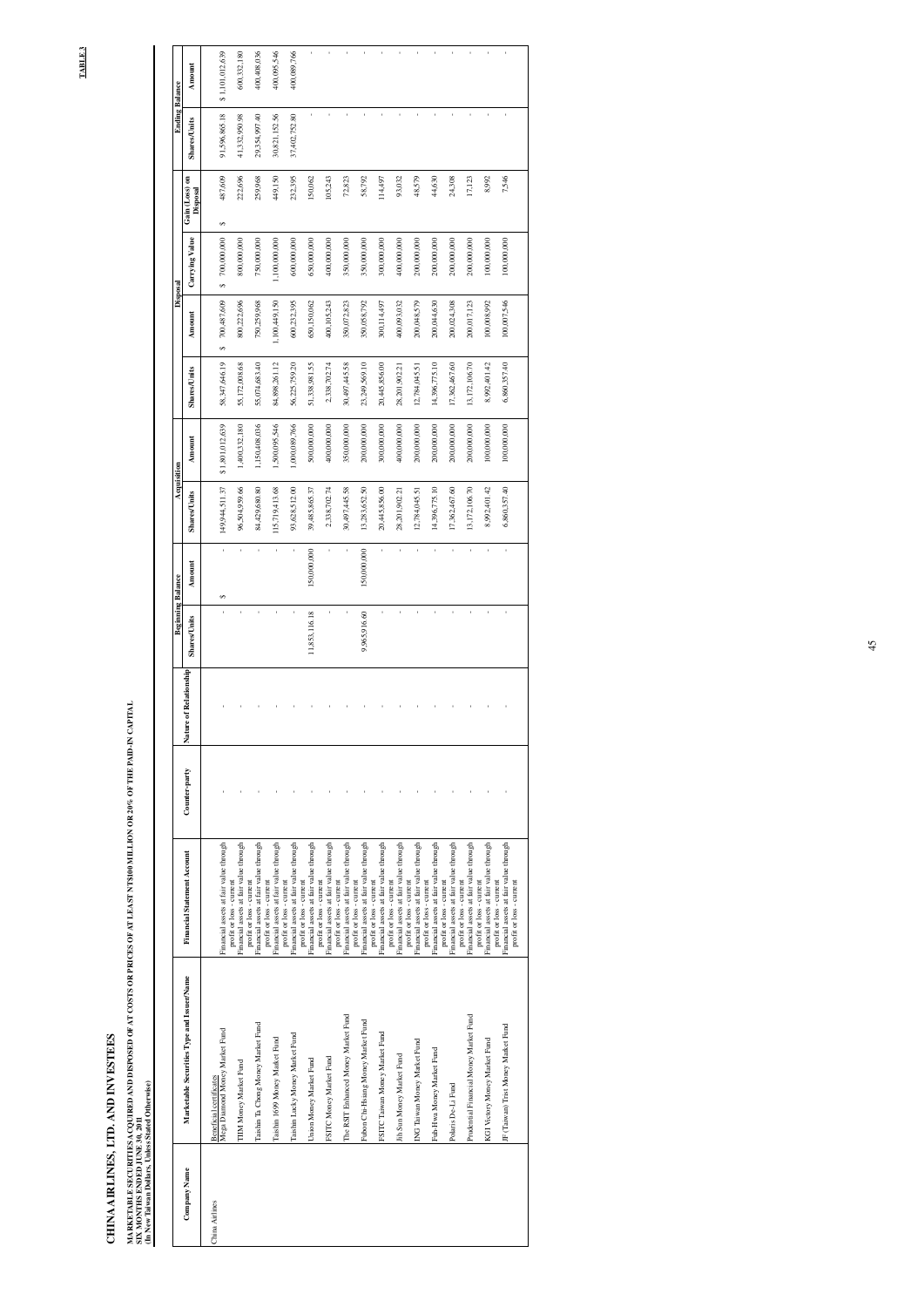TABLE 4 **TABLE 4** 

# CHINA AIRLINES, LTD. AND INVESTEES **CHINA AIRLINES, LTD. AND INVESTEES**

# TOTAL PURCHASE FROM OR SALE TO RELATED PARTIES AMOUNTING TO AT LEAST NT\$100 MILLION OR 20% OF THE PAID-IN CAPITAL<br>SIX MONTHS ENDED JUNE 30, 2011<br>(In New Taiwan Dollars, Unless Stated Otherwise) **(In New Taiwan Dollars, Unless Stated Otherwise) SIX MONTHS ENDED JUNE 30, 2011**

**TOTAL PURCHASE FROM OR SALE TO RELATED PARTIES AMOUNTING TO AT LEAST NT\$100 MILLION OR 20% OF THE PAID-IN CAPITAL** 

|                                         |                                            |                                                               |                  | <b>Transaction Details</b>     |                                                                      |                  |            | <b>Abnormal Transaction</b> | Note/Account Payable or<br>Receivable |                           |      |
|-----------------------------------------|--------------------------------------------|---------------------------------------------------------------|------------------|--------------------------------|----------------------------------------------------------------------|------------------|------------|-----------------------------|---------------------------------------|---------------------------|------|
| <b>Company Name</b>                     | <b>Related Party</b>                       | Nature of Relationship                                        | Purchase<br>Sale | Amount                         | $\frac{6}{2}$ to<br>Total                                            | Payment Terms    | Unit Price | Payment Terms               | <b>Ending Balance</b>                 | $\frac{6}{5}$ to<br>Total | Note |
| China Airlines, Ltd. ("China Airlines") | Taiwan Air Cargo Terminal                  | Subsidiary                                                    | Purchase         | 138,619,510<br>$\Theta$        |                                                                      | 30 days          | ↮          |                             | (29, 418, 317)<br>$\Theta$            | (1.59)                    |      |
|                                         | Cal Park                                   | Subsidiary                                                    | Purchase         | 106,509,598                    | $\frac{0.23}{0.18}$                                                  | 2 months         |            |                             | (55, 917, 540)                        | (3.03)                    |      |
|                                         | Mandarin Airlines                          | Subsidiary                                                    | Sale             | (969,085,803)                  |                                                                      | 2 months         |            |                             | 309,785,667                           | 2.94                      |      |
|                                         |                                            |                                                               | Purchase         | 126,200,374                    | $(1.51)$<br>$0.21$<br>$0.81$<br>$0.81$<br>$0.23$<br>$0.21$<br>$0.21$ | 2 months         |            |                             | 374,908,020                           | (20.30)                   |      |
|                                         | International Airport Services<br>Taoyuan  | Subsidiary                                                    | Purchase         | 473,908,745                    |                                                                      | 40 days          |            |                             | (222, 837, 502)                       | (12.06)                   |      |
|                                         | China Pacific Catering Services            | Subsidiary                                                    | Purchase         | 488,520,569                    |                                                                      | 60 days          |            |                             | 356,276,756                           | (19.29)                   |      |
|                                         | China Aircraft Services                    | Equity-method investee                                        | Purchase         | 93,103,965                     |                                                                      | 30 days          |            |                             | (31,790,536)                          | (1.72)                    |      |
|                                         | Taiwan Airport Services                    | Subsidiary                                                    | Purchase         | 174,583,970                    |                                                                      | 40 days          |            |                             | (61,326,096)                          | $(3.32)$<br>$(2.77)$      |      |
|                                         | Hwa Hsia                                   | Subsidiary                                                    | Purchase         | 124,947,290                    |                                                                      | 2 months         |            |                             | (51, 148, 109)                        |                           |      |
|                                         | <b>River Express Airlines</b><br>Yangtze I | Subsidiary's equity-method<br>investee                        | Sale             | (215, 181, 268)                | $\overline{c}$<br>(0.34)                                             | months           |            |                             | 89,900,988                            | 0.85                      |      |
| Taiwan Air Cargo Terminal               | China Airlines                             | Parent company                                                | Sale             | (138, 619, 510)                | (19.66)                                                              | 30 days          |            |                             | 29,418,317                            | 38.31                     |      |
| Cal Park                                | China Airlines                             | Parent company                                                | Sale             | (106, 509, 598)                | $\overline{C}$<br>72.16                                              | months           |            |                             | 55,917,540                            | 71.98                     |      |
| Mandarin Airlines                       | China Airlines                             | Parent company                                                | Purchase<br>Sale | (126, 200, 374)<br>969,085,803 | $\overline{c}$<br>$\overline{c}$<br>(3.71)<br>32.79                  | months<br>months |            |                             | (309, 785, 667)<br>374,908,020        | (75.37)<br>70.23          |      |
| Taoyuan International Airport Services  | China Airlines                             | Parent company                                                | Sale             | (473,908,745)                  | (42.67)                                                              | 30 days          |            |                             | 222,837,502                           | 61.97                     |      |
| China Pacific Catering Services         | China Airlines                             | Parent company                                                | Sale             | (488,520,569)                  | (59.35)                                                              | 60 days          |            |                             | 330,676,756                           | 76.37                     |      |
| China Aircraft Services Limited         | China Airlines                             | Investor using equity method                                  | Sale             | (93, 103, 965)                 | (17.44)                                                              | 30 days          |            |                             | 31,790,536                            | 14.62                     |      |
| Taiwan Airport Services                 | China Airlines                             | Parent company                                                | Sale             | (174, 583, 970)                | (40.74)                                                              | 45 days          |            |                             | 61,326,096                            | 45.90                     |      |
| Hwa Hsia                                | China Airlines                             | Parent company                                                | Sale             | (124, 947, 290)                | (82.77)                                                              | 2 months         |            |                             | 51,148,109                            | 90.71                     |      |
| Yangtze River Express Airlines          | China Airlines                             | Parent company of stockholder Purchase<br>using equity-method |                  | 215,181,268                    | $\overline{\mathbf{c}}$<br>4.24                                      | months           |            |                             | (89,900,988)                          | (6.06)                    |      |
|                                         |                                            |                                                               |                  |                                |                                                                      |                  |            |                             |                                       |                           |      |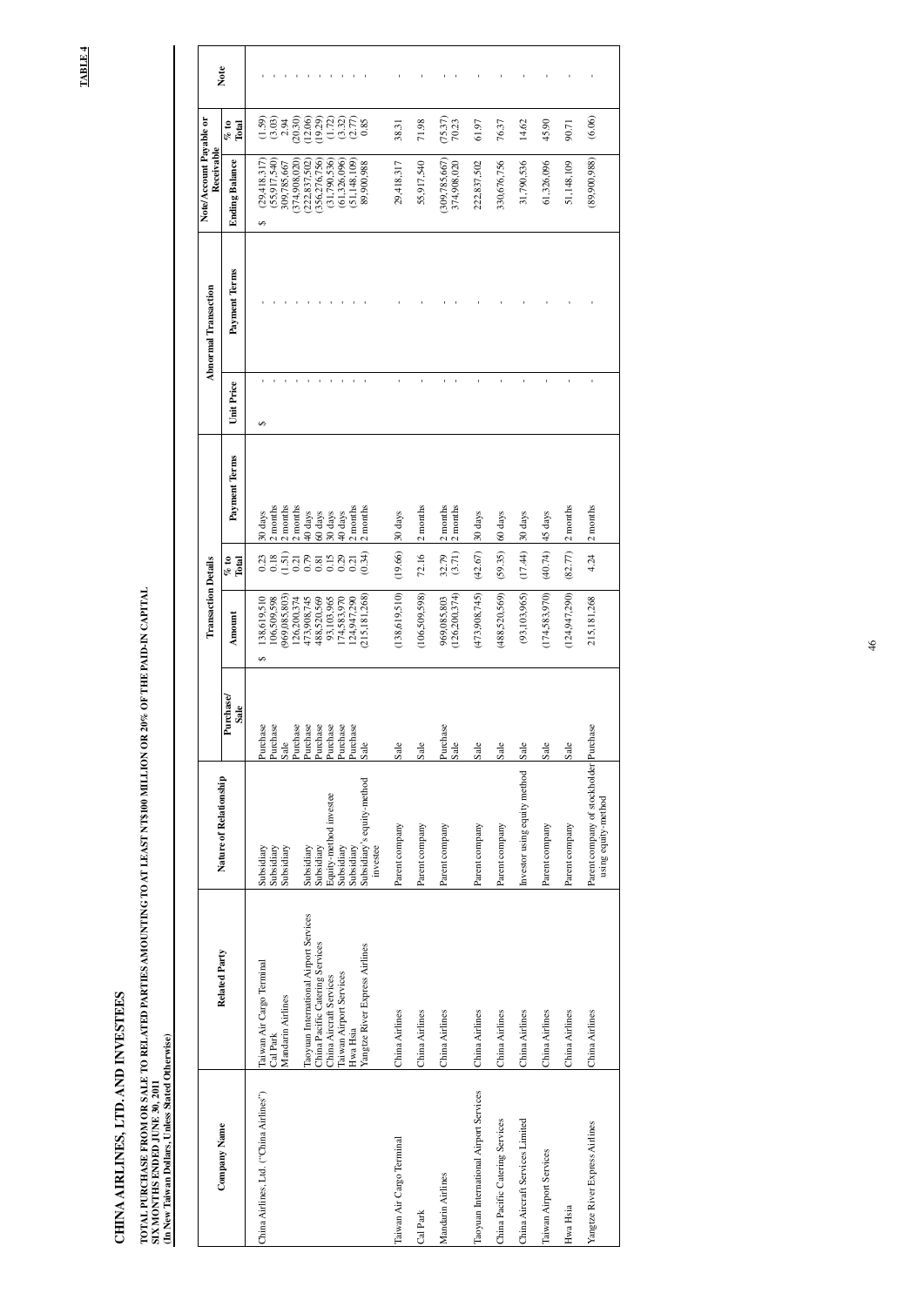# CHINA AIRLINES, LTD. AND INVESTEES **CHINA AIRLINES, LTD. AND INVESTEES**

# RECEIVABLES FROM RELATED PARTIES AMOUNTING TO AT LEAST NT\$100 MILLION OR 20% OF THE PAID-IN CAPITAL<br>JUNE 30, 2011<br>(In New Taiwan Dollars, Unless Stated Otherwise) **(In New Taiwan Dollars, Unless Stated Otherwise) JUNE 30, 2011**

**TABLE 5 TABLE 5** 

# **RECEIVABLES FROM RELATED PARTIES AMOUNTING TO AT LEAST NT\$100 MILLION OR 20% OF THE PAID-IN CAPITAL**

|                                         |                         | Nature of      |                       |               |        | Overdue             | <b>Amounts Received</b> | <b>Allowance for</b> |
|-----------------------------------------|-------------------------|----------------|-----------------------|---------------|--------|---------------------|-------------------------|----------------------|
| <b>Company Name</b>                     | <b>Related Party</b>    | Relationship   | <b>Ending Balance</b> | Turnover Rate | Amount | <b>Action Taken</b> | in Subsequent<br>Period | <b>Bad Debts</b>     |
| China Airlines, Ltd. ("China Airlines") | Mandarin Airlines       | Subsidiary     | \$ 309,785,667        | 5.41          |        |                     | \$152,506,759           |                      |
| Mandarin Airlines                       | China Airlines          | Parent company | 374,908,020           | 0.73          |        |                     | 357,327,196             |                      |
| Taoyuan International Airport Services  | na Airlines<br>ہے۔<br>ت | Parent company | 222,837,502           | 4.22          |        |                     | 95,964,693              |                      |
| China Pacific Catering Services         | China Airlines          | Parent company | 330,676,756           | 3.41          |        |                     | 70,550,322              |                      |
|                                         |                         |                |                       |               |        |                     |                         |                      |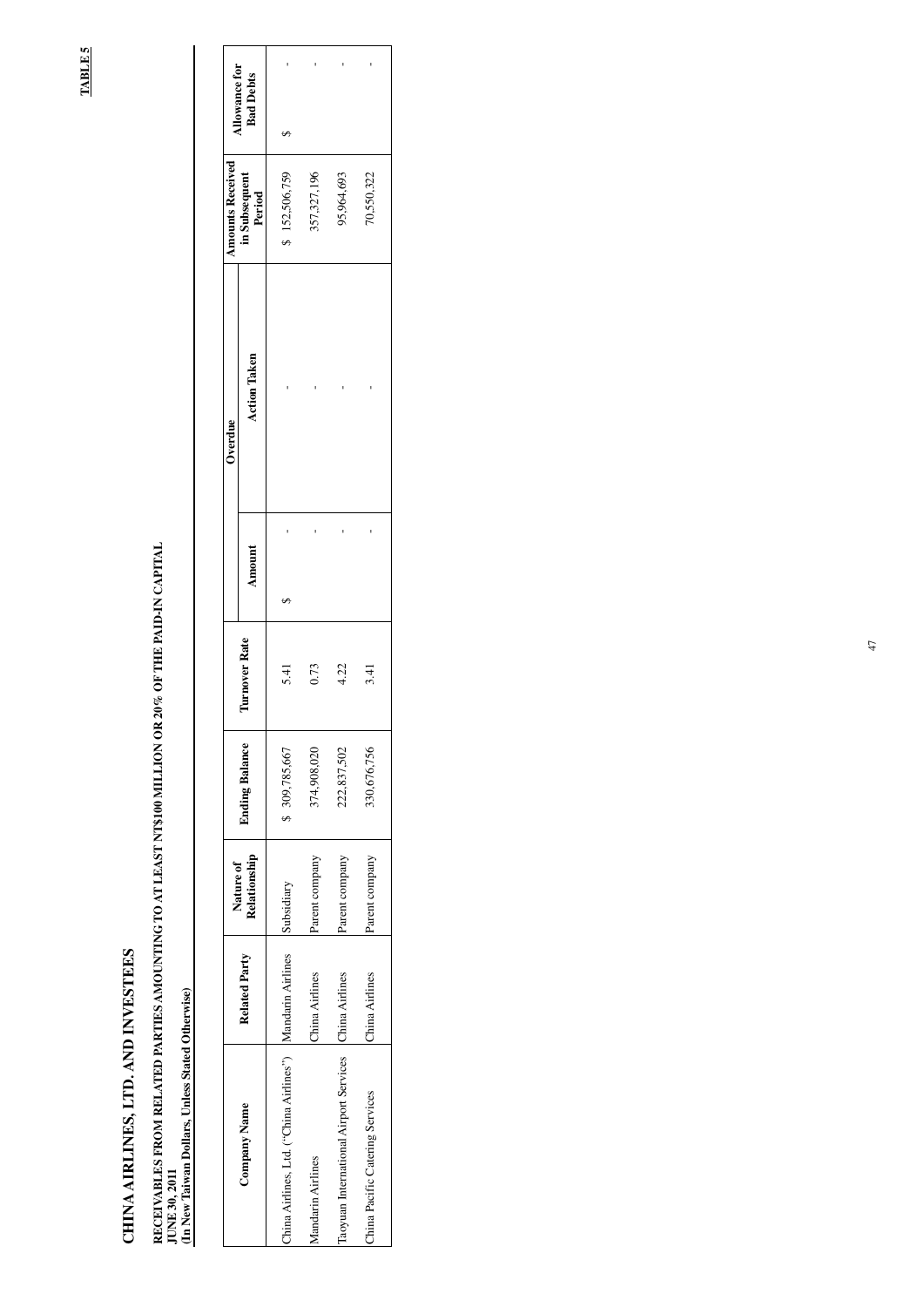TABLE 6 **TABLE 6** 

NAMES, LOCATIONS, AND OTHER INFORMATION OF INVESTEES ON WHICH THE COMPANY EXERCISES SIGNIFICANT INFLUENCE

# CHINA AIRLINES, LTD. AND INVESTEES **CHINA AIRLINES, LTD. AND INVESTEES**

**NAMES, LOCATIONS, AND OTHER INFORMATION OF INVESTEES ON WHICH THE COMPANY EXERCISES SIGNIFICANT INFLUENCE** 

|                                           |                                                               |                                                    |                                                                                                | Investmer                                | nt Amount                        |                          | Balance as of June 30, 2011 |                                |                                      |                             |                                  |
|-------------------------------------------|---------------------------------------------------------------|----------------------------------------------------|------------------------------------------------------------------------------------------------|------------------------------------------|----------------------------------|--------------------------|-----------------------------|--------------------------------|--------------------------------------|-----------------------------|----------------------------------|
| Investor Company                          | Investee Company                                              | Location                                           | Main Businesses and Products                                                                   | June 30, 2011                            | June 30, 2010                    | Shares                   | Percentage of<br>Ownership  | Carrying Value                 | Net Income (Loss)<br>of the Investee | Income (Loss)<br>Investment | Note                             |
| China Airlines, Ltd.                      | Taiwan Air Cargo Terminal                                     | Taoyuan, Taiwan                                    | Air cargo and storage                                                                          | \$1,350,000,000                          | \$1,350,000,000                  | 135,000,000              | 54.00                       | 1,641,333,336<br>$\Theta$      | (14,749,889)<br>$\Theta$             | (7,964,940)<br>↮            |                                  |
|                                           | Cal-Dynasty Internationa<br>Cal Park                          | Los Angelas, U.S.A.<br>Taoyuan, Taiwan             | A holding company, real estate and hotel services<br>Real estate lease and international trade | 1,500,000,000<br>US\$ 26,145,000         | 1,500,000,000<br>US\$ 26,145,000 | 150,000,000<br>2,614,500 | 100.00<br>100.00            | 1,004,888,696<br>1,460,643,347 | 1,381,825<br>3,229,587               | 1,381,825<br>3,229,587      | Note 2                           |
|                                           | Mandarin Airlines                                             | Taipei, Taiwan                                     | Air transportation and maintenance of aircraft                                                 | 2,042,368,252                            | 2,042,368,252                    | 188,154,025              | 93.99                       | 1,054,383,268                  | 35,303,666                           | 49,616,467                  | Note 1                           |
|                                           | rport Services<br>Taoyuan International Ai                    | Taoyuan, Taiwan                                    | Airport services                                                                               | 147,000,000                              | 147,000,000                      | 34,300,000               | 49.00                       | 677,627,027                    | 47,758,390                           | 23,401,611                  | 1                                |
|                                           | ervices<br>China Pacific Catering S<br>China Aircraft Service | Hong Kong International Airport<br>Taoyuan, Taiwan | In-flight catering<br>Airport services                                                         | 439,110,000<br>HK\$58,000,000            | HK\$58,000,000<br>439,110,000    | 43,911,000<br>28,400,000 | 51.00<br>20.00              | 585,343,892<br>346,675,642     | 91,962,919<br>35,585,000             | 46,901,088<br>7,117,001     | $\mathbf{I}$                     |
|                                           | Cal-Asia Investment                                           | Territory of the British Virgin                    | General investment                                                                             | US\$ 45,476,200                          | US\$ 45,476,200                  | 45,476,200               | 00.00                       | 369,693,014                    | 14,416,941                           | 14,416,941                  | $\mathbf{1}=\mathbf{1}$          |
|                                           |                                                               | Islands                                            |                                                                                                |                                          |                                  |                          |                             |                                |                                      |                             |                                  |
|                                           | Abacus Distribution System (Taiwan)                           | Taipei, Taiwan                                     | Sale and maintenance of hardware and software                                                  | 52,200,000                               | 52,200,000                       | 13,021,042               | 93.93                       | 344,250,807                    | 70,690,910                           | 66,403,423                  | $\Gamma_{\rm c} = 1$             |
|                                           | Kaohsiung Catering Services<br>Taiwan Airport Services        | Kaohsiung, Taiwan<br>Taipei, Taiwan                | In-flight catering<br>Airport services                                                         | 12,289,100<br>40,240,221                 | 12,289,100<br>140,240,221        | 20,626,644<br>14,329,757 | 35.78<br>47.35              | 305,706,575<br>206,856,674     | 41,228,173<br>74,073,318             | 19,522,470<br>26,503,191    |                                  |
|                                           | Science Park Logistics                                        | Tainan, Taiwan                                     | Storage and customs of services                                                                | 150,654,000                              | 150,654,000                      | 13,293,000               | 28.48                       | 172,070,950                    | 36,834,270                           | 10,492,242                  | $\sim 10^{-1}$ H $_\odot$ . The  |
|                                           | Asian Compressor Technology Services                          | Taoyuan, Taiwan                                    | Research, manufacture and maintenance of engines                                               | 77,322,000                               | 77,322,000                       | 7,732,200                | 24.50                       | 170,262,230                    | 192,765,021                          | 47,227,430                  |                                  |
|                                           | China Pacific Laundry Services                                | Taoyuan, Taiwan                                    | Cleaning and leasing of the towel of airlines, hotels,                                         | 137,500,000                              | 137,500,000                      | 13,750,000               | 55.00                       | 135,775,401                    | 16,938,687                           | 9,316,278                   |                                  |
|                                           | Hwa Hsia                                                      | Taoyuan, Taiwan                                    | Cleaning of aircraft and maintenance of machine and<br>restaurants, and health clubs           | 50,000,000                               | 50,000,000                       | 50,000                   | 100.00                      | 94,696,499                     | 15,276,392                           | 15,276,392                  | Note 1                           |
|                                           |                                                               |                                                    | equipment                                                                                      |                                          |                                  |                          |                             |                                |                                      |                             |                                  |
|                                           | Cal Hotel Co., Ltd.                                           | Taoyuan, Taiwan                                    | Hotel business                                                                                 | 465,000,000                              | 265,000,000                      | 46,500,000               | 00.00                       | 223,946,791                    | (24,358,270)                         | (24,358,270)                | $\mathbf{I}$                     |
|                                           | Dynasty Holidays                                              | Tokyo, Japan                                       | Travel business                                                                                | 20,400,000<br>26,264,643<br>$_{\rm{PY}}$ | 20,400,000<br>ΡY                 | 1,600,000<br>408         | 51.00                       | 36,615,340                     | (7,605,844)<br>2,923,949             | (3,878,981)                 |                                  |
|                                           | Global Sky Express<br>Yestrip                                 | Taipei, Taiwan<br>Taipei, Taiwan                   | Forwarding and storage of air cargo<br>Travel business                                         | 2,500,000                                | 36,264,643<br>2,500,000          | 250,000                  | 100.00<br>25.00             | 24,219,121<br>6,488,012        | 2,942,006                            | 2,923,949<br>735,502        | $\mathbf{1}=\mathbf{1}$          |
|                                           | Freighter Princess Ltd.                                       | Cayman Islands                                     | Aircraft lease                                                                                 | 1,000<br>US\$                            | 1,000<br>JS\$                    | 1,000                    | 00.00                       | 35,088                         |                                      |                             |                                  |
|                                           | Freighter Prince Ltd.<br>Freighter Queen Ltd.                 | Cayman Islands<br>Cayman Islands                   | Aircraft lease<br>Aircraft lease                                                               | 1,000<br>1,000<br>US\$<br>US\$           | 1,000<br>1,000<br>US\$<br>US\$   | $1,000$<br>1,000         | 100.00<br> 00.00            | 34,602<br>32,895               | $\blacksquare$                       | $\mathbf{I}$                | $\sim 10^{-1}$ , $10^{-1}$ , $1$ |
|                                           |                                                               |                                                    |                                                                                                |                                          |                                  |                          |                             |                                |                                      |                             |                                  |
| Taoyuan International Airport<br>Services | Taiwan Whi Lin Industry<br>Tao Yao                            | Taichung, Taiwan<br>Taoyuan, Taiwan                | Manpower placement and machine installation<br>Other machine manufacturing                     | 49,477,500<br>10,000,000                 | 49,477,500<br>10,000,000         | 4,275,000<br>1,000,000   | 24.29<br>100.00             | 50,279,983<br>11,166,467       | 4,943,884<br>38,937                  | 342,882<br>40,009           | $\mathbf{I}$                     |
| Cal-Asia Investment                       | Xiamen International Airport Air Cargo                        | Xiamen International Airport                       | Forwarding and storage of air cargo                                                            | 4,117,846<br>US\$                        | 4,117,846<br>US\$                |                          | 14.00                       | 194,967,536                    | 58,746,542                           | 8,152,427                   | Note 4                           |
|                                           | Xiamen International Airport Air Cargo<br>Terminal            | Xiamen International Airport                       | Forwarding and storage of air cargo                                                            | 1,947,441<br>US\$                        | 1,947,441<br>US\$                |                          | 14.00                       | 75,672,348                     | 35,682,101                           | 4,951,696                   | Note 4                           |
|                                           | Eastern United International Logistics<br>Storage             | Hong Kong                                          | Forwarding and storage of air cargo                                                            | 3,329,268<br><b>HK\$</b>                 | 3,329,268<br>HK\$                | 1,050,000                | 35.00                       | 18,881,101                     | 5,076,427                            | 1,772,485                   |                                  |
|                                           | Yangtze River Express Airlines                                | Shanghai, China                                    | Forwarding and storage of air cargo                                                            | US\$ 38,796,173                          | US\$ 38,796,173                  |                          | 25.00                       |                                | (858, 581, 474)                      |                             | Notes 3 and 4                    |
| Taiwan Airport Services                   | Taiwan Airport Service (Samoa)                                | Samoa                                              | Airport services and investment                                                                | 5,876,976<br>US\$                        | 5,876,976<br>US\$                |                          | 100.00                      | 289,216,162                    | 13,220,059                           | 13,220,059                  | Note 4                           |
| Hwa Hsia                                  | Hwa Shin Building Safeguard                                   | Taoyuan, Taiwan                                    | Building security and maintenance services                                                     | 10,000,000<br>↮                          | 10,000,000<br>↮                  | 1,000,000                | 100.00                      | 17,543,237                     | 2,466,521                            | 2,466,521                   |                                  |
| Taiwan Airport Service (Samoa)            | Xiamen International Airport Air Cargo                        | Xiamen International Airport                       | Forwarding and storage of air cargo                                                            | 3,950,226<br>US\$                        | 3,950,226<br>US\$                |                          | 14.00                       | 192,865,826                    | 58,746,542                           | 8,224,543                   | Note 4                           |
|                                           | Xiamen International Airport Air Cargo<br>Terminal<br>Storage | Xiamen International Airport                       | Forwarding and storage of air cargo                                                            | 1,926,750<br>US\$                        | 1,926,750<br>US\$                |                          | 14.00                       | 75,041,188                     | 35,682,101                           | 4,995,516                   | Note $4$                         |
|                                           |                                                               |                                                    |                                                                                                |                                          |                                  |                          |                             |                                |                                      |                             |                                  |

According to SFAS No. 5, the book value of investment was zero and the Company has no intention to hold afterwards. The Company has not recognized the investment income. Note 3: According to SFAS No. 5, the book value of investment was zero and the Company has not obold afterwards. The Company has not recognized the investment income. Represents the consolidated financial information of the foreign holding company disclosed in accordance with local regulations. Note 2: Represents the consolidated financial information of the foreign holding company disclosed in accordance with local regulations. Note 1: Adopted the treasury stock method in recognizing investment income or loss. Adopted the treasury stock method in recognizing investment income or loss. The investee was established as a limited company. Note 4: The investee was established as a limited company. Note 1: Note 2: Note 3: Note 4: